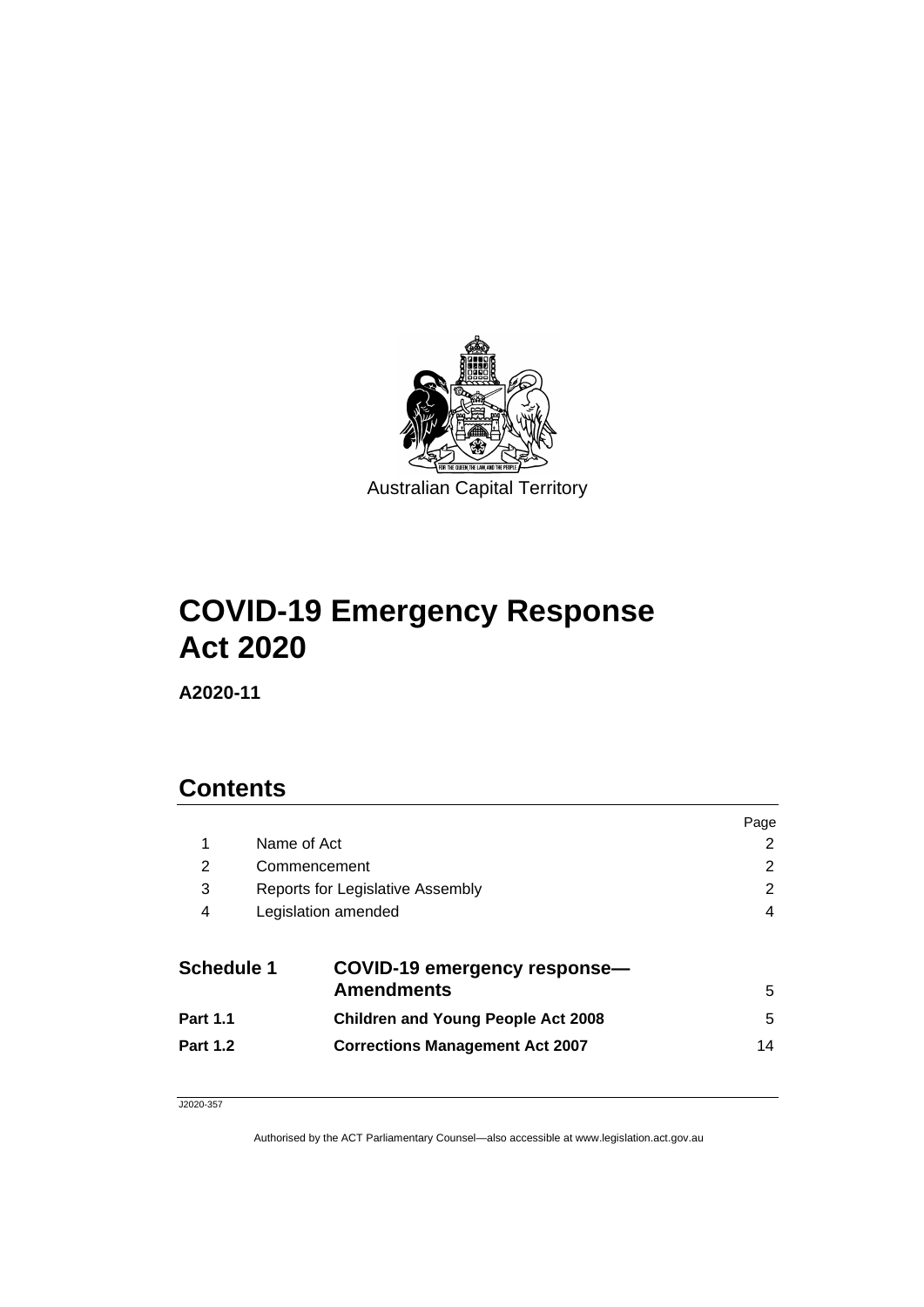| <b>Part 1.3</b> | <b>Crimes (Sentence Administration) Act 2005</b>                          | 16 |
|-----------------|---------------------------------------------------------------------------|----|
| <b>Part 1.4</b> | <b>Crimes (Sentencing) Act 2005</b>                                       | 21 |
| <b>Part 1.5</b> | <b>Evidence (Miscellaneous Provisions) Act 1991</b>                       | 22 |
| <b>Part 1.6</b> | <b>Family Violence Act 2016</b>                                           | 23 |
| <b>Part 1.7</b> | <b>Financial Management Act 1996</b>                                      | 25 |
| <b>Part 1.8</b> | <b>Firearms Act 1996</b>                                                  | 25 |
| <b>Part 1.9</b> | <b>Gaming Machine Act 2004</b>                                            | 26 |
| Part 1.10       | <b>Gaming Machine Regulation 2004</b>                                     | 30 |
| Part 1.11       | <b>Leases (Commercial and Retail) Act 2001</b>                            | 31 |
| Part 1.12       | <b>Long Service Leave Act 1976</b>                                        | 32 |
| Part 1.13       | Long Service Leave (Portable Schemes) Act 2009                            | 33 |
| Part 1.14       | <b>Medicines, Poisons and Therapeutic Goods</b><br><b>Regulation 2008</b> | 41 |
| Part 1.15       | <b>Official Visitor Act 2012</b>                                          | 42 |
| Part 1.16       | <b>Personal Violence Act 2016</b>                                         | 42 |
| Part 1.17       | <b>Prohibited Weapons Act 1996</b>                                        | 44 |
| Part 1.18       | <b>Residential Tenancies Act 1997</b>                                     | 45 |
| Part 1.19       | <b>Supreme Court Act 1933</b>                                             | 47 |
| Part 1.20       | <b>Working with Vulnerable People (Background</b><br>Checking) Act 2011   | 49 |

contents 2 COVID-19 Emergency Response Act 2020

A2020-11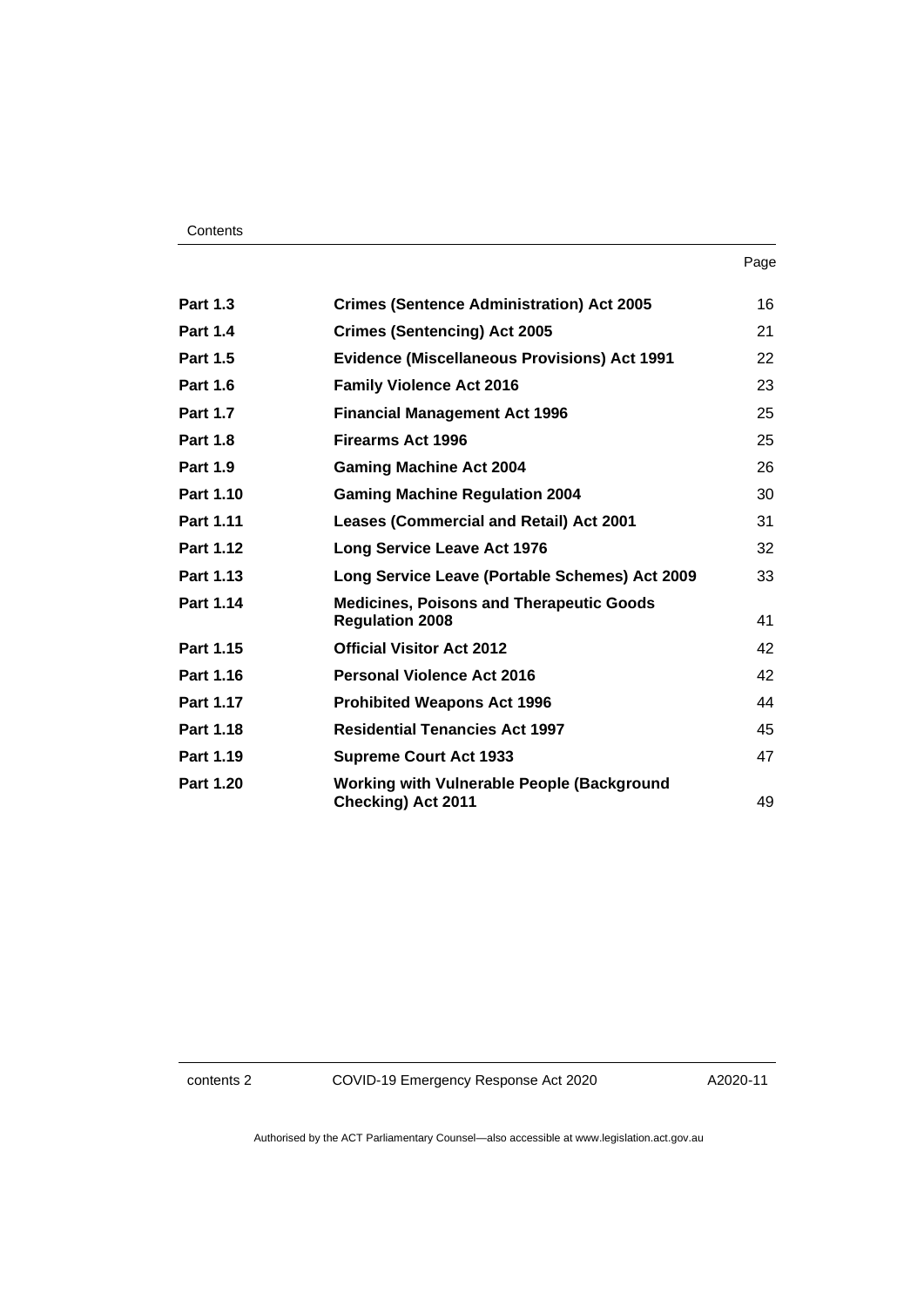

# **COVID-19 Emergency Response Act 2020**

**A2020-11**

֡֡֡

An Act to provide for emergency measures in response to the COVID-19 emergency, and for other purposes

The Legislative Assembly for the Australian Capital Territory enacts as follows:

J2020-357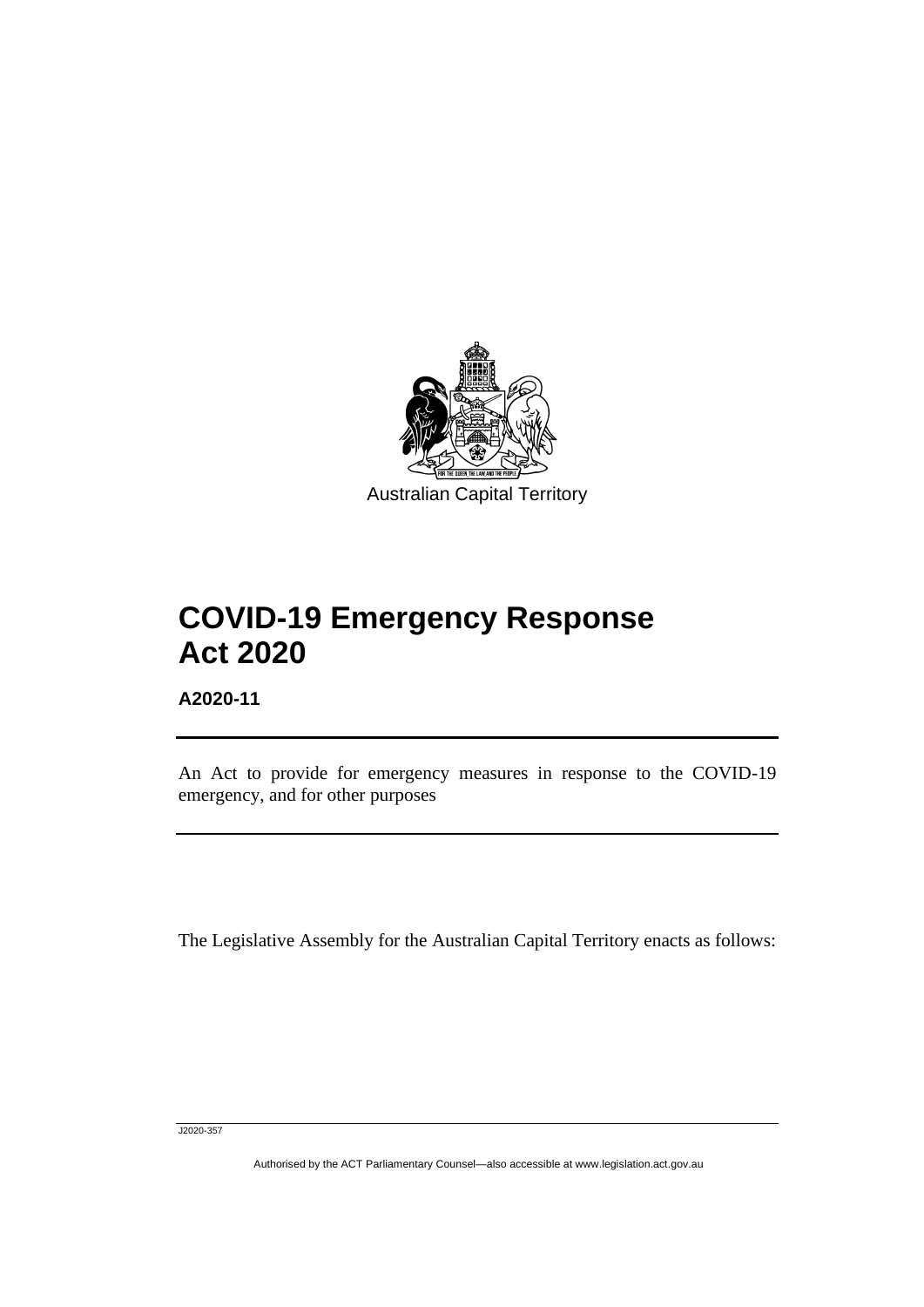#### <span id="page-3-0"></span>**1 Name of Act**

This Act is the *COVID-19 Emergency Response Act 2020*.

#### <span id="page-3-1"></span>**2 Commencement**

(1) This Act (other than schedule 1, amendment 1.35) commences on the day after its notification day.

- (2) Schedule 1, amendment 1.35 commences on the later of—
	- (a) the day after this Act's notification day; and
	- (b) the commencement of the *Gaming Machine Amendment Act 2020*, section 11.

#### <span id="page-3-2"></span>**3 Reports for Legislative Assembly**

- (1) For each month that a COVID-19 declaration is in force, the responsible Minister for a COVID-19 measure must prepare a report for the Legislative Assembly on the application of the measure.
- (2) The Minister must present the report to the Legislative Assembly—
	- (a) 1 month after the end of the month to which the report applies; or
	- (b) if the 1-month period coincides with part of the pre-election period for a general election of members of the Assembly—on the second sitting day after the election is held.
- (3) If a report to which subsection (2) (a) applies has not been presented to the Legislative Assembly before the last 7 days of the 1-month period, and there are no sitting days of the Legislative Assembly during those 7 days—
	- (a) the responsible Minister must give the report, and a copy for each member of the Legislative Assembly, to the Speaker before the end of the 1-month period; and

page 2 COVID-19 Emergency Response Act 2020

A2020-11

*Note* The naming and commencement provisions automatically commence on the notification day (see [Legislation Act,](http://www.legislation.act.gov.au/a/2001-14) s 75 (1)).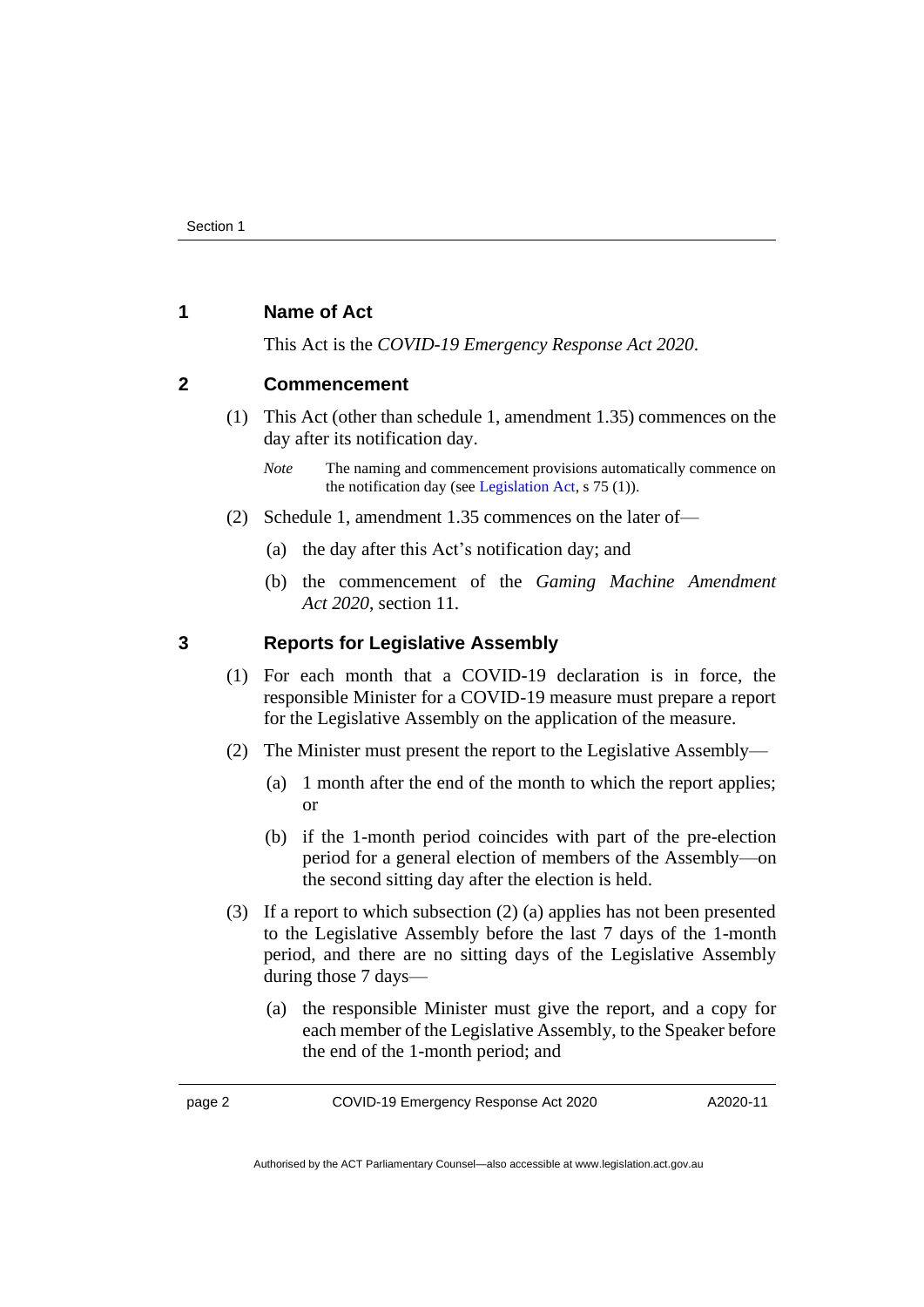- (b) the Speaker must arrange for a copy of the report to be given to each member of the Legislative Assembly on the day the responsible Minister gives it to the Speaker; and
- (c) the responsible Minister must present the report to the Legislative Assembly—
	- (i) on the next sitting day after the end of the 1-month period; or
	- (ii) if the next sitting day is the first meeting of the Legislative Assembly after a general election of members of the Assembly—on the second sitting day after the election.
- (4) In this section:

*COVID-19 measure* means an amendment mentioned in schedule 1 as passed.

*Note* In the Act as passed, schedule 1 (COVID-19 emergency response— Amendments) contained amendments of the following legislation:

- *[Children and Young People Act 2008](http://www.legislation.act.gov.au/a/2008-19)*
- *[Corrections Management Act 2007](http://www.legislation.act.gov.au/a/2007-15)*
- *[Crimes \(Sentence Administration\) Act 2005](http://www.legislation.act.gov.au/a/2005-59)*
- *[Crimes \(Sentencing\) Act 2005](http://www.legislation.act.gov.au/a/2005-58)*
- *[Evidence \(Miscellaneous Provisions\) Act 1991](http://www.legislation.act.gov.au/a/1991-34)*
- *[Family Violence Act 2016](http://www.legislation.act.gov.au/a/2016-42)*
- *[Financial Management Act 1996](http://www.legislation.act.gov.au/a/1996-22)*
- *[Firearms Act 1996](http://www.legislation.act.gov.au/a/1996-74)*
- *[Gaming Machine Act 2004](http://www.legislation.act.gov.au/a/2004-34)*
- *[Gaming Machine Regulation 2004](http://www.legislation.act.gov.au/sl/2004-30)*
- *[Leases \(Commercial and Retail\) Act 2001](http://www.legislation.act.gov.au/a/2001-18)*
- *[Long Service Leave Act 1976](http://www.legislation.act.gov.au/a/1976-27)*
- *[Long Service Leave \(Portable Schemes\) Act 2009](http://www.legislation.act.gov.au/a/2009-25)*
- *[Medicines, Poisons and Therapeutic Goods Regulation 2008](http://www.legislation.act.gov.au/sl/2008-42)*
- *[Official Visitor](http://www.legislation.act.gov.au/a/2012-33) Act 2012*
- *[Personal Violence Act 2016](http://www.legislation.act.gov.au/a/2016-43)*

A2020-11

COVID-19 Emergency Response Act 2020

page 3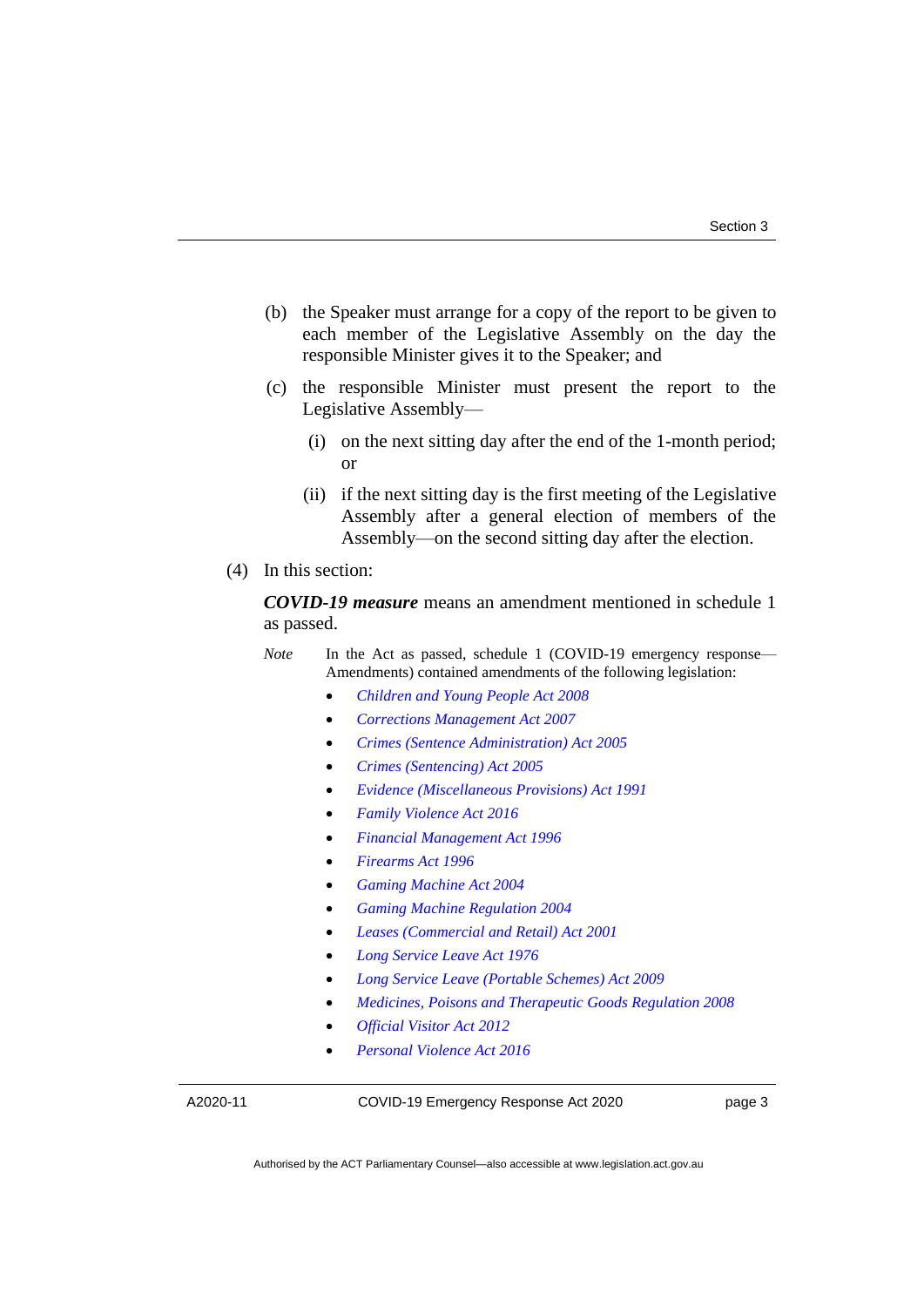- *[Prohibited Weapons Act 1996](http://www.legislation.act.gov.au/a/1996-75)*
- *[Residential Tenancies Act 1997](http://www.legislation.act.gov.au/a/1997-84)*
- *[Supreme Court Act 1933](http://www.legislation.act.gov.au/a/1933-34)*
- *[Working with Vulnerable People \(Background Checking\) Act 2011](http://www.legislation.act.gov.au/a/2011-44)*.

*pre-election period*—see the *[Electoral Act 1992](http://www.legislation.act.gov.au/a/1992-71)*, dictionary.

*responsible Minister*, for a COVID-19 measure, means the Minister allocated responsibility for the Act in which the measure is made under the administrative arrangements under the *[Public Sector](http://www.legislation.act.gov.au/a/1994-37)  [Management Act 1994](http://www.legislation.act.gov.au/a/1994-37)*.

#### *Speaker* includes—

- (a) if the Speaker is unavailable—the Deputy Speaker; and
- (b) if both the Speaker and Deputy Speaker are unavailable—the clerk of the Legislative Assembly.

*unavailable—*the Speaker or Deputy Speaker is *unavailable* if—

- (a) he or she is absent from duty; or
- (b) there is a vacancy in the office of Speaker or Deputy Speaker.

<span id="page-5-0"></span>**4 Legislation amended**

This Act amends the legislation mentioned in schedule 1.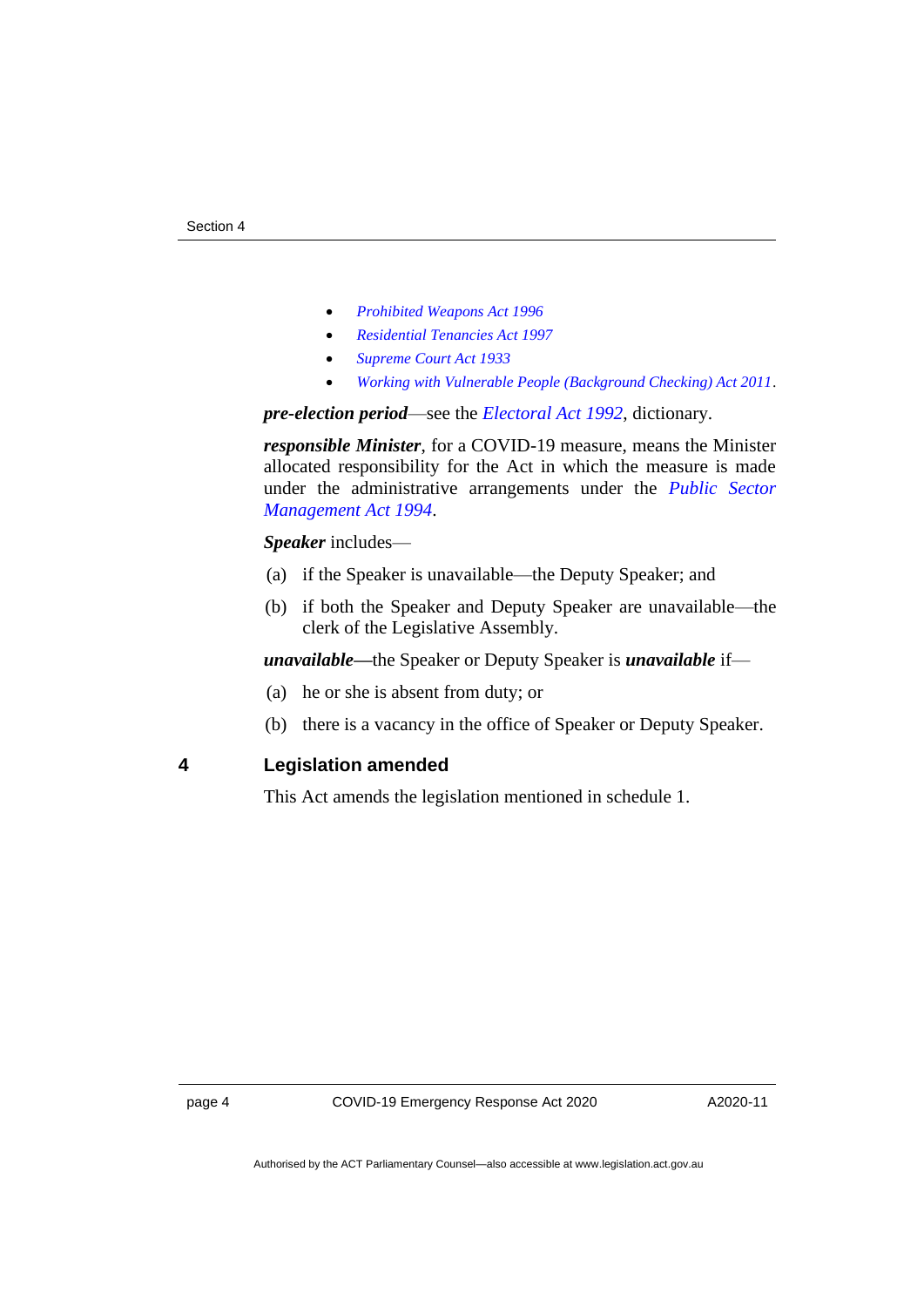### <span id="page-6-0"></span>**Schedule 1 COVID-19 emergency response—Amendments**

<span id="page-6-1"></span> $(see s 4)$ 

### **Part 1.1 Children and Young People Act 2008**

#### **[1.1] New section 149 (2A)**

#### *insert*

(2A) However, if the emergency relates to a COVID-19 emergency, the director-general may declare that an emergency exists in relation to the detention place for a period of not more than the duration of the COVID-19 emergency.

#### **[1.2] New section 149 (3A) to (3D)**

*insert*

- (3A) If 1 or more declarations under subsection (2A) are in force for a consecutive period of 28 days or more, the director-general must—
	- (a) at least every 28 days, conduct a review of whether there are reasonable grounds for continuing the declaration; and
	- (b) as soon as practicable after a review, advise the Minister in writing about any measures taken in response to the emergency under the declaration.
- (3B) The first annual report prepared by the director-general under the *[Annual Reports \(Government Agencies\) Act 2004](http://www.legislation.act.gov.au/a/2004-8)* after an emergency declaration ends must include information about the measures taken in response to the emergency while the declaration was in force.
- (3C) A failure by the director-general to comply with subsection (3A) or (3B) does not affect the validity of the declaration.

A2020-11

Authorised by the ACT Parliamentary Counsel—also accessible at www.legislation.act.gov.au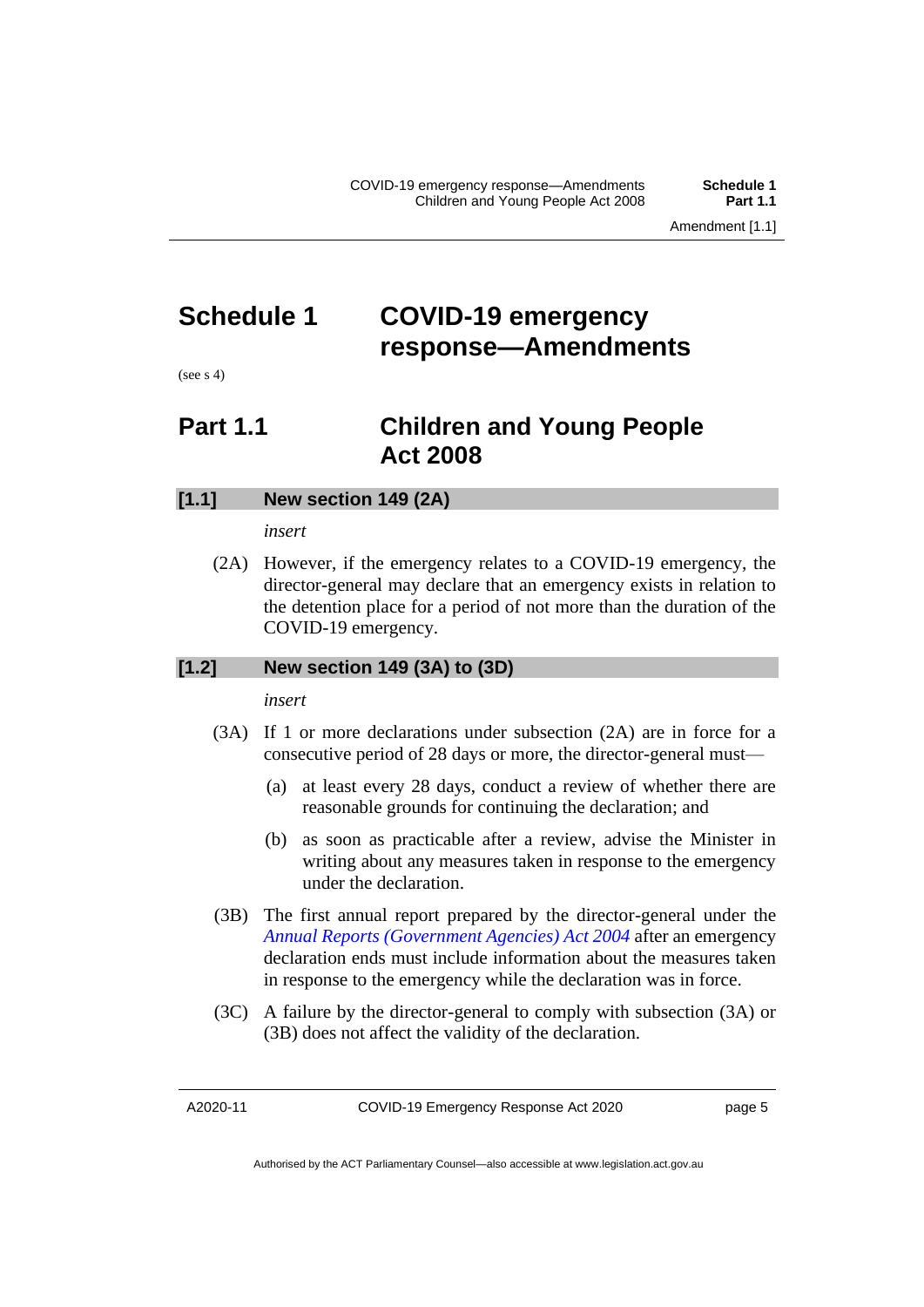(3D) A declaration made under subsection (2A) must be revoked if the director-general no longer believes there are reasonable grounds for the declaration.

#### **[1.3] New section 149 (8) and (9)**

*after the note, insert*

(8) In this section:

#### *COVID-19 emergency* means—

- (a) a state of emergency declared under the *[Emergencies Act](http://www.legislation.act.gov.au/a/2004-28) 2004*, section 156 because of the coronavirus disease 2019 (COVID-19); or
- (b) an emergency declared under the *[Public Health Act](http://www.legislation.act.gov.au/a/1997-69) 1997*, section 119 (including any extension or further extension) because of the coronavirus disease 2019 (COVID-19).
- (9) The following provisions expire 12 months after the day this subsection commences:
	- (a) this subsection;
	- (b) subsection (2A);
	- (c) subsections (3A) to (3D);
	- (d) subsection (8).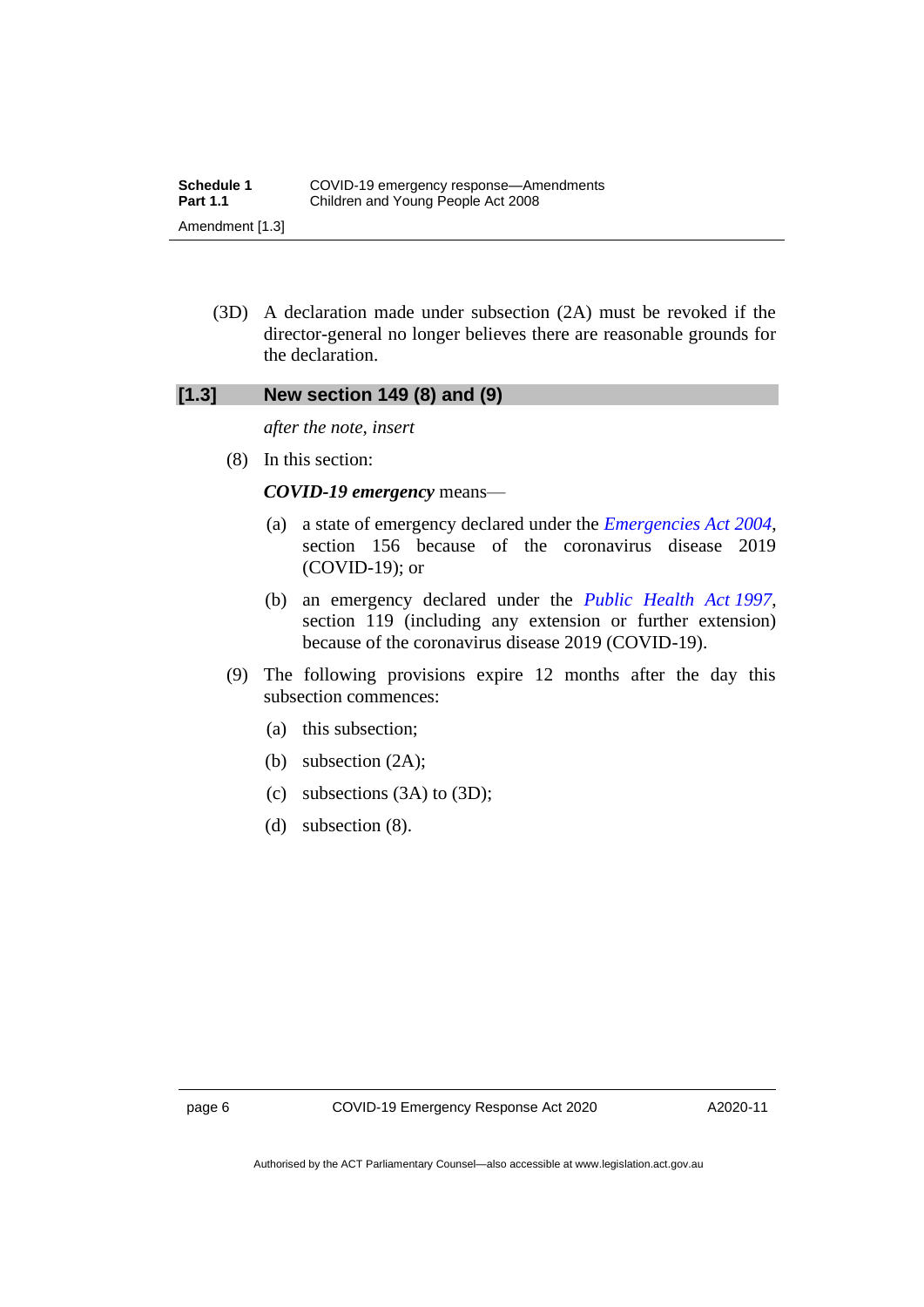Amendment [1.4]

#### **[1.4] New section 241A**

*in division 6.8.1, insert*

#### **241A Local leave permits—COVID-19 emergency response**

- (1) The director-general may, during the COVID-19 emergency period, give a young detainee a written permit to be absent from a detention place, and to be in another place in the ACT, because of the COVID-19 emergency (a *COVID-19 local leave permit*).
	- *Note* The power to make an instrument includes the power to amend or repeal the instrument (see Legislation Act, s 46).
- (2) A COVID-19 local leave permit may be given for the period the director-general considers appropriate, but not longer than 7 days after the day the COVID-19 emergency period ends.
- (3) A COVID-19 local leave permit must state the following:
	- (a) that the permit is given because of the COVID-19 emergency;
	- (b) the period for which the leave is granted;
	- (c) any conditions to which the leave is subject.
- (4) A COVID-19 local leave permit is subject to the following conditions:
	- (a) any condition prescribed by regulation;
	- (b) any other condition, consistent with the conditions (if any) prescribed by regulation, that—
		- (i) the director-general believes on reasonable grounds is necessary and reasonable; and
		- (ii) is stated in the permit.

#### **Example—condition stated in permit**

a condition prohibiting association with a particular person or being near a particular place

A2020-11

COVID-19 Emergency Response Act 2020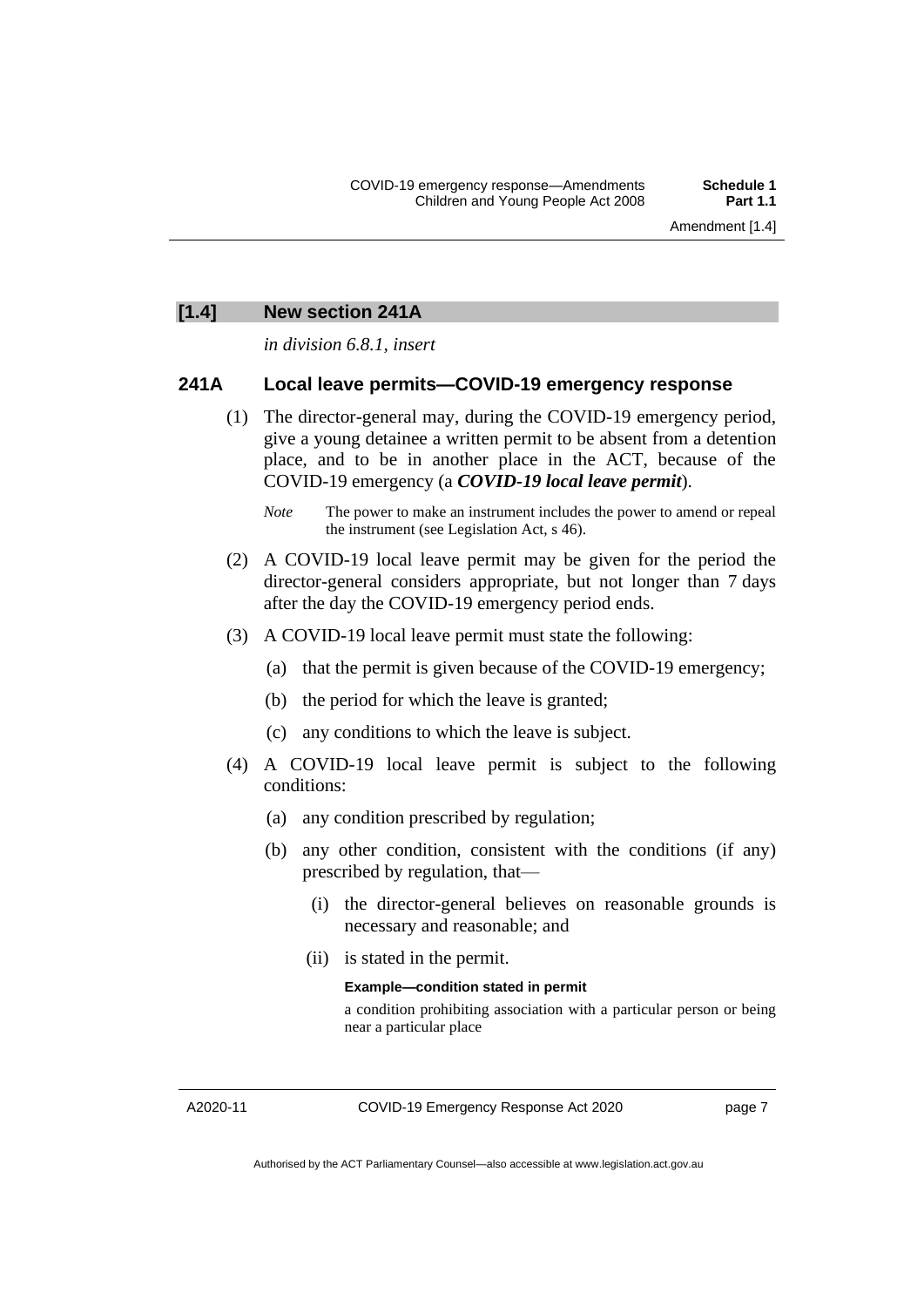- (5) A COVID-19 local leave permit authorises the young detainee to be absent from the detention place in accordance with the permit unescorted.
- (6) In this section:

*COVID-19 emergency period* means the period during which the *[Public Health \(Emergency\) Declaration 2020 \(No](https://legislation.act.gov.au/ni/2020-153/) 1)* (NI2020-153), as extended or further extended, is in force.

(7) This section expires 7 days after the day the COVID-19 emergency period ends.

#### **[1.5] New section 242 (3A)**

#### *insert*

- (3A) Despite subsection (3) (e), during the COVID-19 emergency period, the director-general may give a young detainee an interstate leave permit for the period the director-general considers appropriate, but not longer than 7 days after the day the COVID-19 emergency period ends, if—
	- (a) the purpose of the leave is related to the COVID-19 emergency; and
	- (b) the period for which the leave is granted is stated in the permit.

#### **[1.6] New section 242 (6A)**

#### *insert*

(6A) Despite subsections (4) to (6), if an interstate leave permit will, or is likely to, expire during the COVID-19 emergency period, the director-general may extend the permit for the period the director-general considers appropriate.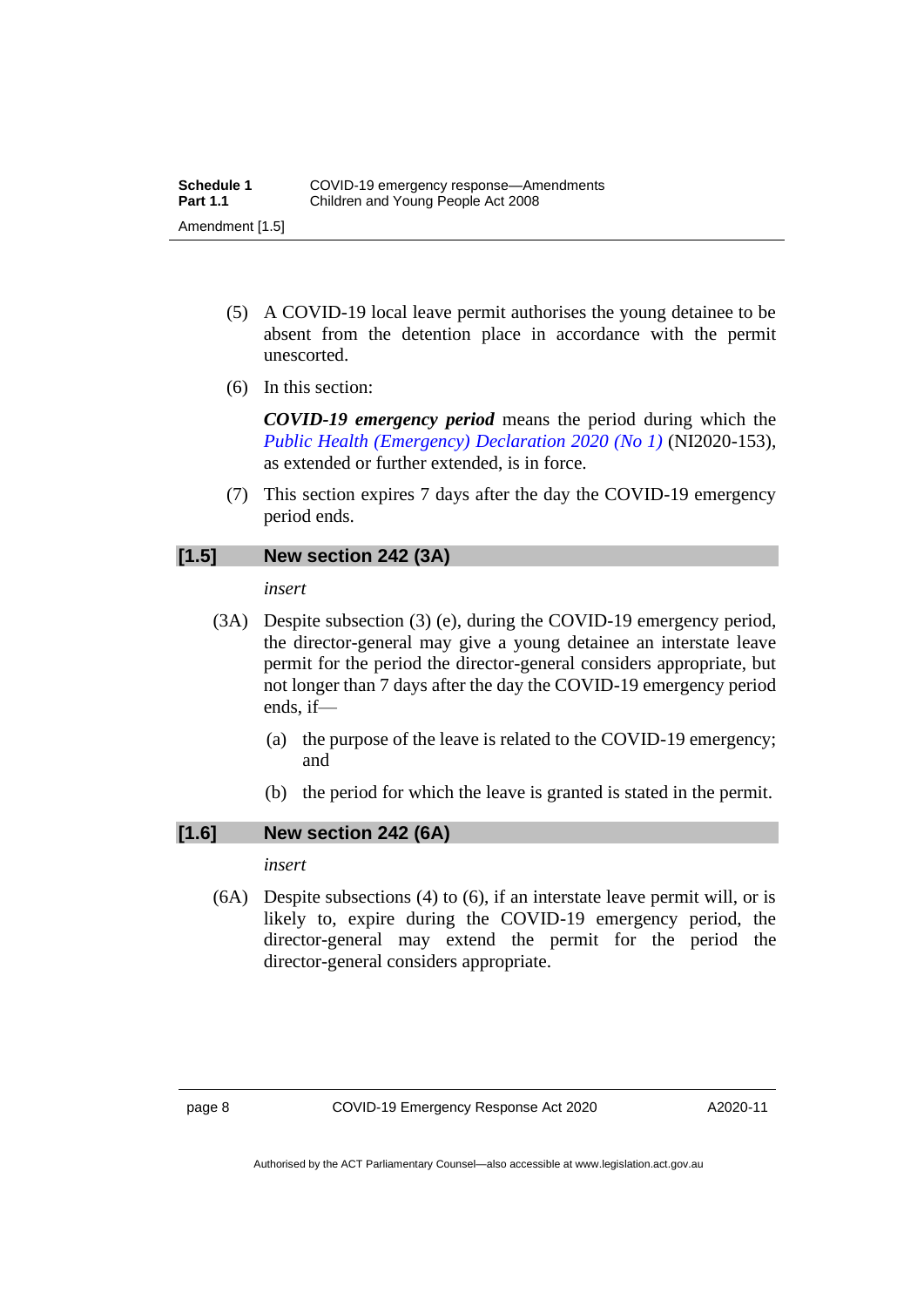#### **[1.7] New section 242 (7A)**

*insert*

- (7A) However, subsection (7) (a) does not apply to an interstate leave permit if—
	- (a) the permit is given during the COVID-19 emergency period; and
	- (b) the purpose of the leave is related to the COVID-19 emergency.

#### **[1.8] New section 242 (9) and (10)**

#### *insert*

(9) In this section:

*COVID-19 emergency period* means the period during which the *[Public Health \(Emergency\) Declaration 2020 \(No](https://legislation.act.gov.au/ni/2020-153/) 1)* (NI2020-153), as extended or further extended, is in force.

- (10) The following subsections expire 7 days after the day the COVID-19 emergency period ends:
	- (a) this subsection;
	- (b) subsection (3A);
	- (c) subsection (6A);
	- (d) subsection (7A);
	- (e) subsection (9).

#### **[1.9] New section 384 (3) to (5)**

#### *after the notes, insert*

- (3) However, for an appraisal order made during the COVID-19 emergency period—
	- (a) the length of the appraisal order is to be decided by the Childrens Court; and

COVID-19 Emergency Response Act 2020

page 9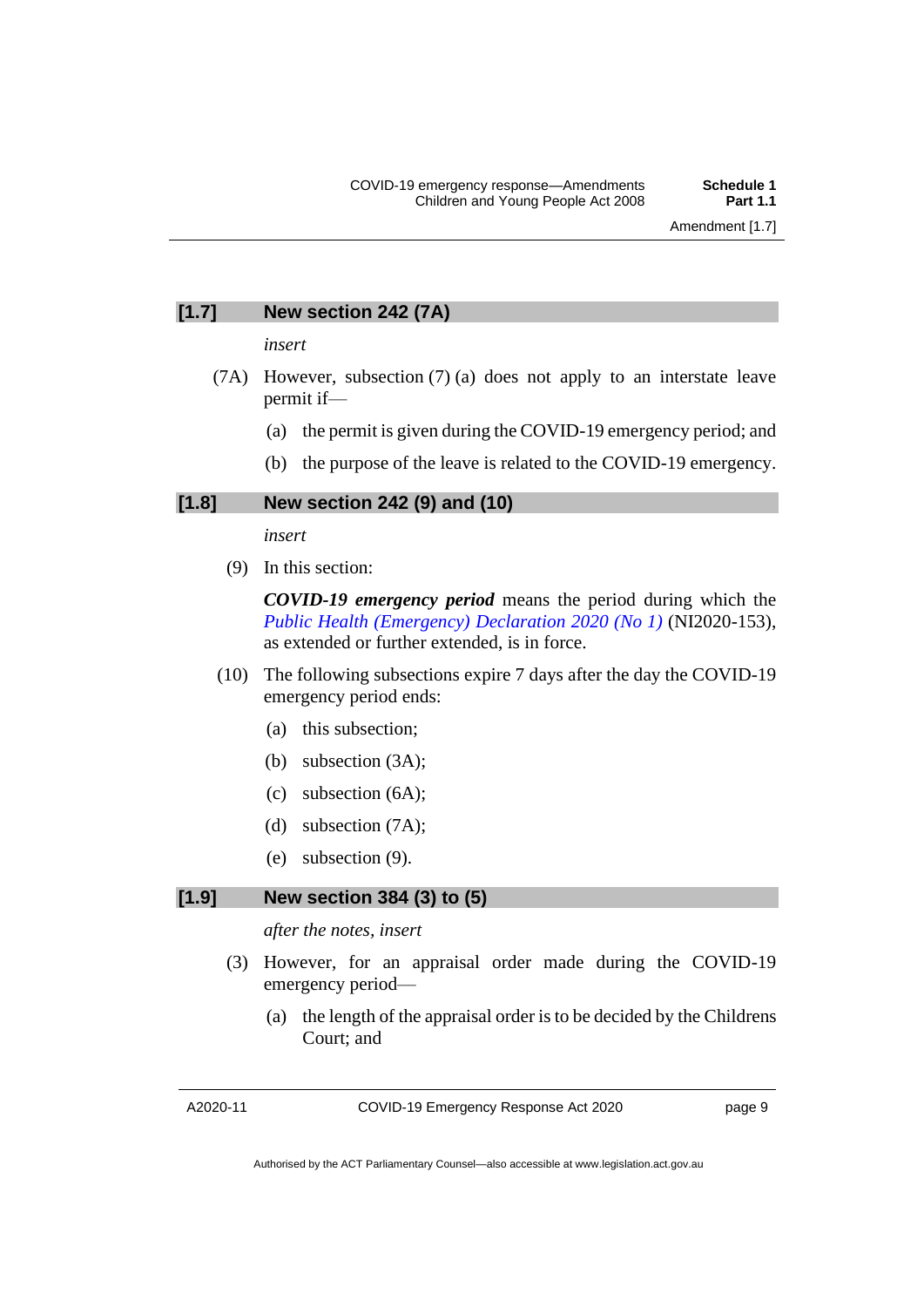- (b) the length of any temporary parental responsibility provision in the appraisal order is to be decided by the Childrens Court.
- (4) In this section:

*COVID-19 emergency period* means the period during which the *[Public Health \(Emergency\) Declaration 2020 \(No](https://legislation.act.gov.au/ni/2020-153/) 1)* (NI2020-153), as extended or further extended, is in force.

(5) This subsection and subsections (3) and (4) expire 6 months after the day the COVID-19 emergency period ends.

#### **[1.10] New section 400A**

*insert*

#### **400A Voluntary care agreements—extension— COVID-19 emergency response**

- (1) This section applies if a voluntary care agreement will, or is likely to, end (other than because of section 401) during the COVID-19 emergency period.
- (2) The voluntary care agreement is extended until 3 months after the day the COVID-19 emergency period ends.
- (3) A period of extension under subsection (2) is not to be considered in working out—
	- (a) the total length of a voluntary care agreement and proposed extension under section 400 (1) (a); or
	- (b) how long a child or young person has been cared for under a voluntary care agreement under section 400 (1) (b).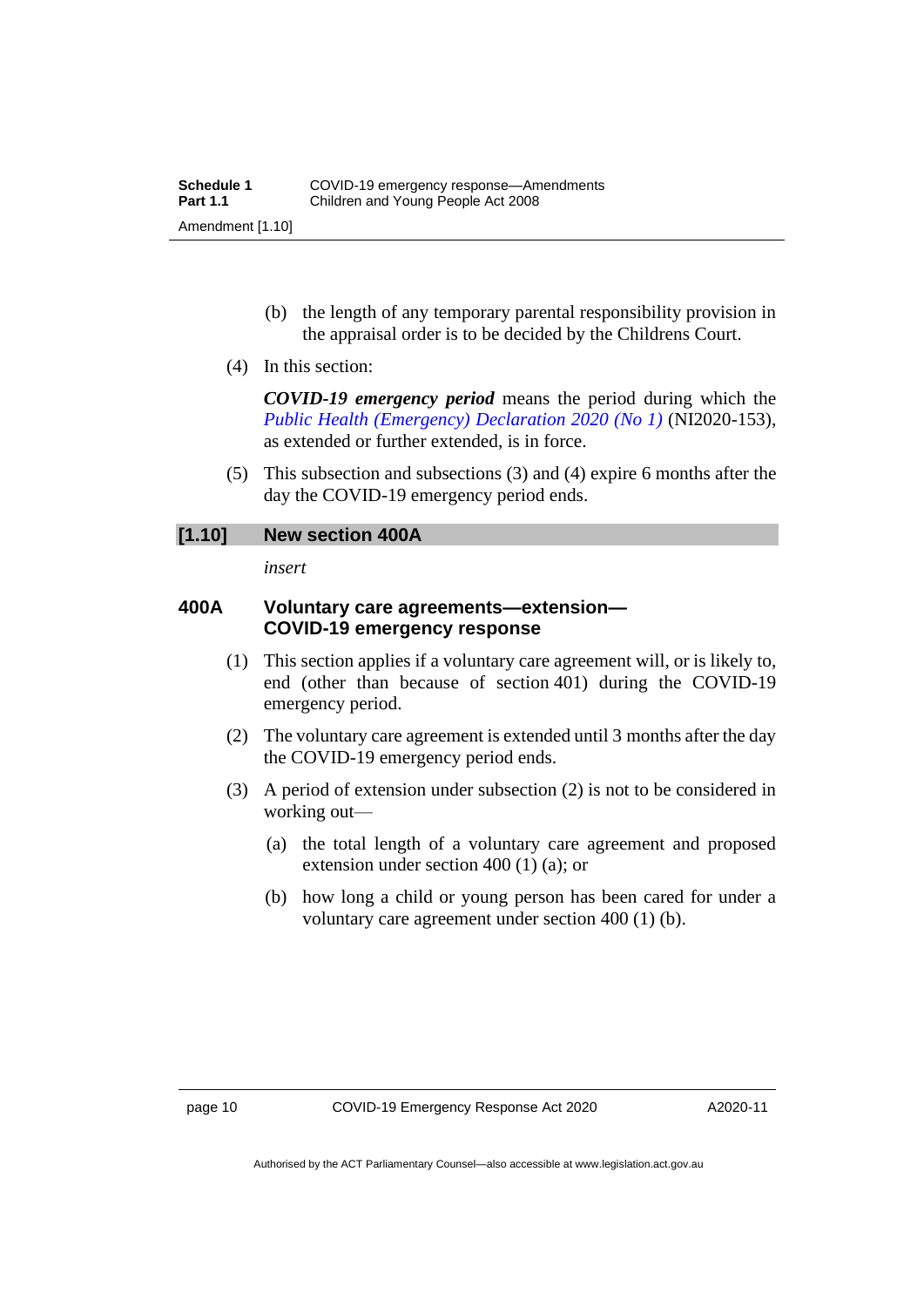(4) In this section:

*COVID-19 emergency period* means the period during which the *[Public Health \(Emergency\) Declaration 2020 \(No](https://legislation.act.gov.au/ni/2020-153/) 1)* (NI2020-153), as extended or further extended, is in force.

(5) This section expires 3 months after the day the COVID-19 emergency period ends.

#### **[1.11] New section 410 (2) to (5)**

#### *insert*

- (2) However, the director-general may apply to the Childrens Court for an extension of the period mentioned in subsection  $(1)$   $(a)$  or  $(b)$  if—
	- (a) the period for which the director-general has daily care responsibility for the child or young person will, or is likely to, end during—
		- (i) the COVID-19 emergency period; or
		- (ii) the 6 months following the COVID-19 emergency period; and
	- (b) there are exceptional circumstances justifying the extension.
- (3) The Childrens Court may extend the period mentioned in subsection  $(1)$  (a) or (b) for up to 2 more days.
- (4) In this section:

*COVID-19 emergency period* means the period during which the *[Public Health \(Emergency\) Declaration 2020 \(No](https://legislation.act.gov.au/ni/2020-153/) 1)* (NI2020-153), as extended or further extended, is in force.

(5) This subsection and subsections (2) to (4) expire 6 months after the day the COVID-19 emergency period ends.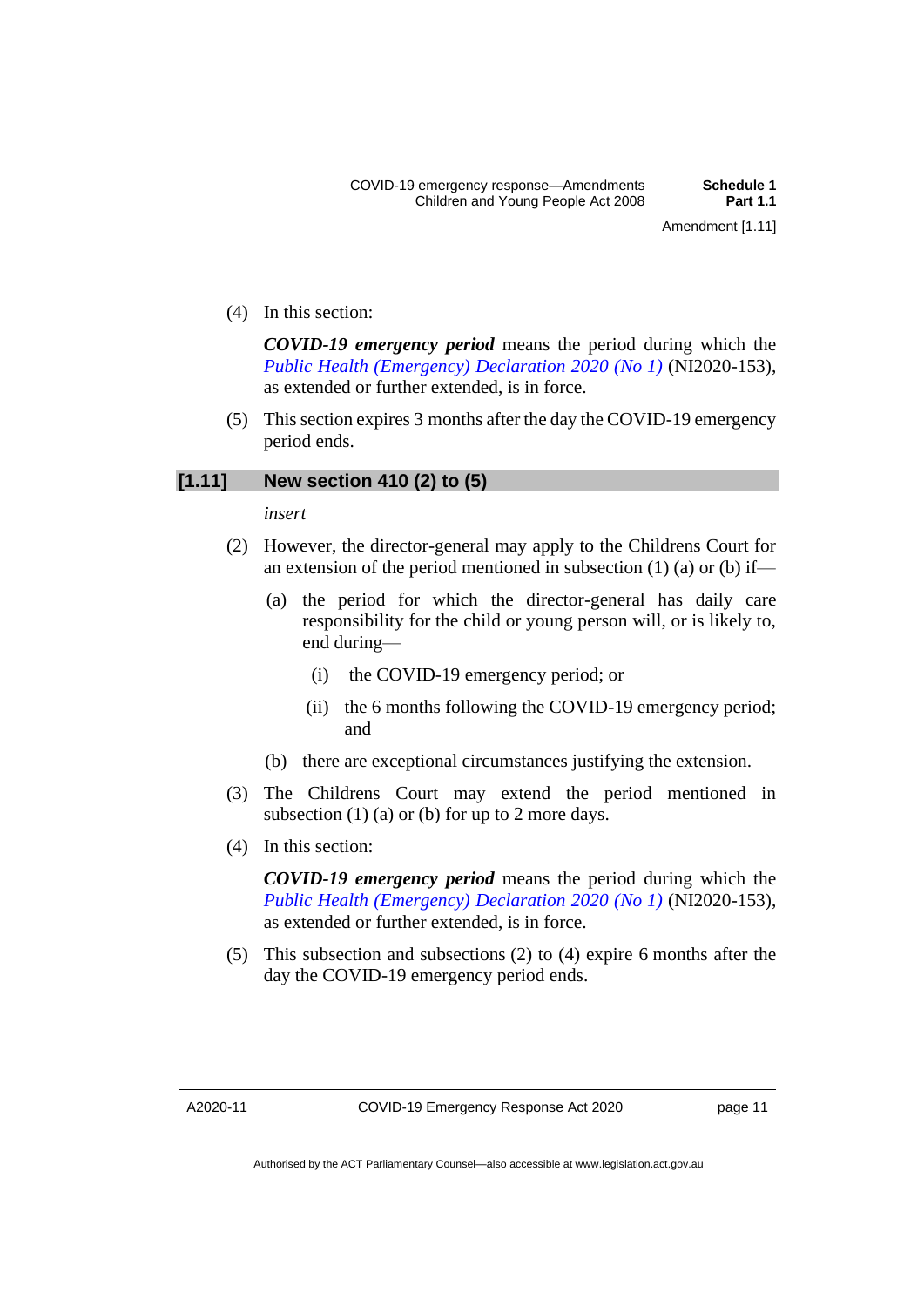#### **[1.12] New section 423 (2) to (4)**

*after the notes, insert*

- (2) This section does not apply if—
	- (a) the contravention happened during—
		- (i) the COVID-19 emergency period; or
		- (ii) the 3 months following the COVID-19 emergency period; and
	- (b) it was not reasonably practicable for the person to comply with the order because of the COVID-19 emergency.
	- *Note* The defendant has an evidential burden in relation to the matters mentioned in s (2) (see Criminal Code, s 58).
- (3) In this section:

*COVID-19 emergency period* means the period during which the *[Public Health \(Emergency\) Declaration 2020 \(No](https://legislation.act.gov.au/ni/2020-153/) 1)* (NI2020-153), as extended or further extended, is in force.

(4) This subsection and subsections (2) and (3) expire 3 months after the day the COVID-19 emergency period ends.

#### **[1.13] New section 454 (3) to (5)**

*after the notes, insert*

- (3) Also, during the COVID-19 emergency period, the Childrens Court may extend an assessment order for any period the court considers necessary for the assessment to be properly completed.
- (4) In this section:

*COVID-19 emergency period* means the period during which the *[Public Health \(Emergency\) Declaration 2020 \(No](https://legislation.act.gov.au/ni/2020-153/) 1)* (NI2020-153), as extended or further extended, is in force.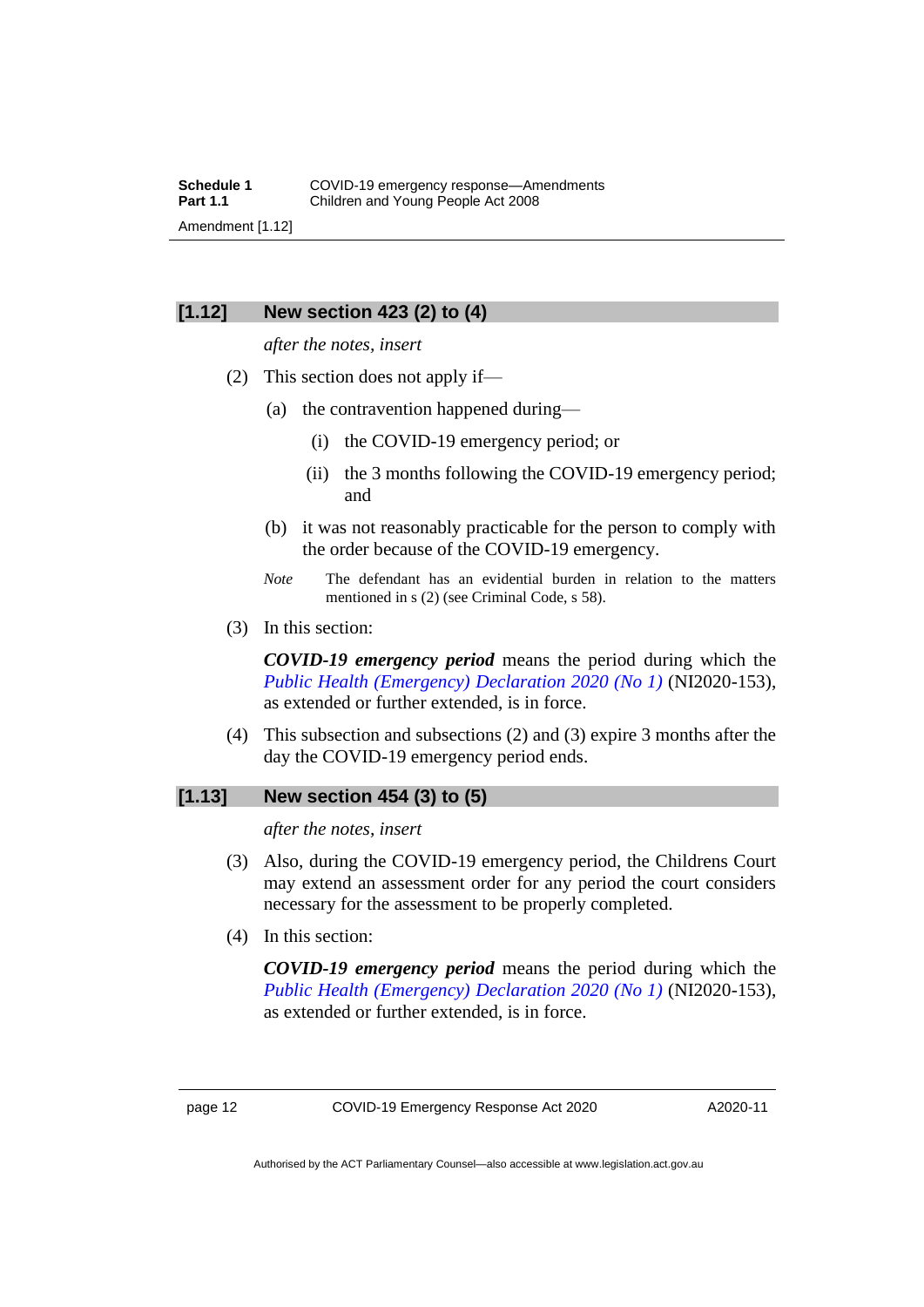(5) This subsection and subsections (3) and (4) expire 6 months after the day the COVID-19 emergency period ends.

#### **[1.14] New section 514EAA**

*after section 514E, insert*

#### **514EAA Approved carers—extension of approvals— COVID-19 emergency response**

- (1) This section applies if an approved carer approval will, or is likely to, expire during—
	- (a) the COVID-19 emergency period; or
	- (b) the 6 months following the COVID-19 emergency period.
- (2) The approval is extended until 6 months after the day the COVID-19 emergency period ends.
- (3) In this section:

*COVID-19 emergency period* means the period during which the *[Public Health \(Emergency\) Declaration 2020 \(No](https://legislation.act.gov.au/ni/2020-153/) 1)* (NI2020-153), as extended or further extended, is in force.

(4) This section expires 6 months after the day the COVID-19 emergency period ends.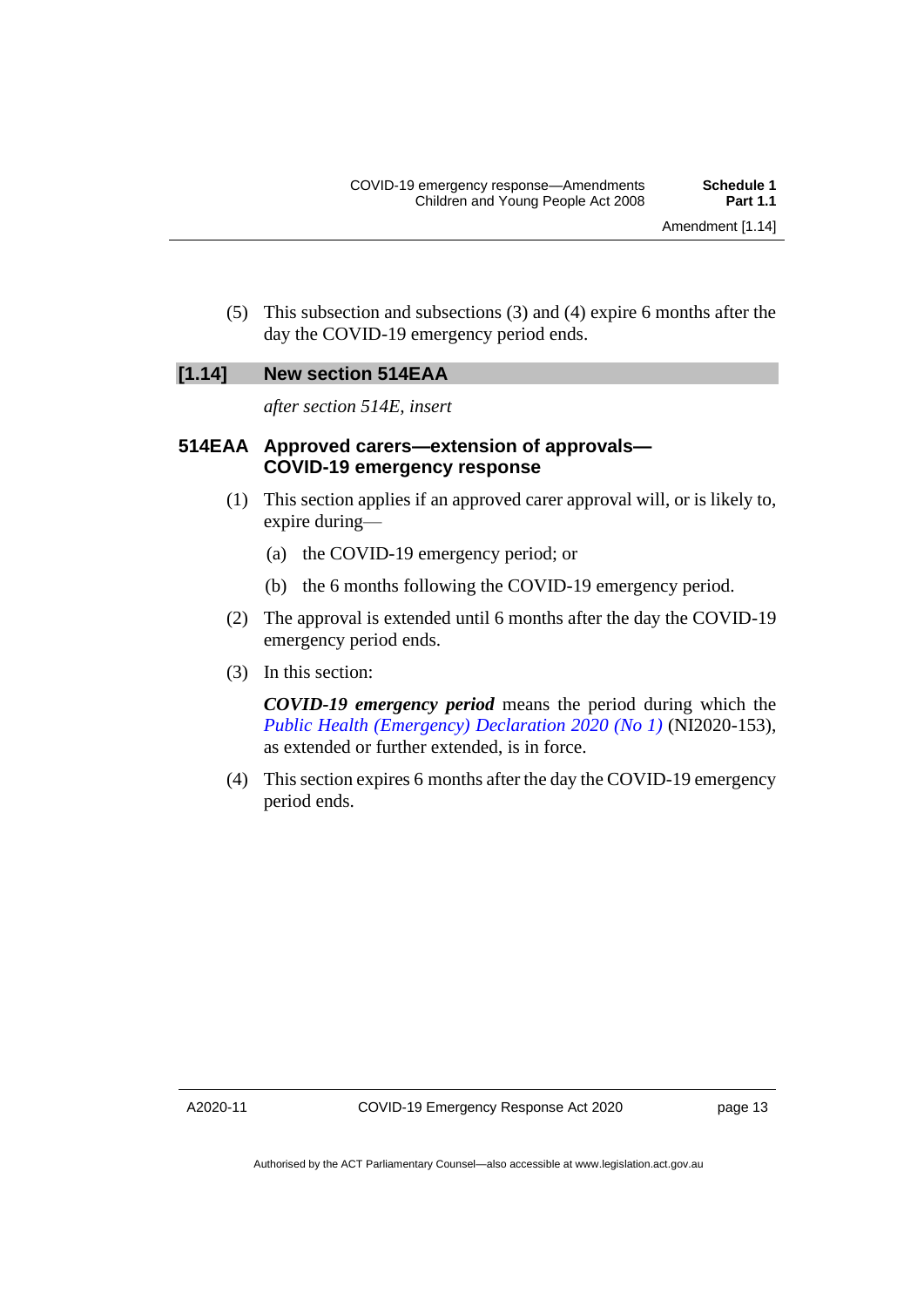# <span id="page-15-0"></span>**Part 1.2 Corrections Management Act 2007**

#### **[1.15] New section 26 (2A)**

*insert*

(2A) However, if the emergency relates to a COVID-19 emergency, the director-general may declare that an emergency exists in relation to the correctional centre for a period of not more than the duration of the COVID-19 emergency.

#### **[1.16] New section 26 (3A) to (3D)**

*insert*

- (3A) If 1 or more declarations under subsection (2A) are in force for a consecutive period of 28 days or more, the director-general must—
	- (a) at least every 28 days, conduct a review of whether there are reasonable grounds for continuing the declaration; and
	- (b) as soon as practicable after a review, advise the Minister in writing about any measures taken in response to the emergency under the declaration.
- (3B) The first annual report prepared by the director-general under the *[Annual Reports \(Government Agencies\) Act 2004](http://www.legislation.act.gov.au/a/2004-8)* after an emergency declaration ends must include information about the measures taken in response to the emergency while the declaration was in force.
- (3C) A failure by the director-general to comply with subsection (3A) or (3B) does not affect the validity of the declaration.
- (3D) A declaration made under subsection (2A) must be revoked if the director-general no longer believes there are reasonable grounds for the declaration.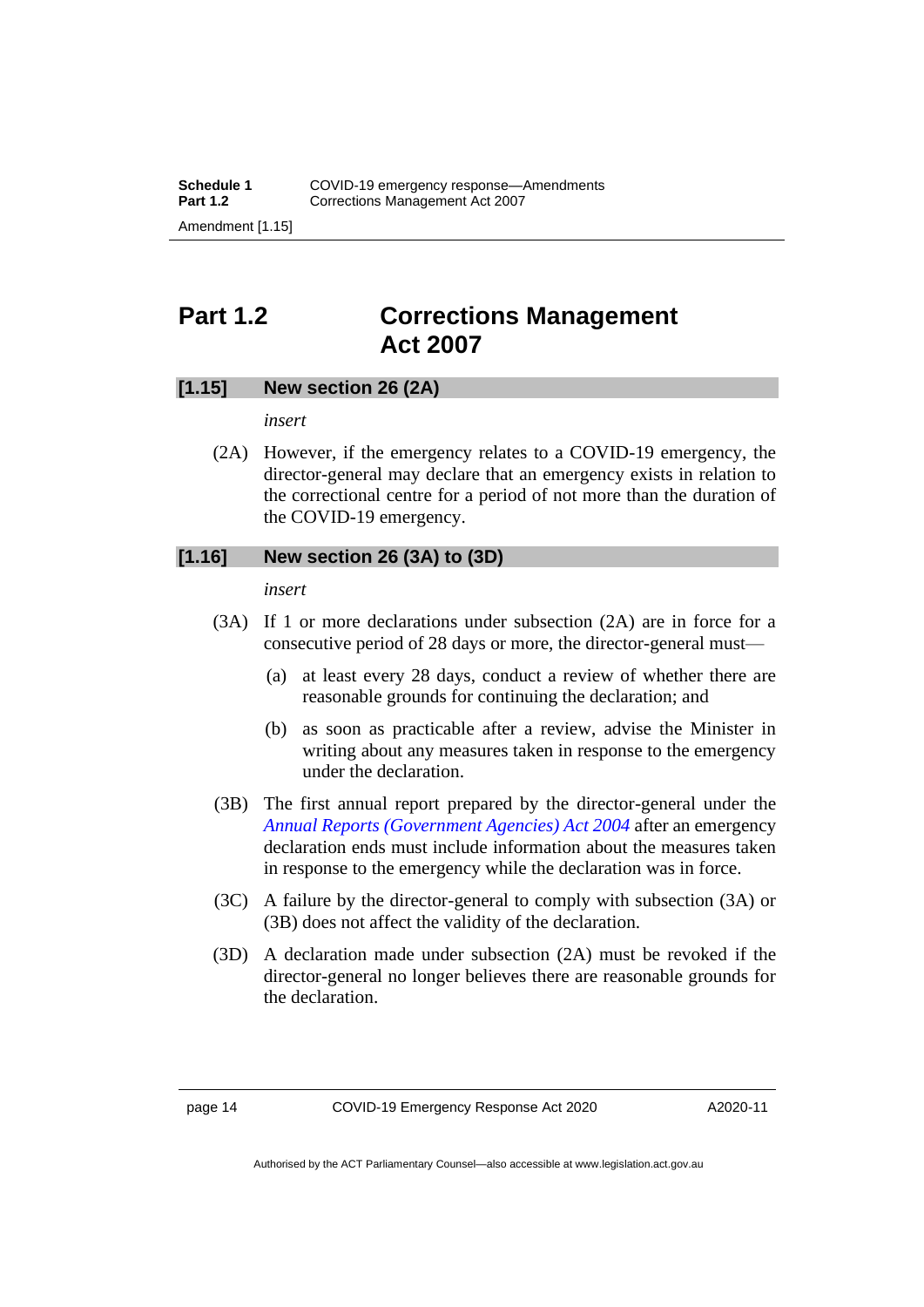#### **[1.17] New section 26 (6) and (7)**

*insert*

(6) In this section:

*COVID-19 emergency* means—

- (a) a state of emergency declared under the *[Emergencies Act](http://www.legislation.act.gov.au/a/2004-28) 2004*, section 156 because of the coronavirus disease 2019 (COVID-19); or
- (b) an emergency declared under the *[Public Health Act](http://www.legislation.act.gov.au/a/1997-69) 1997*, section 119 (including any extension or further extension) because of the coronavirus disease 2019 (COVID-19).
- (7) The following provisions expire 12 months after the day this subsection commences:
	- (a) this subsection;
	- (b) subsection (2A);
	- (c) subsections (3A) to (3D);
	- (d) subsection (6).

#### **[1.18] New section 205 (2A)**

*insert*

- (2A) Despite subsection (2) (b), while this provision is in force, the permit must include the period for which leave is granted, being—
	- (a) not longer than 28 days; or
	- (b) if the permit is granted for the purpose of receiving long-term medical treatment or palliative care and on the advice of a doctor appointed under section 21—not longer than 3 months.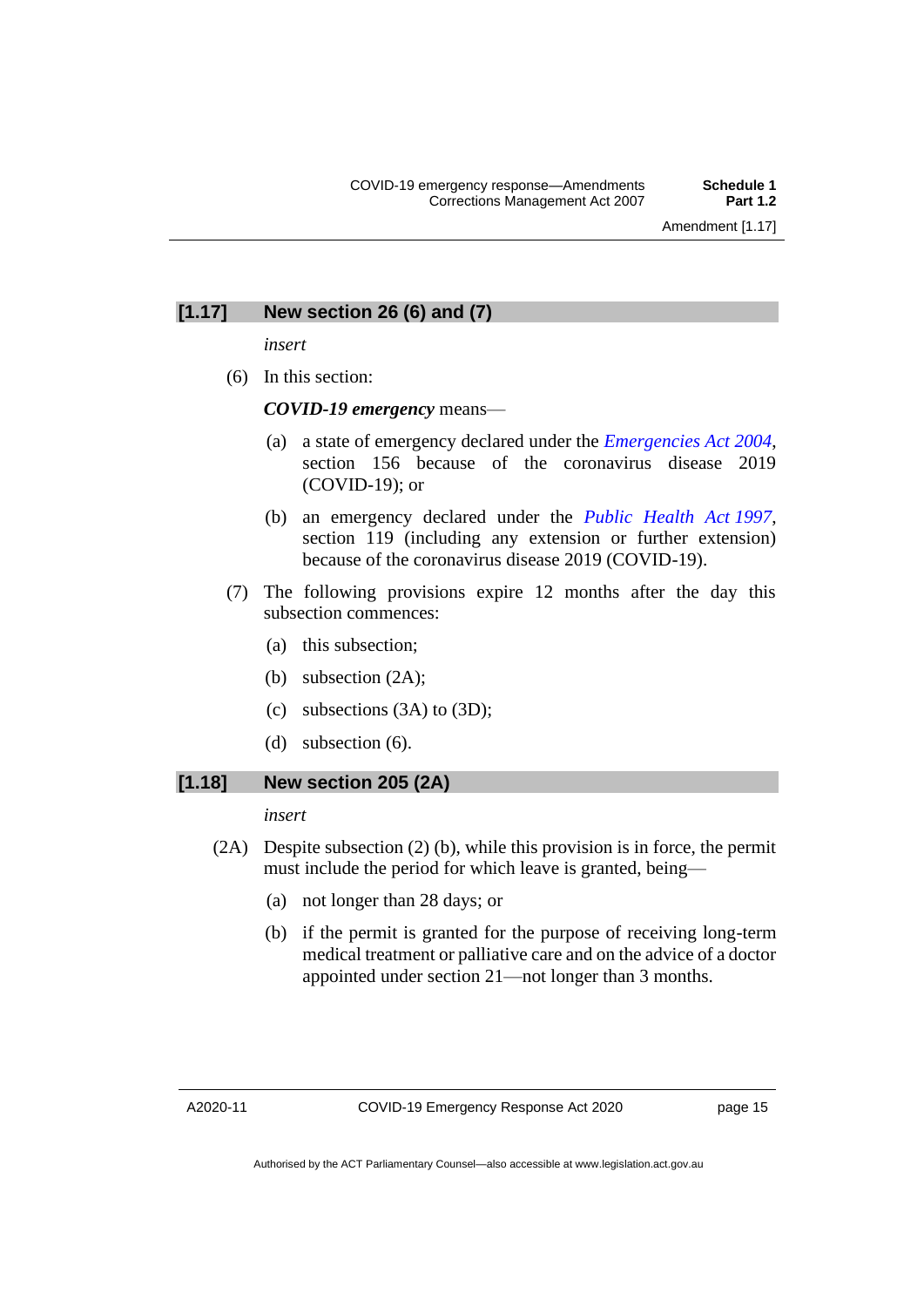#### **[1.19] New section 205 (4) and (5)**

#### *insert*

- (4) The director-general may cancel a detainee's local leave permit if—
	- (a) the detainee breaches a condition of the permit; or
	- (b) the leave is no longer needed for the purpose for which the permit was granted.
- (5) The following provisions expire 12 months after the day this subsection commences:
	- (a) this subsection;
	- (b) subsection (2A);
	- (c) subsection (4).

# <span id="page-17-0"></span>**Part 1.3 Crimes (Sentence Administration) Act 2005**

#### **[1.20] New section 47A**

*insert*

#### **47A Intensive correction orders—community service work failure to report etc—COVID-19 emergency**

- (1) This section applies if—
	- (a) an offender fails to report to do community service work for a period (a *work period*) in accordance with a direction under section 46; and
	- (b) the failure happens during the COVID-19 emergency, whether before, on or after the commencement of this section; and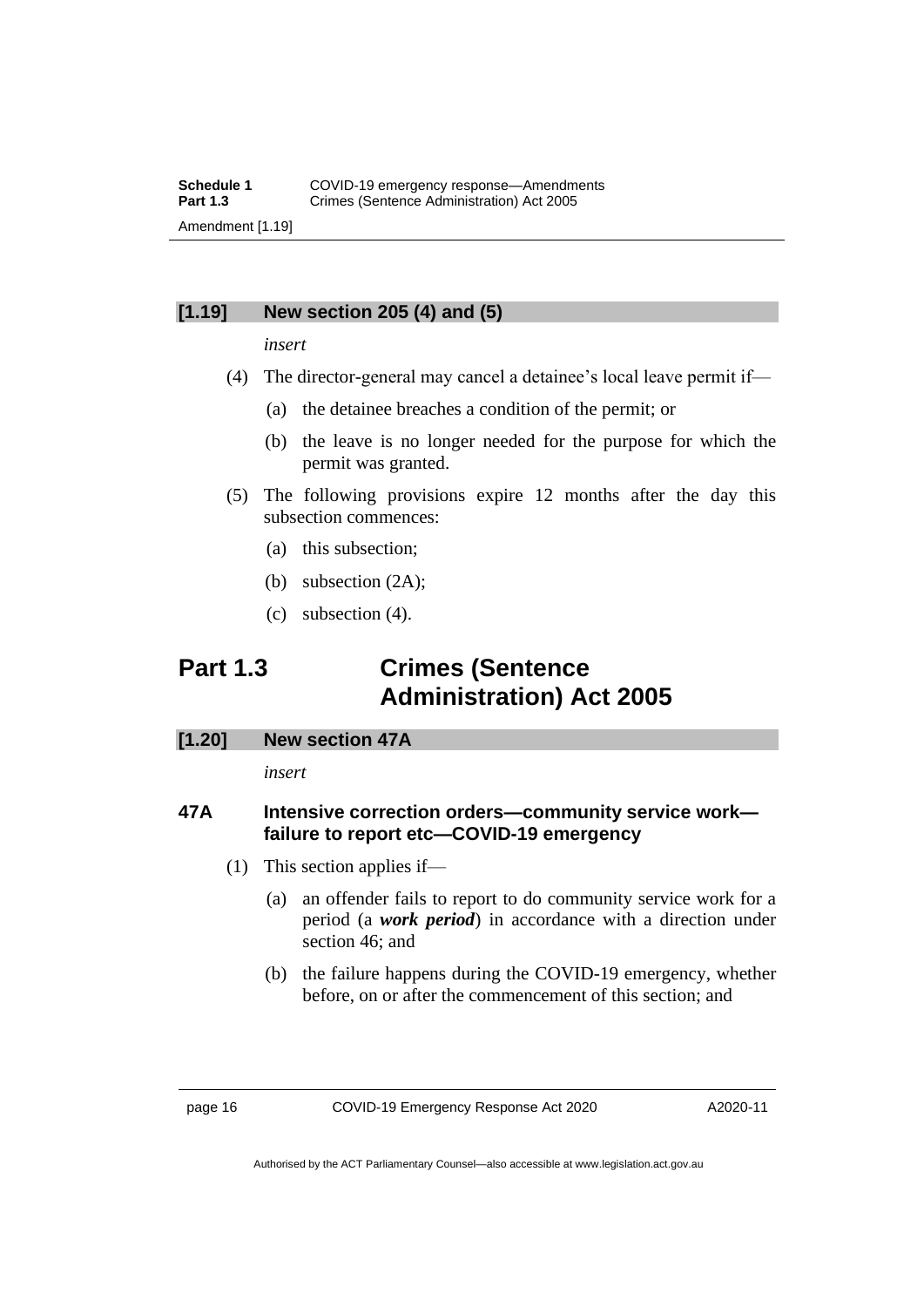- (c) the director-general is satisfied that the offender's failure to report for the work period is because of the COVID-19 emergency.
- (2) The offender is taken to have done the community service work in accordance with the direction for the period, not more than 8 hours for each week or part of a week during the work period, decided by the director-general.

#### **[1.21] New section 64 (3A)**

*insert*

(3A) Subsection (3) does not apply to a warning given during a COVID-19 emergency.

#### **[1.22] New section 92A**

*insert*

#### **92A Good behaviour orders—community service work failure to report etc—COVID-19 emergency**

- (1) This section applies if—
	- (a) an offender fails to report to do community service work for a period (a *work period*) in accordance with a direction under section 91; and
	- (b) the failure happens during the COVID-19 emergency, whether before, on or after the commencement of this section; and
	- (c) the director-general is satisfied that the offender's failure to report for the work period is because of the COVID-19 emergency.
- (2) The offender is taken to have done the community service work in accordance with the direction for the period, not more than 8 hours for each week or part of a week during the work period, decided by the director-general.

A2020-11

Authorised by the ACT Parliamentary Counsel—also accessible at www.legislation.act.gov.au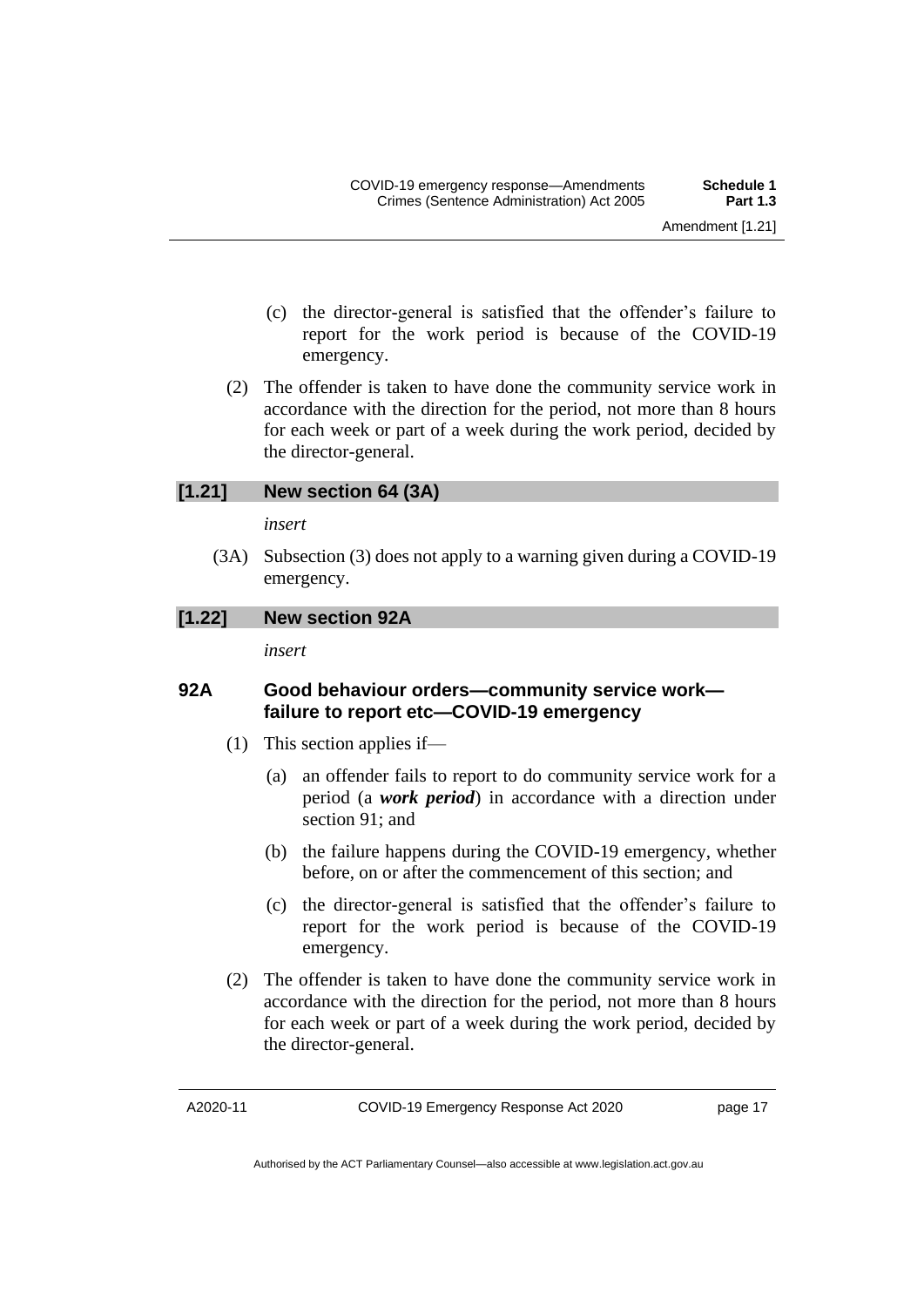#### **[1.23] New section 126 (2A) and (2B)**

#### *insert*

- (2A) Despite subsection (2) (b), for an inquiry conducted during a COVID-19 emergency, the board may refuse to make a parole order for an offender if the board is satisfied that the application has no reasonable prospects of success.
- (2B) If the board refuses to make a parole order under subsection (2A), the board must—
	- (a) give the offender written notice of the decision, including reasons for the decision; and
	- (b) if requested by the offender at least 14 days after the offender is given notice under paragraph (a)—
		- (i) set a time for a hearing by the board about the offender's parole; and
		- (ii) give notice under section 127 of the hearing.

#### **[1.24] New section 127 (2A)**

*insert*

- (2A) Despite subsection (2) (c), for a hearing held in whole or in part during a COVID-19 emergency, the board may give an offender less than 7 days to tell the board a thing mentioned in that subsection if the board—
	- (a) considers it is in the public interest to do so; and
	- (b) is satisfied the offender understands the effect of shortening the notice period under this section.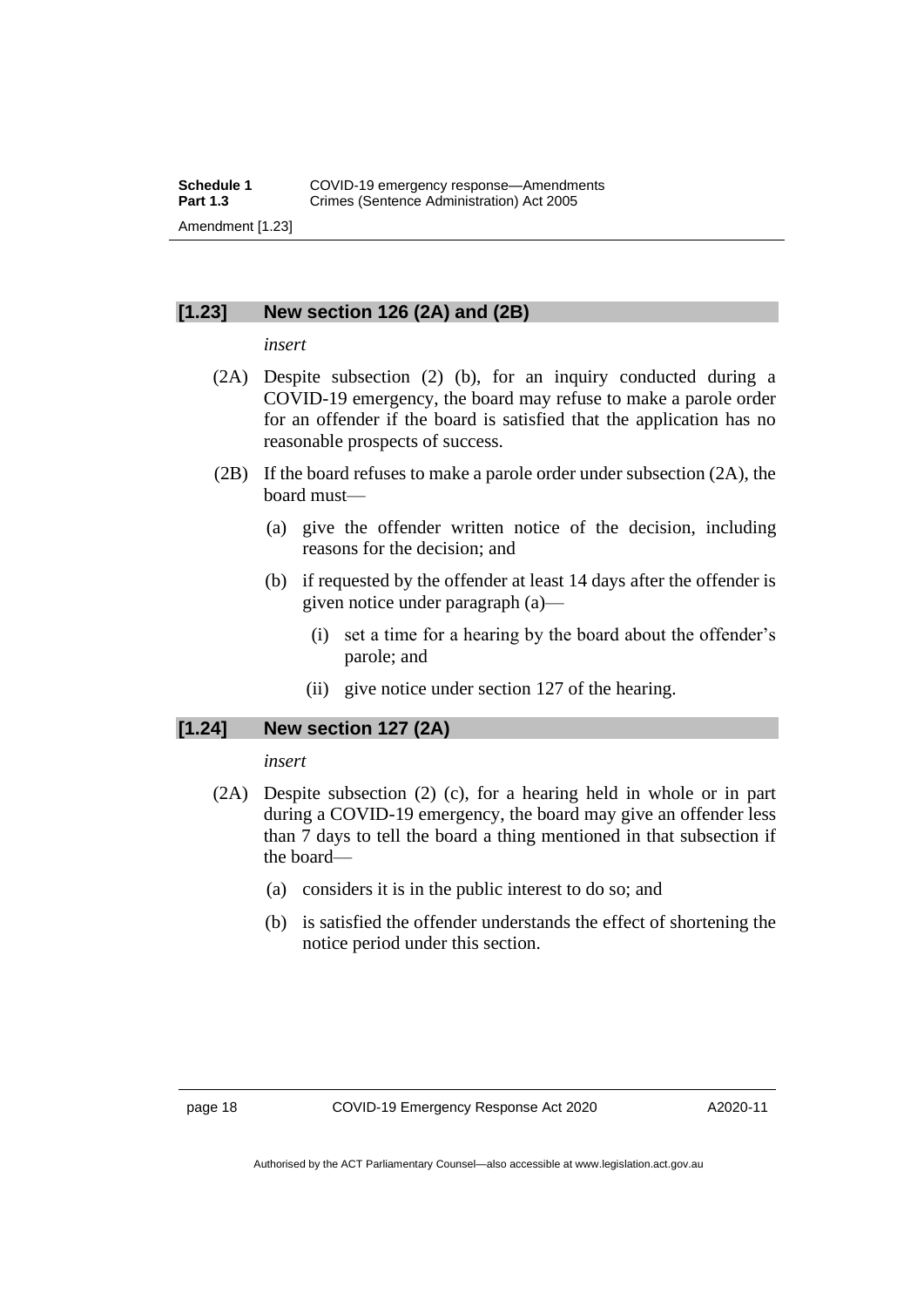#### **[1.25] New section 182 (2A) and (2B)**

#### *insert*

- (2A) Despite subsection (2), the chair may, during a COVID-19 emergency, assign 1 judicial member to a division if it is not reasonably practicable to assign more than 1 member.
- (2B) A division constituted by 1 judicial officer may—
	- (a) exercise a supervisory function of the board in relation to—
		- (i) intensive correction orders (other than cancellation of an intensive correction order under section 64 (2) (c)); or
		- (ii) parole (other than cancellation of parole under section 148 (2) (e)); and
	- (b) in exercising a function mentioned in paragraph (a)—
		- (i) conduct an inquiry; or
		- (ii) if satisfied the offender understands the matter is being dealt with by 1 judicial officer—hold a hearing.

#### **[1.26] New section 185 (1A)**

*insert*

- (1A) However, during a COVID-19 emergency, business may be carried out at a meeting of the board by 1 judicial member—
	- (a) if it is not reasonably practicable for 3 members to be present; or
	- (b) in exercising a supervisory function as a division of the board constituted under section 182 (2A).
	- *Note* A meeting may be held other than in person (see s 187).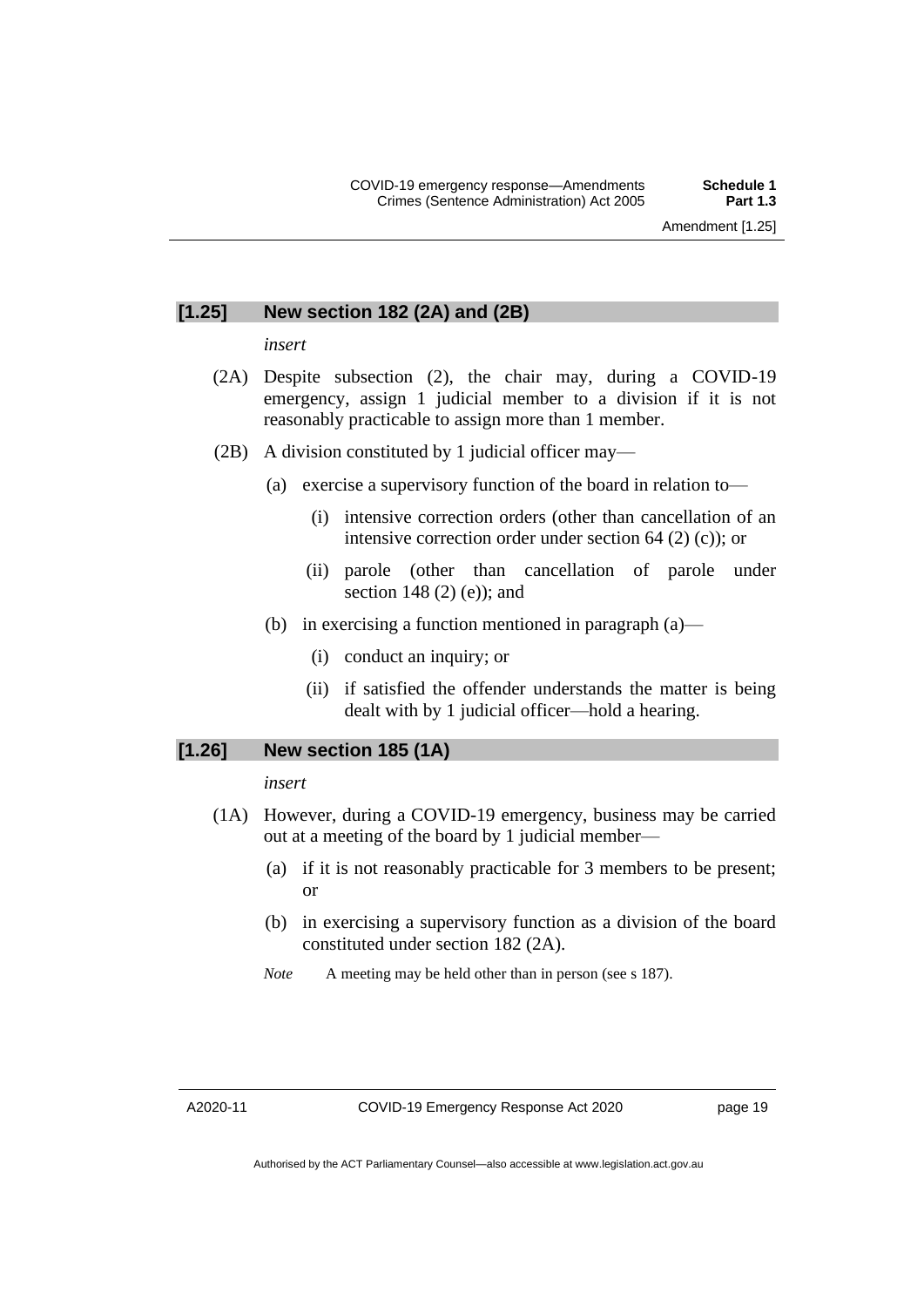#### **[1.27] New section 322A**

*insert*

#### **322A Expiry—COVID-19 emergency amendments**

The following provisions expire 12 months after the commencement of this section:

- (a) this section;
- (b) section 47A;
- (c) section  $64 \text{ (3A)}$ ;
- (d) section 92A;
- (e) section  $126(2A)$  and  $(2B)$ ;
- (f) section 127 (2A);
- (g) section 182 (2A) and (2B);
- (h) section 185 (1A);
- (i) dictionary, definition of *COVID-19 emergency*.

#### **[1.28] Dictionary, new definition of** *COVID-19 emergency*

#### *insert*

#### *COVID-19 emergency* means—

- (a) a state of emergency declared under the *[Emergencies Act](http://www.legislation.act.gov.au/a/2004-28) 2004*, section 156 because of the coronavirus disease 2019 (COVID-19); or
- (b) an emergency declared under the *[Public Health Act](http://www.legislation.act.gov.au/a/1997-69) 1997*, section 119 (including any extension or further extension) because of the coronavirus disease 2019 (COVID-19).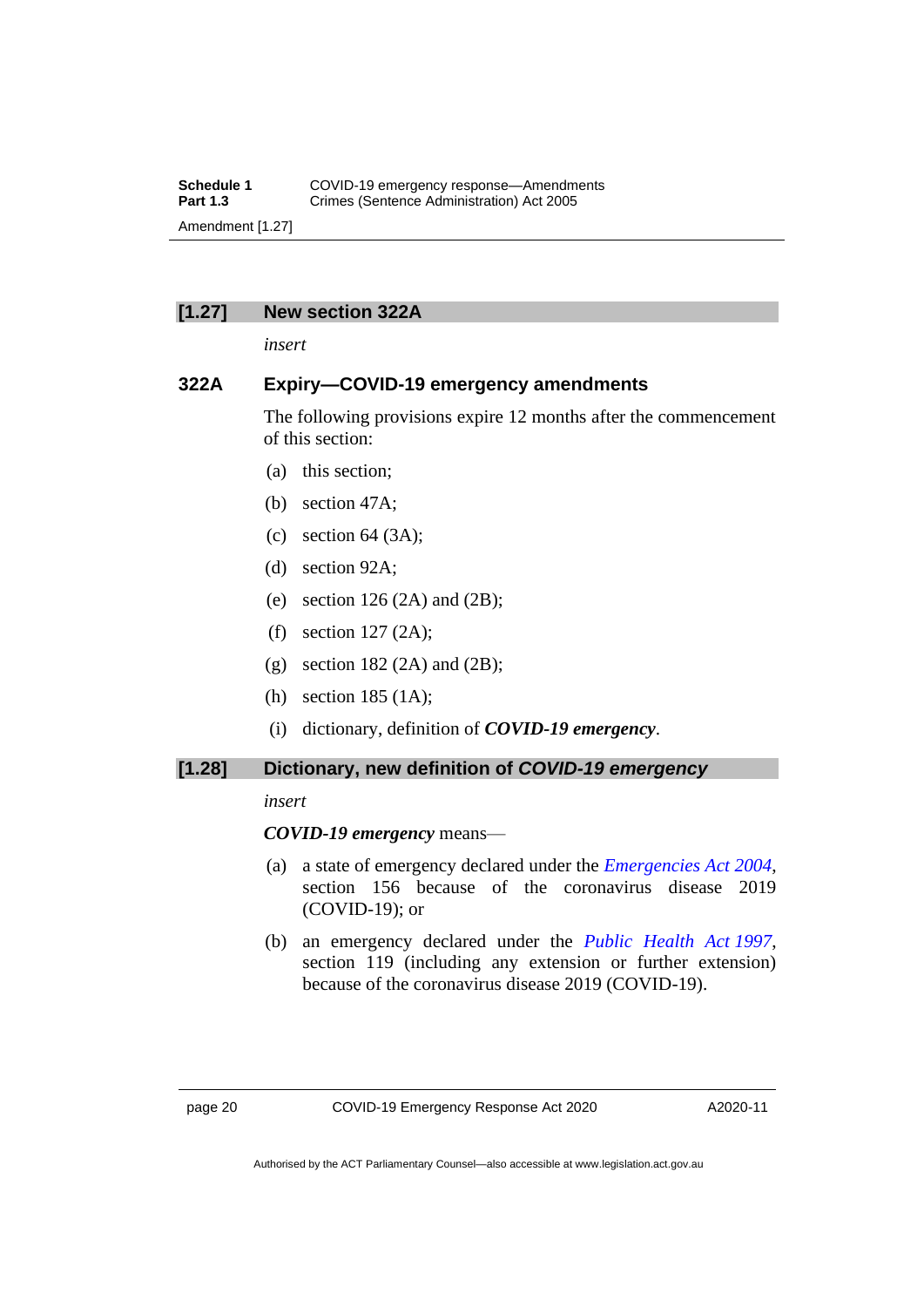### <span id="page-22-0"></span>**Part 1.4 Crimes (Sentencing) Act 2005**

#### **[1.29] New section 13 (2A)**

*insert*

- (2A) During a COVID-19 emergency, an undertaking—
	- (a) may be signed or given before the court; and
	- (b) if given before the court, must be recorded by the court.

#### **[1.30] New section 13 (9) and (10)**

*insert*

(9) In this section:

*COVID-19 emergency* means—

- (a) a state of emergency declared under the *[Emergencies Act](http://www.legislation.act.gov.au/a/2004-28) 2004* section 156 because of the coronavirus disease 2019 (COVID-19); or
- (b) an emergency declared under the *[Public Health Act](http://www.legislation.act.gov.au/a/1997-69) 1997*, section 119 (including any extension or further extension) because of the coronavirus disease 2019 (COVID-19).
- (10) This subsection and subsections (2A) and (9) expire 12 months after the day this subsection commences.

A2020-11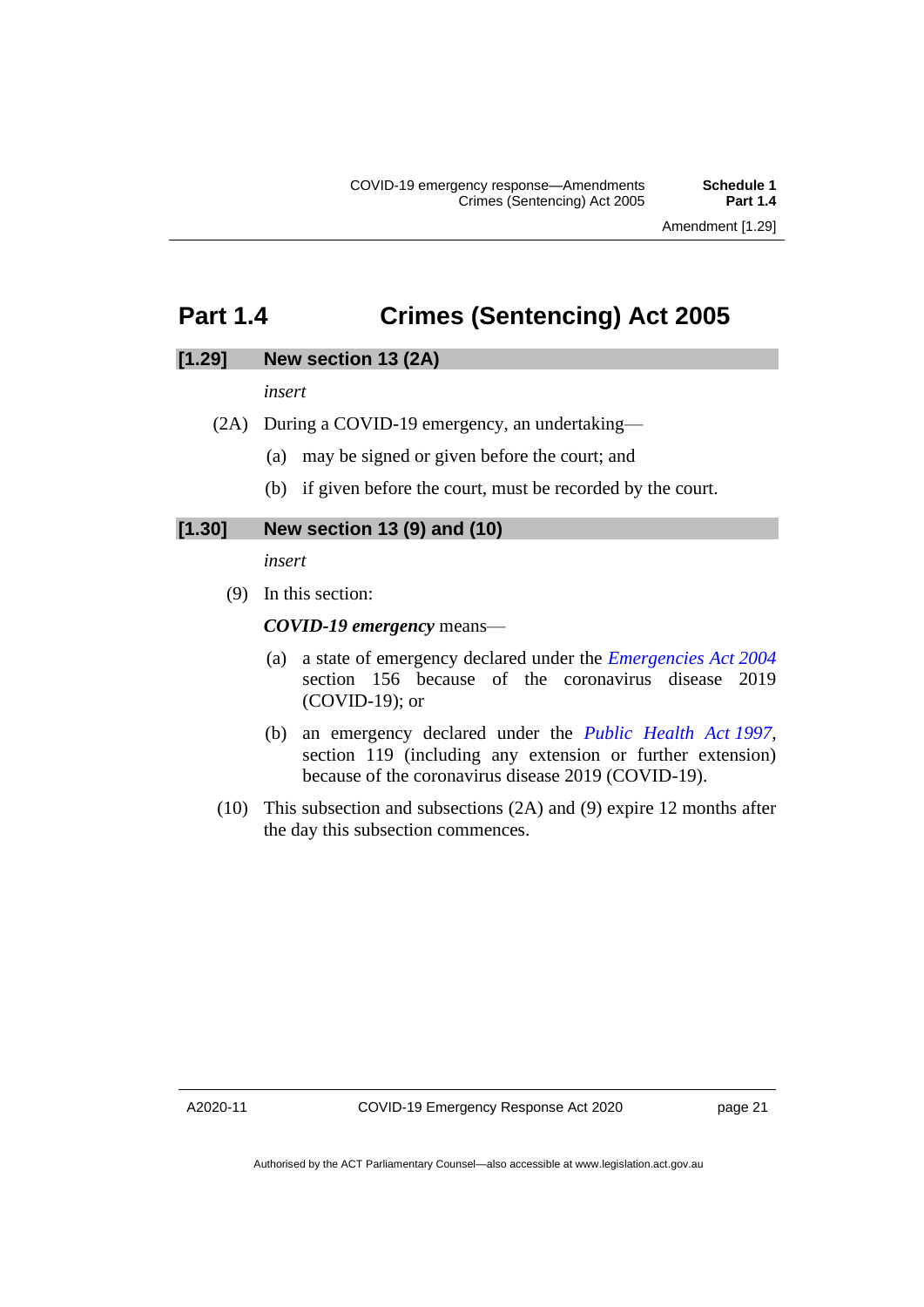## <span id="page-23-0"></span>**Part 1.5 Evidence (Miscellaneous Provisions) Act 1991**

#### **[1.31] New part 12**

*insert*

### **Part 12 COVID-19 emergency response**

#### **164 Regulation-making power—COVID-19 emergency response**

- (1) A regulation may make provision in relation to the following matters for the purpose of responding to the public health emergency caused by the COVID-19 pandemic:
	- (a) permitting the recording by the court of evidence given by a witness in a proceeding;
	- (b) how the evidence must or may be given and recorded for the proceeding;
	- (c) how the evidence may be used in the proceeding;
	- (d) any procedural or other matter relating to paragraphs (a) to (c).
- (2) This part and any regulation made under it expires on the day the *[Public Health \(Emergency\) Declaration 2020 \(No 1\)](https://legislation.act.gov.au/ni/2020-153/)* (NI2020-153), as extended or further extended, ends.
	- *Note* Transitional provisions are kept in the Act for a limited time. A transitional provision is repealed on its expiry but continues to have effect after its repeal (se[e Legislation Act,](http://www.legislation.act.gov.au/a/2001-14) s 88).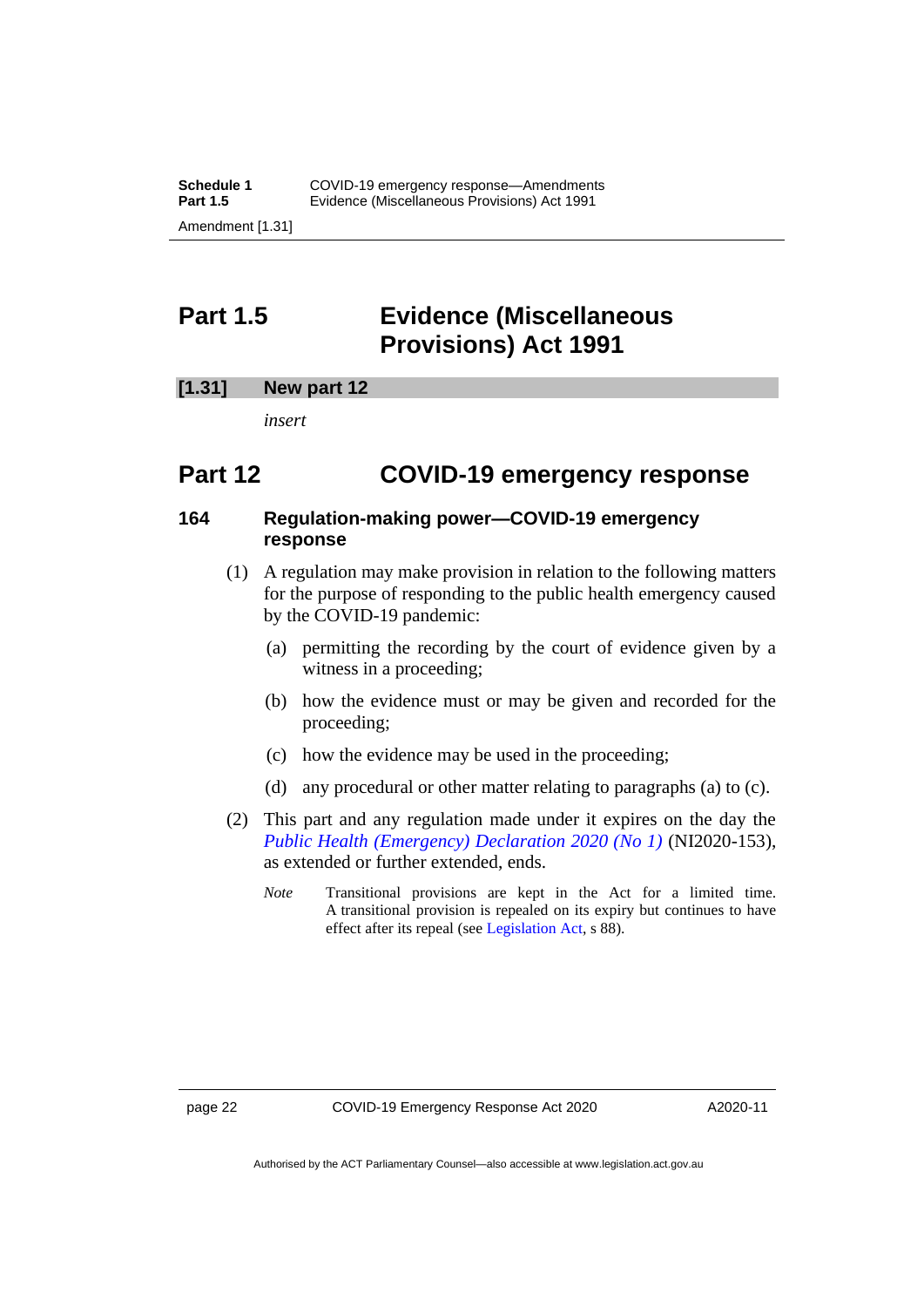# <span id="page-24-0"></span>**Part 1.6 Family Violence Act 2016**

#### **[1.32] New part 22**

*insert*

### **Part 22 COVID-19 emergency response**

#### **205 Meaning of** *COVID-19 emergency***—pt 22**

In this part:

#### *COVID-19 emergency* means—

- (a) a state of emergency declared under the *[Emergencies Act 2004,](http://www.legislation.act.gov.au/a/2004-28)*  section 156 because of the coronavirus disease 2019 (COVID-19); or
- (b) an emergency declared under the *[Public Health Act](http://www.legislation.act.gov.au/a/1997-69) 1997*, section 119 (including any extension or further extension) because of the coronavirus disease 2019 (COVID-19).

#### **206 Extending general interim orders**

- (1) This section applies if a general interim order ends, will end or is likely to end during a COVID-19 emergency.
- (2) The court may extend the general interim order for a stated period of not more than 6 months.

#### **207 Requirement for party to be present**

- (1) This section applies if a provision in this Act (other than section 43 (1) (a)
	- (a) requires a party to a proceeding, or the party's legal representative, to be present in court; or
	- (b) is conditional on the party, or the party's legal representative, being present in court.

A2020-11

Authorised by the ACT Parliamentary Counsel—also accessible at www.legislation.act.gov.au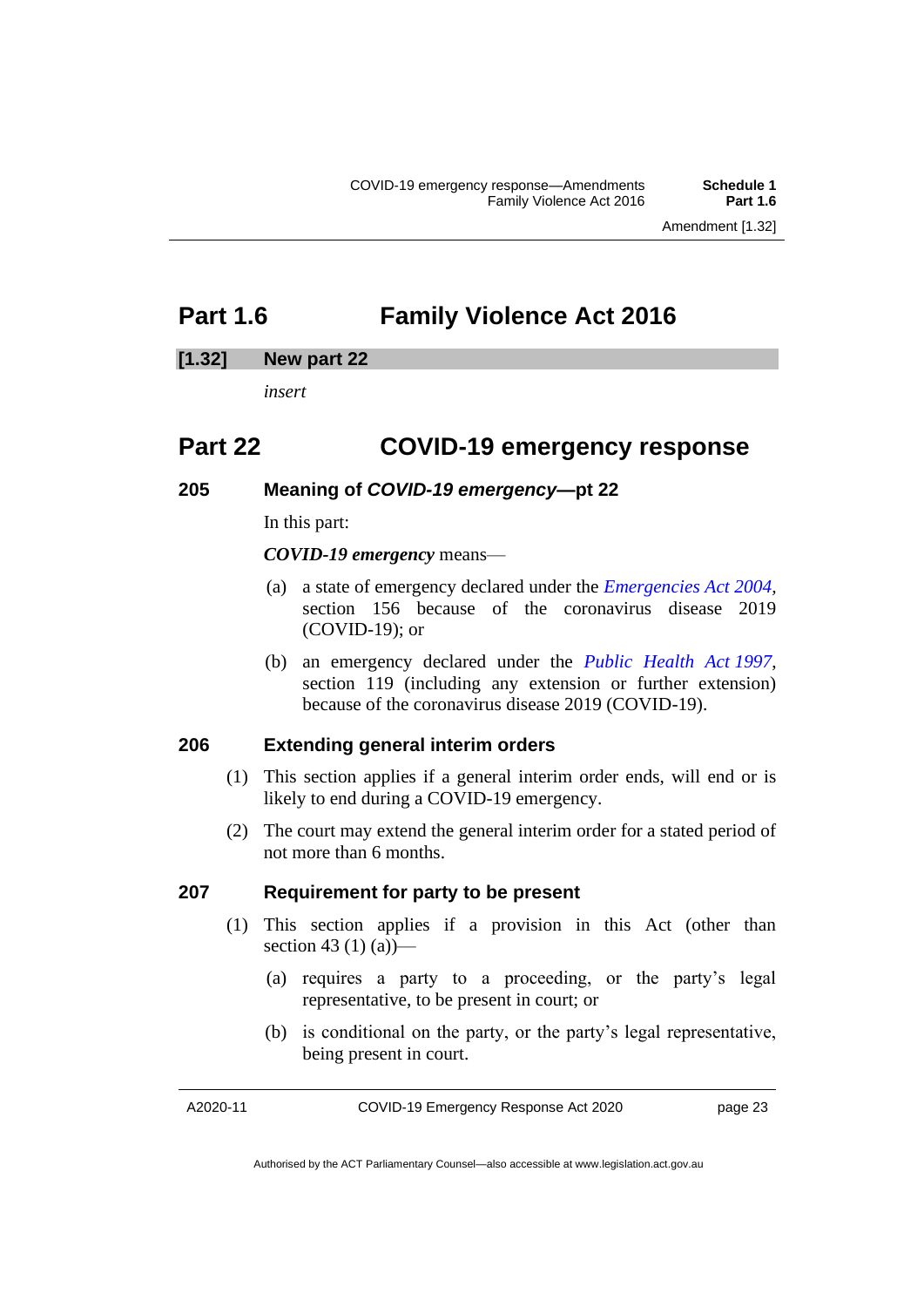- (2) Unless the court otherwise orders, during a COVID-19 emergency the party, or the party's legal representative, may be present by telephone or other electronic audio-visual means.
- (3) For section 43 (1) (a), unless the court otherwise orders, during a COVID-19 emergency it is sufficient for the person's legal representative to be present when the family violence order was made.

#### **208 Requirement for party to give consent**

- (1) This section applies if a party's consent is required under a provision in this Act.
- (2) Unless the court otherwise orders, during a COVID-19 emergency the party, or the party's legal representative, may give consent by telephone or other electronic audio-visual means.

#### **209 Acknowledgment of undertaking by respondent**

For section 64, during a COVID-19 emergency an acknowledgment—

- (a) may be given in writing or before the court; and
- (b) if given before the court, must be recorded by the court.

#### **210 Expiry—pt 22**

This part expires 12 months after the day it commences.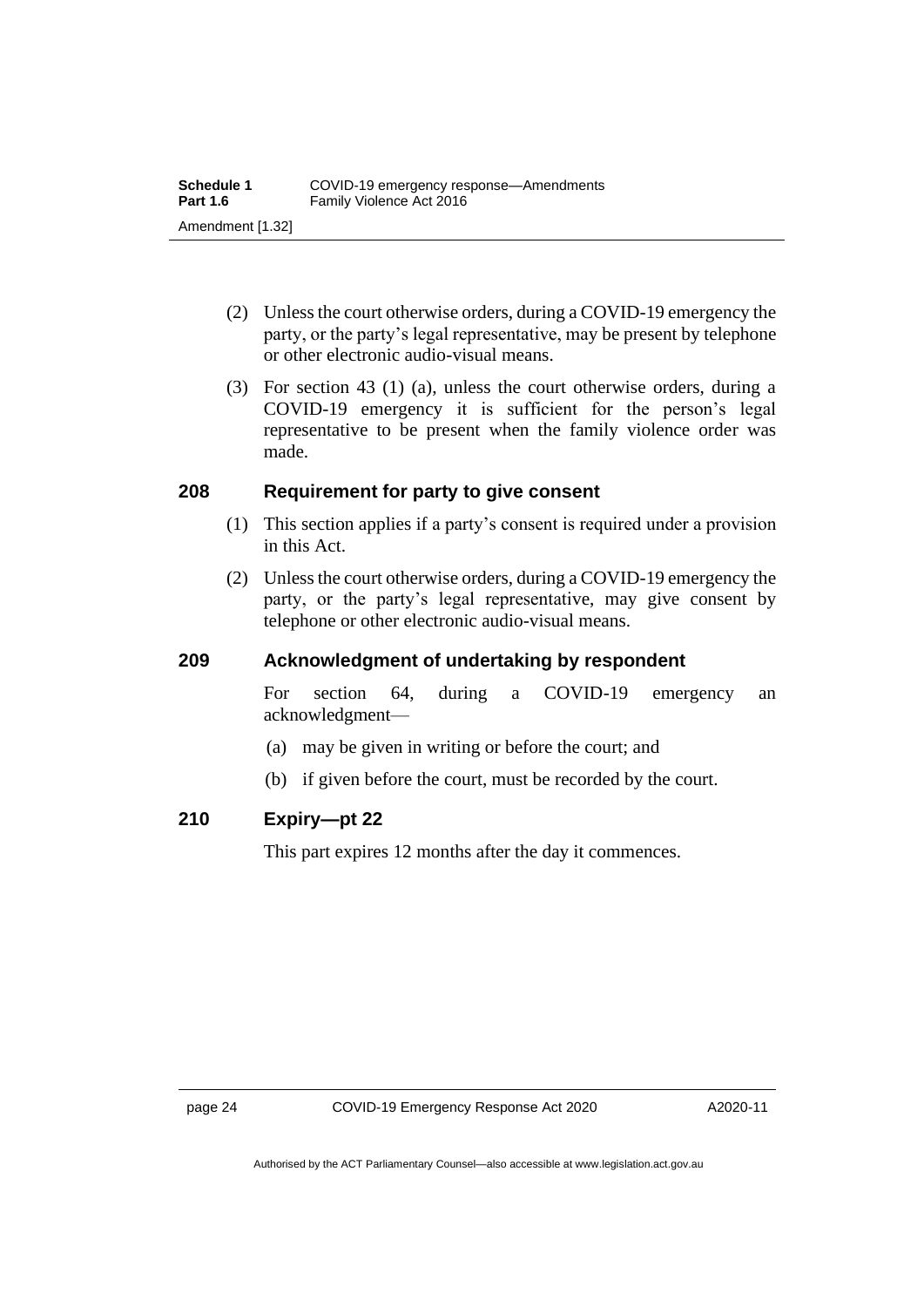### <span id="page-26-0"></span>**Part 1.7 Financial Management Act 1996**

#### **[1.33] Section 18 (2)**

*substitute*

- (2) The amount appropriated for Treasurer's advances must not exceed—
	- (a) for the 2019-20 or 2020-21 financial years—5% of the total amount appropriated by all Appropriation Acts for the year; or
	- (b) for any other financial year—1% of the total amount appropriated by all Appropriation Acts for the year.

### <span id="page-26-1"></span>**Part 1.8 Firearms Act 1996**

#### **[1.34] New part 26**

*insert*

### **Part 26 COVID-19 emergency response**

#### **417 Declaration—COVID-19 emergency response**

- (1) The Minister may make a declaration in relation to the following matters for the purpose of responding to the public health emergency caused by the COVID-19 pandemic:
	- (a) preventing the registrar from issuing a licence under this Act;
	- (b) preventing the registrar from issuing a permit to acquire a firearm under this Act;
	- (c) prohibiting or limiting the sale of firearms, firearms parts or ammunition.
	- *Note* Power to make a statutory instrument includes power to make different provision in relation to different matters or different classes of matters, and to make an instrument that applies differently by reference to stated exceptions or factors (see [Legislation Act,](http://www.legislation.act.gov.au/a/2001-14) s 48).

A2020-11

COVID-19 Emergency Response Act 2020

page 25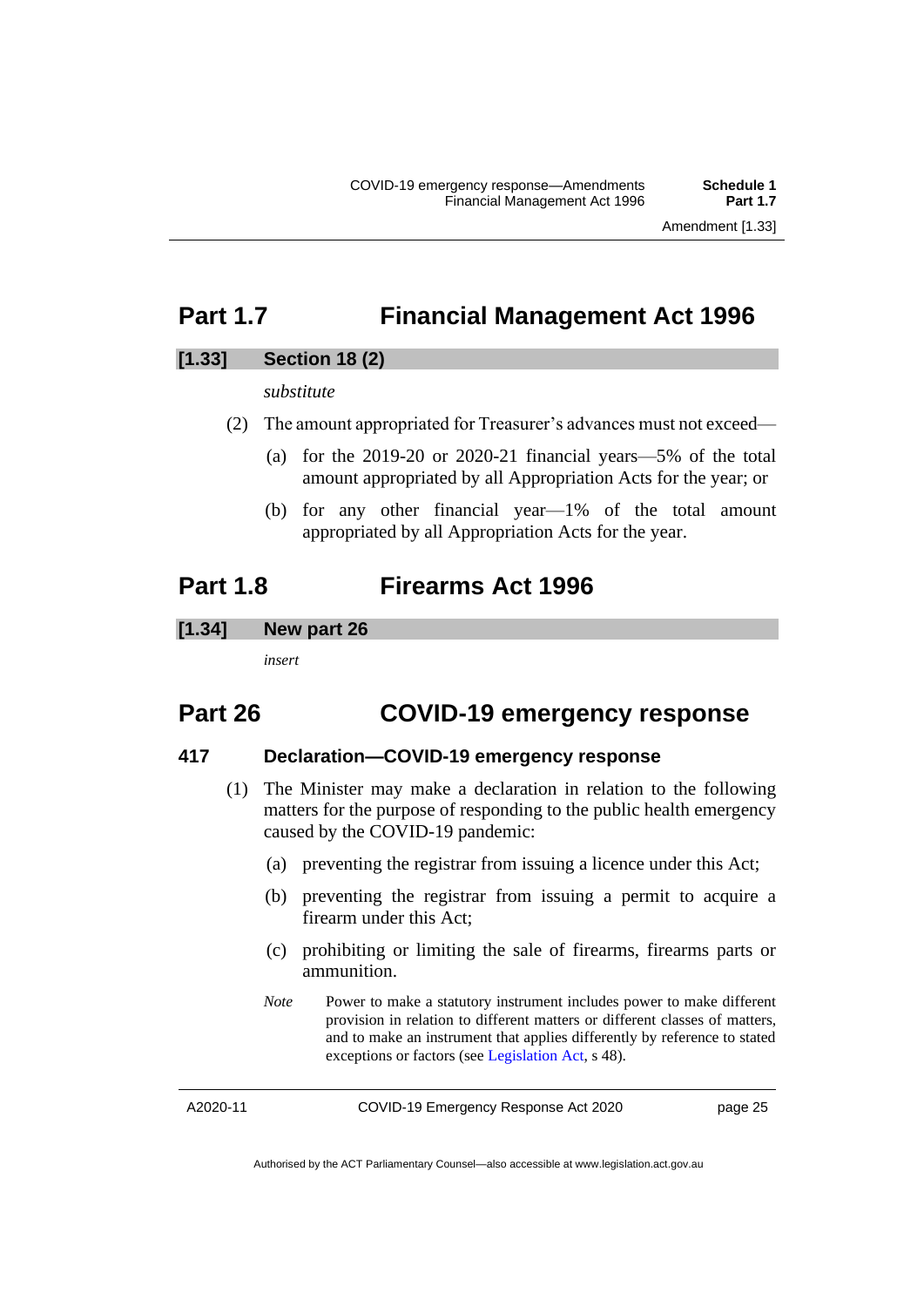- (2) A declaration is a disallowable instrument.
	- *Note* A disallowable instrument must be notified, and presented to the Legislative Assembly, under the [Legislation Act.](http://www.legislation.act.gov.au/a/2001-14)
- (3) A declaration expires on—
	- (a) the day the *[Public Health \(Emergency\) Declaration 2020 \(No](https://legislation.act.gov.au/ni/2020-153/) 1)* (NI2020-153), as extended or further extended, ends (the *declaration end date*); or
	- (b) if the Minister considers that the effect of the COVID-19 pandemic justifies a later day, being a day not later than 3 months after the declaration end date—a later day notified by the Minister before the declaration end date.
- (4) A notification under subsection (3) (b) is a notifiable instrument.

*Note* A notifiable instrument must be notified under the [Legislation Act.](http://www.legislation.act.gov.au/a/2001-14)

#### **418 Expiry—pt 26**

This part expires on the day the *[Public Health \(Emergency\)](https://legislation.act.gov.au/ni/2020-153/)  [Declaration 2020 \(No 1\)](https://legislation.act.gov.au/ni/2020-153/)* (NI2020-153), as extended or further extended, ends.

### <span id="page-27-0"></span>**Part 1.9 Gaming Machine Act 2004**

#### **[1.35] Section 161A (4)**

*substitute*

(4) In this section:

*required amount* means the amount payable by the licensee under section 163H.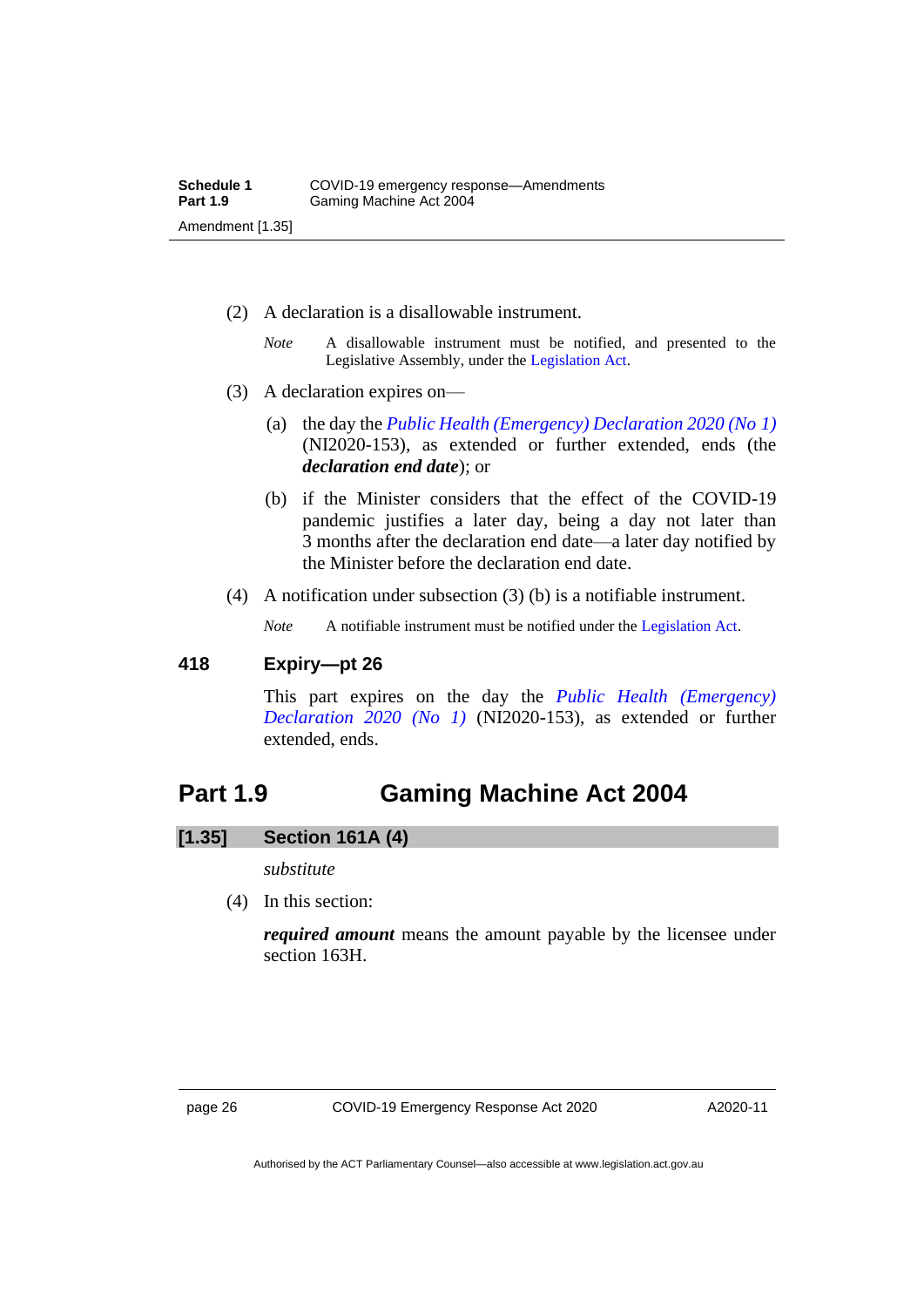#### **[1.36] New section 163H (4A) and (4B)**

#### *insert*

- (4A) Despite subsection (3), the required amount for a tax period that begins after 23 March 2020 and ends before 8 April 2021 is \$0.
- (4B) This subsection and subsection (4A) expire 2 years after the day this subsection commences.
	- *Note* Transitional provisions are kept in the Act for a limited time. A transitional provision is repealed on its expiry but continues to have effect after its repeal (se[e Legislation Act,](http://www.legislation.act.gov.au/a/2001-14) s 88).

#### **[1.37] Section 164, new definition of** *emergency declaration*

#### *insert*

*emergency declaration* means a declaration under—

- (a) the *[Emergencies Act 2004](http://www.legislation.act.gov.au/a/2004-28)*, section 156 (Declaration of state of emergency); or
- (b) the *[Public Health Act 1997](http://www.legislation.act.gov.au/a/1997-69)*, section 119 (Emergency declarations).

#### **[1.38] Section 166 (1), definition of** *community purpose***, new paragraph (ca)**

#### *insert*

(ca) providing relief or assistance to the community in relation to an emergency to which an emergency declaration applies; or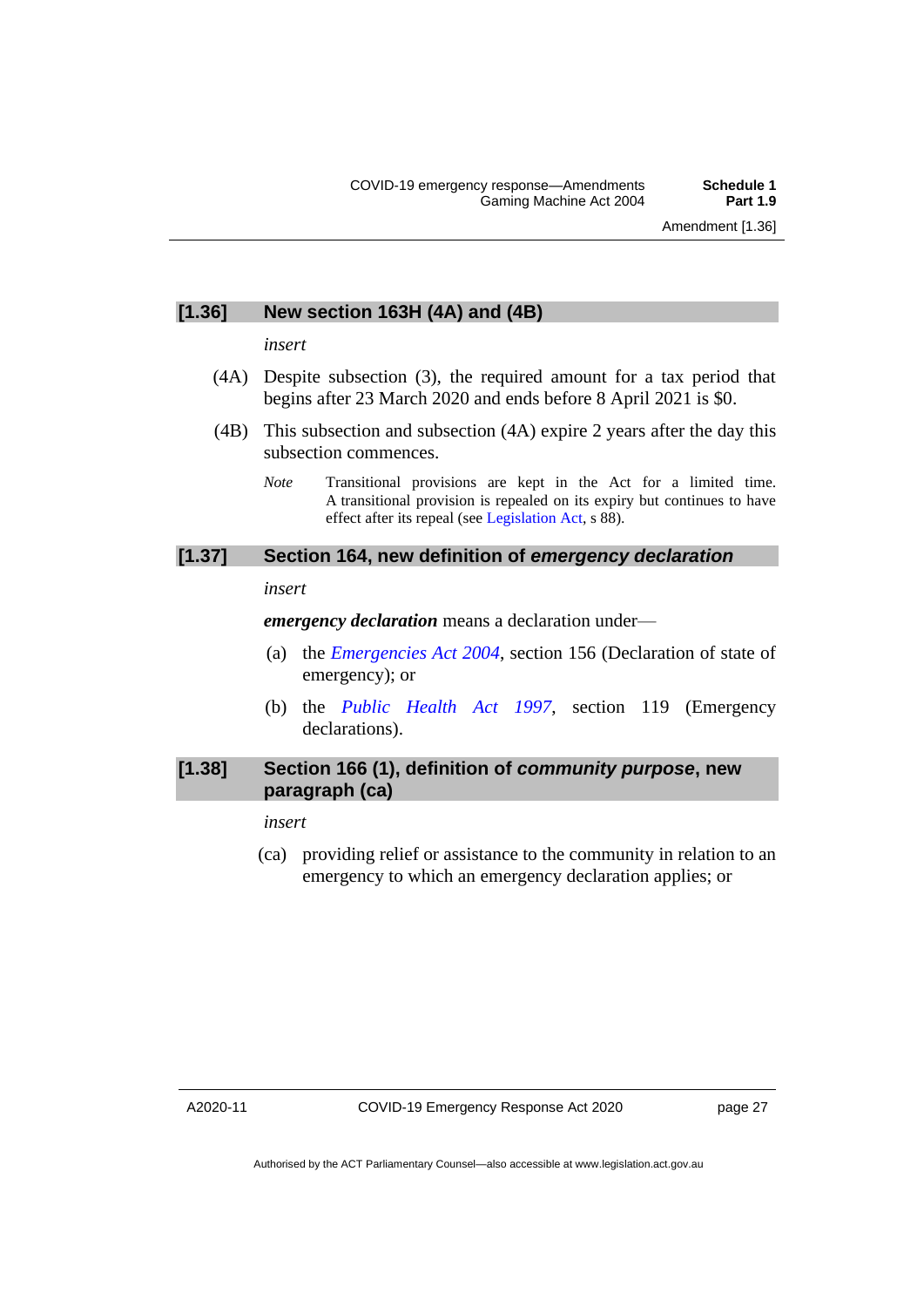#### **[1.39] Section 166 (1), definition of** *community purpose contribution***, paragraph (b)**

#### *substitute*

- (b) includes—
	- (i) a contribution prescribed by regulation to be a community purpose contribution; and
	- (ii) an emergency community purpose contribution.

#### **[1.40] Section 166 (2)**

*after*

#### *community purpose contribution*

*insert*

(other than an emergency community purpose contribution)

#### **[1.41] New section 166 (4)**

#### *insert*

(4) In this section:

*emergency community purpose contribution* means a contribution declared under section 166A to be a community purpose contribution.

#### **Example**

a contribution to people employed by a club for remuneration, allowances or other entitlements mentioned in an emergency community purpose contribution declaration under s 166A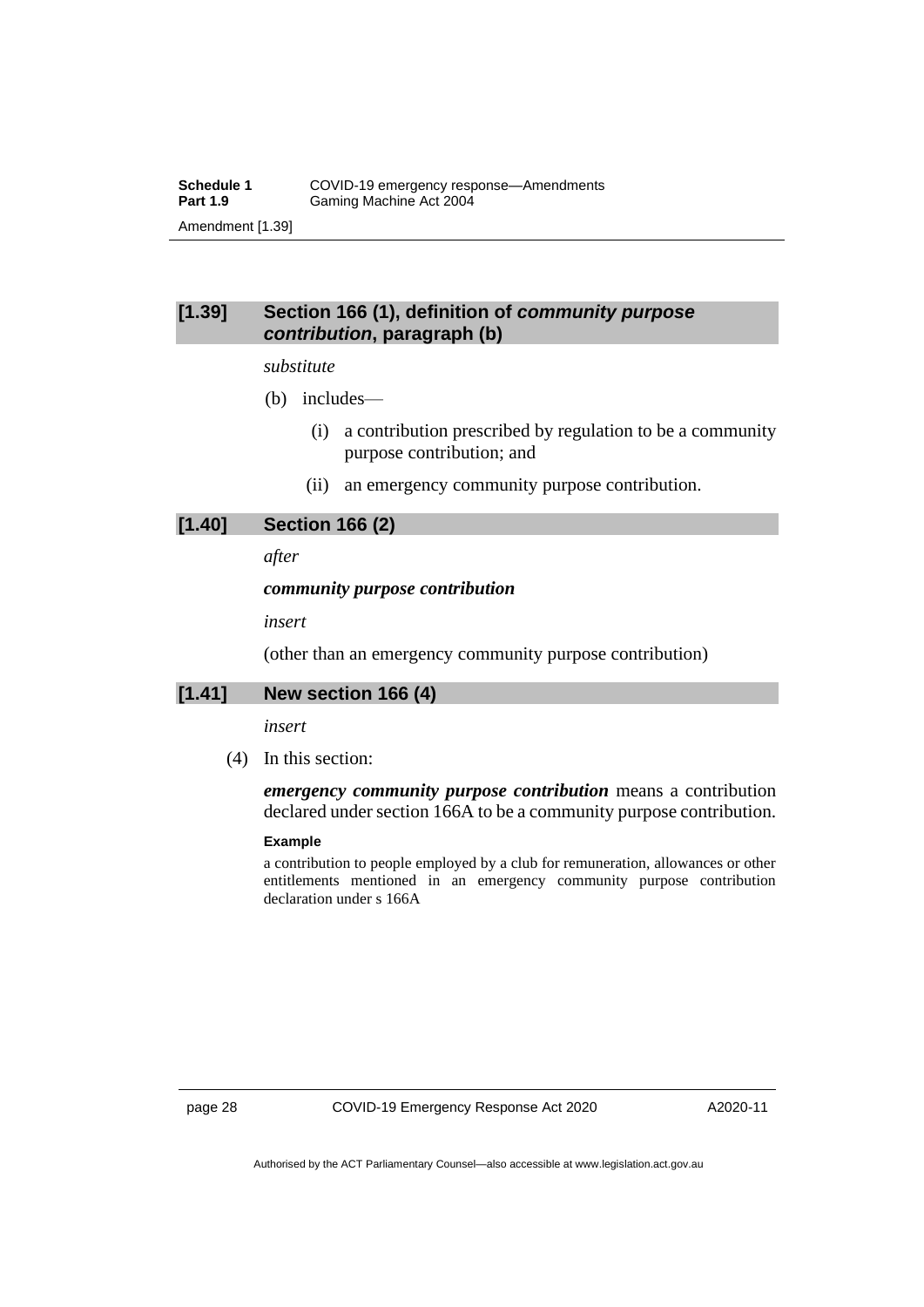#### **[1.42] New section 166A**

*insert*

#### **166A Emergency community purpose contribution declaration**

- (1) Despite anything else in this Act, if an emergency declaration is in force or was in force at any time in the previous 12 months, the Minister may declare (an *emergency community purpose contribution declaration*) that a contribution by a licensee that is a club is a community purpose contribution.
	- *Note* A reference to an Act includes a reference to the statutory instruments made or in force under the Act, including any regulation (se[e Legislation](http://www.legislation.act.gov.au/a/2001-14)  [Act,](http://www.legislation.act.gov.au/a/2001-14) s 104).
- (2) An emergency community purpose contribution declaration may apply to anything that happens at any time during the reporting year for the licensee in which that declaration is made.
- (3) An emergency community purpose contribution declaration—
	- (a) has effect for the period stated in the declaration; and
	- (b) may be subject to any conditions declared by the Minister.
- (4) An emergency community purpose contribution declaration is a disallowable instrument.
	- *Note* A disallowable instrument must be notified, and presented to the Legislative Assembly, under the [Legislation Act.](http://www.legislation.act.gov.au/a/2001-14)

#### **[1.43] Dictionary, new definition of emergency declaration**

*insert*

*emergency declaration*, for part 12 (Community contributions)—see section 164.

A2020-11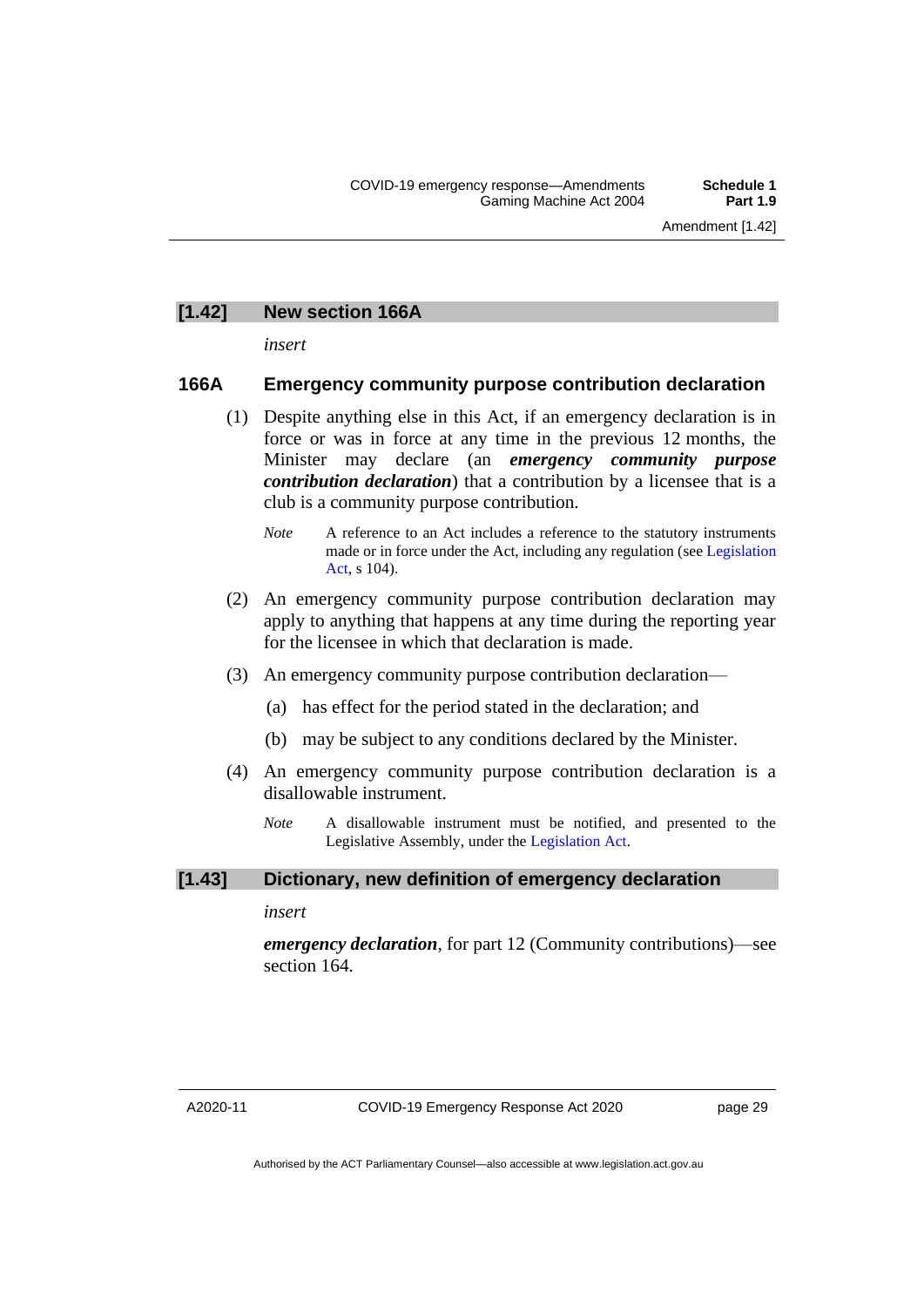# <span id="page-31-0"></span>**Part 1.10 Gaming Machine Regulation 2004**

#### **[1.44] Section 69 (1) (c), new note**

*insert*

*Note* Under an emergency community purpose contribution declaration, a contribution to people employed by a club for remuneration, allowances or other entitlements may be declared to be a community purpose contribution (see [Act,](https://legislation.act.gov.au/a/2004-34/) s 166 (2), def *community purpose contribution* and s 166A).

#### **[1.45] New section 69DA**

*insert*

#### **69DA Providing food to emergency-affected people**

(1) This section applies to a community purpose contribution to support a charitable cause.

*Note* See th[e Act,](https://legislation.act.gov.au/a/2004-34/) s 166 (1), def *community purpose*, par (a) (i).

(2) This section only applies to a reporting year of a licensee that is a club if an emergency declaration applies for all or part of the reporting year.

*Note Emergency declaration*—see the [Act,](https://legislation.act.gov.au/a/2004-34/) s 164.

- (3) For every \$1 that a licensee that is a club contributes under a written arrangement or agreement to provide food to an emergency-affected person as part of a defined program, the licensee's minimum community purpose contribution must be worked out as if the licensee had contributed \$2.
- (4) In this section:

*emergency-affected person* means a person adversely affected by an emergency to which an emergency declaration applies.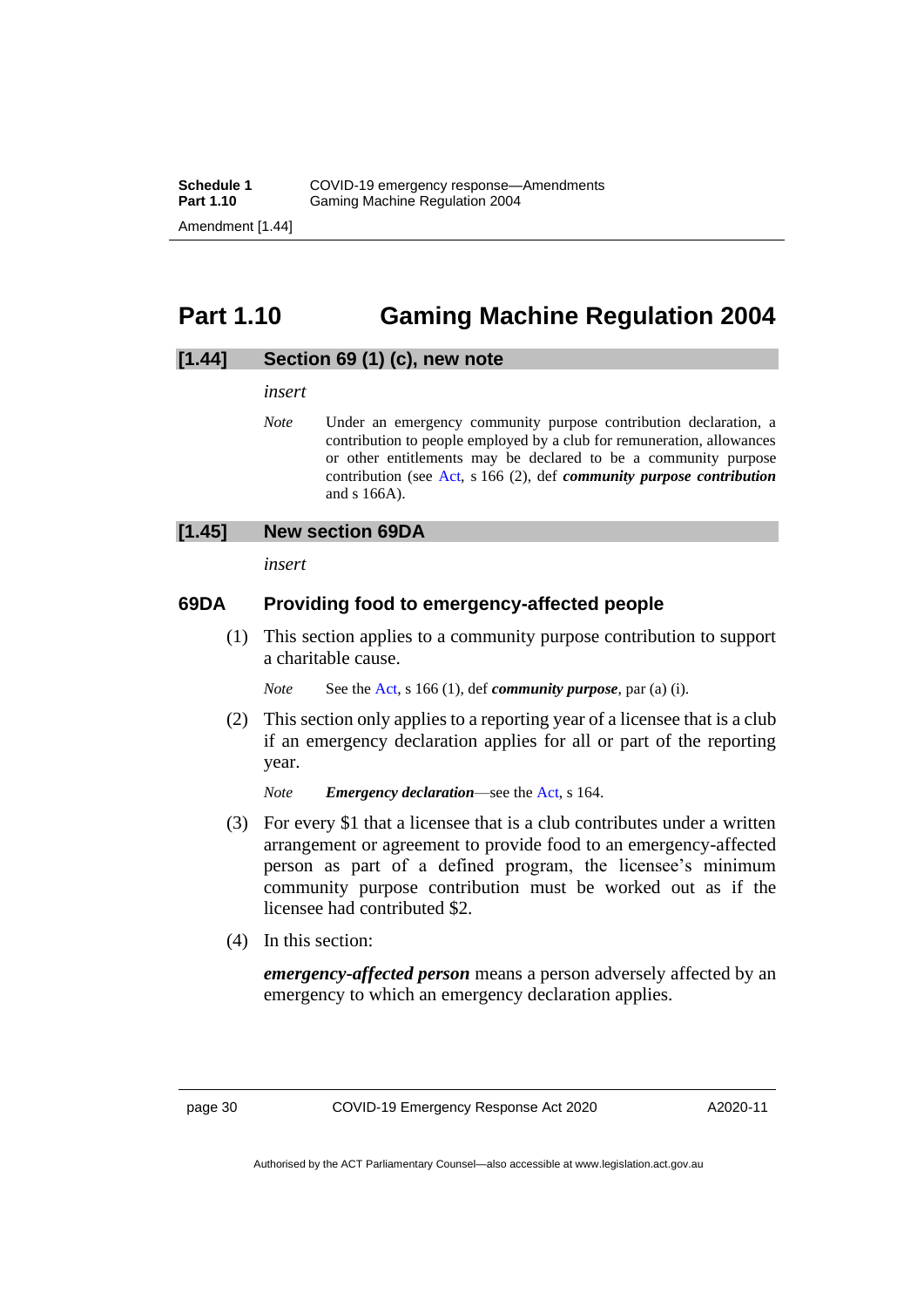### <span id="page-32-0"></span>**Part 1.11 Leases (Commercial and Retail) Act 2001**

#### **[1.46] New part 17**

*insert*

### **Part 17 COVID-19 emergency response**

#### **177 Declaration—COVID-19 emergency response**

- (1) The Minister may make a declaration in relation to the following matters for the purpose of responding to the public health emergency caused by the COVID-19 pandemic:
	- (a) prohibiting the termination of a lease to which this Act applies by a lessor in stated circumstances;
	- (b) prohibiting the recovery of possession of premises under the lease by the lessor in stated circumstances;
	- (c) changing any period under the lease or this Act in which someone must or may do something;
	- (d) changing, limiting or preventing the exercise or enforcement of any other right of the lessor under the lease or this Act in stated circumstances;
	- (e) exempting a tenant or lessor, or class of tenant or lessor, from the operation of a provision of this Act, a lease to which this Act applies or any other agreement relating to the lease of the premises.
- (2) A declaration is a disallowable instrument.
	- *Note* A disallowable instrument must be notified, and presented to the Legislative Assembly, under the [Legislation Act.](http://www.legislation.act.gov.au/a/2001-14)

A2020-11

Authorised by the ACT Parliamentary Counsel—also accessible at www.legislation.act.gov.au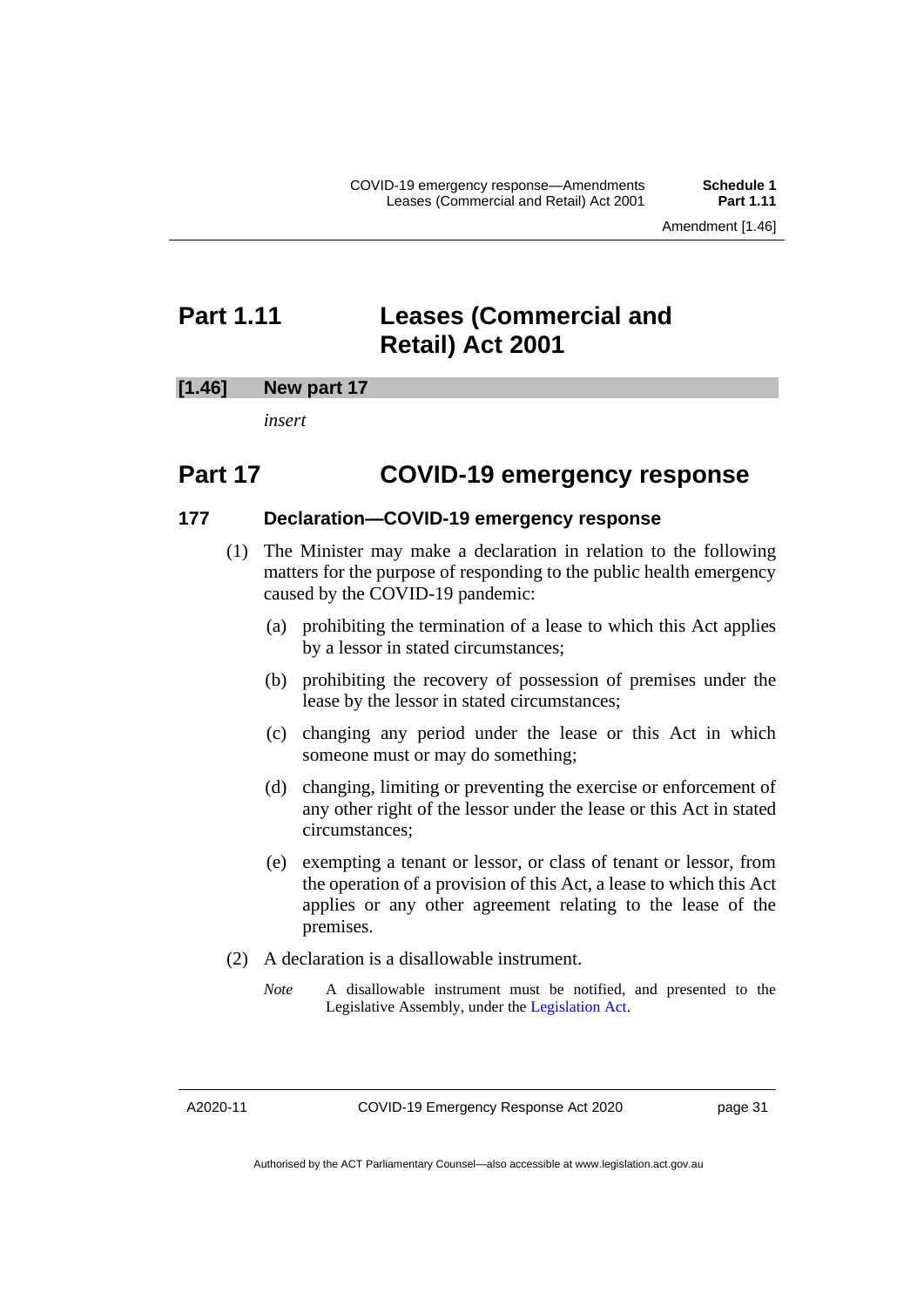- (3) A declaration expires on—
	- (a) the day the *[Public Health \(Emergency\) Declaration 2020 \(No](https://legislation.act.gov.au/ni/2020-153/) 1)* (NI2020-153), as extended or further extended, ends (the *declaration end date*); or
	- (b) if the Minister considers that the effect of the COVID-19 pandemic justifies a later day, being a day not later than 3 months after the declaration end date—a later day notified by the Minister before the declaration end date.
- (4) A notification under subsection (3) (b) is a notifiable instrument.

*Note* A notifiable instrument must be notified under the [Legislation Act.](http://www.legislation.act.gov.au/a/2001-14)

(5) In this section:

*lease to which this Act applies* includes a lease prescribed under section  $12(2)$  (a) and (b).

#### **178 Expiry—pt 17**

This part expires on the day the *[Public Health \(Emergency\)](https://legislation.act.gov.au/ni/2020-153/)  [Declaration 2020 \(No 1\)](https://legislation.act.gov.au/ni/2020-153/)* (NI2020-153), as extended or further extended, ends.

### <span id="page-33-0"></span>**Part 1.12 Long Service Leave Act 1976**

#### **[1.47] Section 6 (3)**

#### *substitute*

- (3) Subsection (2) does not apply if—
	- (a) the leave is—
		- (i) taken during—
			- (A) a state of emergency declared under the *[Emergencies](http://www.legislation.act.gov.au/a/2004-28)  Act [2004](http://www.legislation.act.gov.au/a/2004-28)*, section 156; or

page 32 COVID-19 Emergency Response Act 2020

A2020-11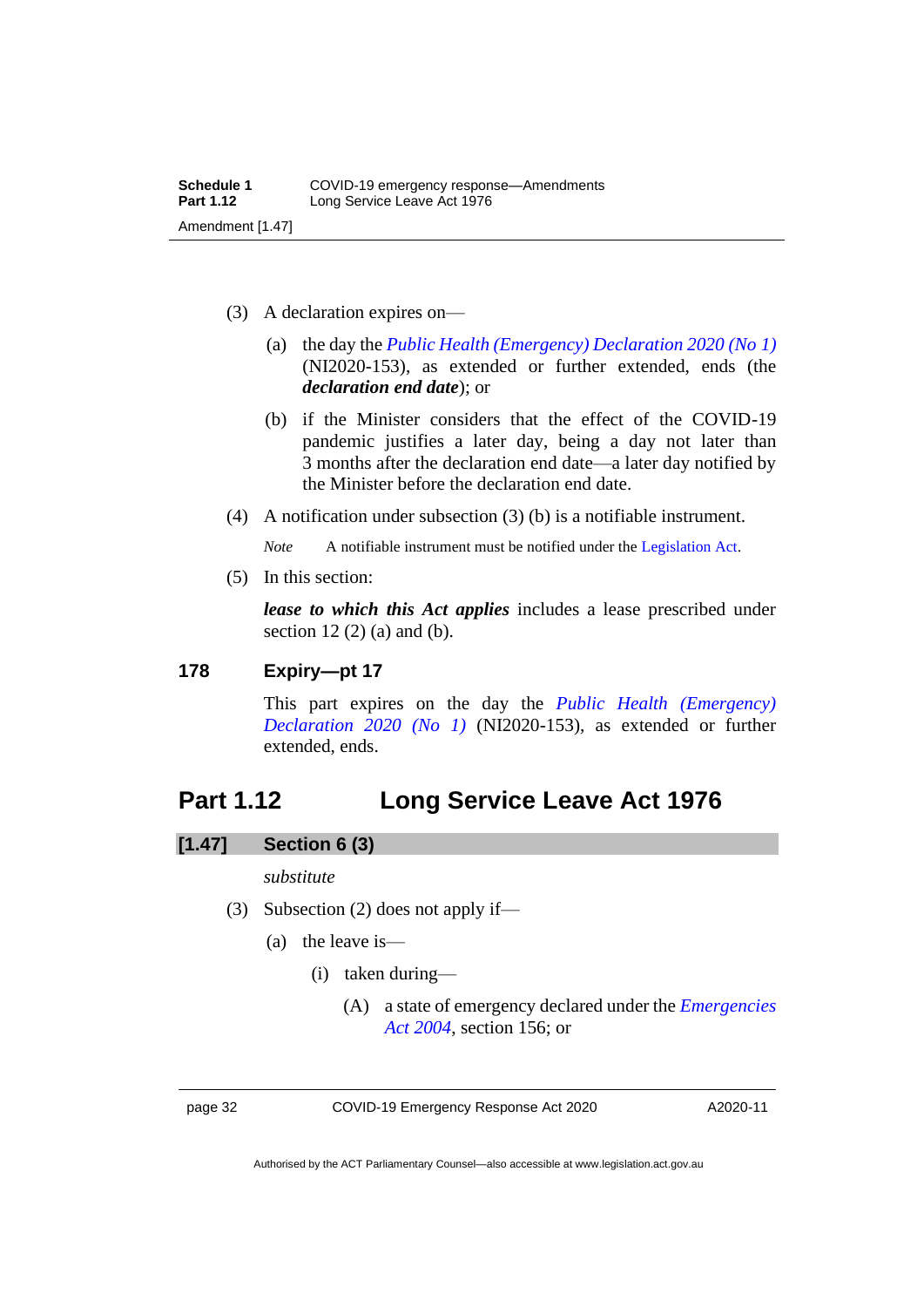- 
- (B) a public health emergency declared under the *[Public](http://www.legislation.act.gov.au/a/1997-69)  [Health Act](http://www.legislation.act.gov.au/a/1997-69) 1997*, section 119 (including any extension or further extension); and
- (ii) agreed between the employer and employee; or
- (b) the employee agrees otherwise.

# <span id="page-34-0"></span>**Part 1.13 Long Service Leave (Portable Schemes) Act 2009**

#### **[1.48] Schedule 1, new section 1.6 (3) and (4)**

*insert*

- (3) A registered worker for the building and construction industry is entitled to the number of days of workers long service leave worked out in accordance with the criteria determined by the Minister if—
	- (a) a state of emergency, declared under the *[Emergencies Act](http://www.legislation.act.gov.au/a/2004-28) 2004*, section 156, exists; or
	- (b) an emergency declaration made under the *[Public Health](http://www.legislation.act.gov.au/a/1997-69)  Act [1997](http://www.legislation.act.gov.au/a/1997-69)*, section 119 (including any extension or further extension) is in force.
- (4) A determination under subsection (3) is a disallowable instrument.
	- *Note* A disallowable instrument must be notified, and presented to the Legislative Assembly, under the [Legislation Act.](http://www.legislation.act.gov.au/a/2001-14)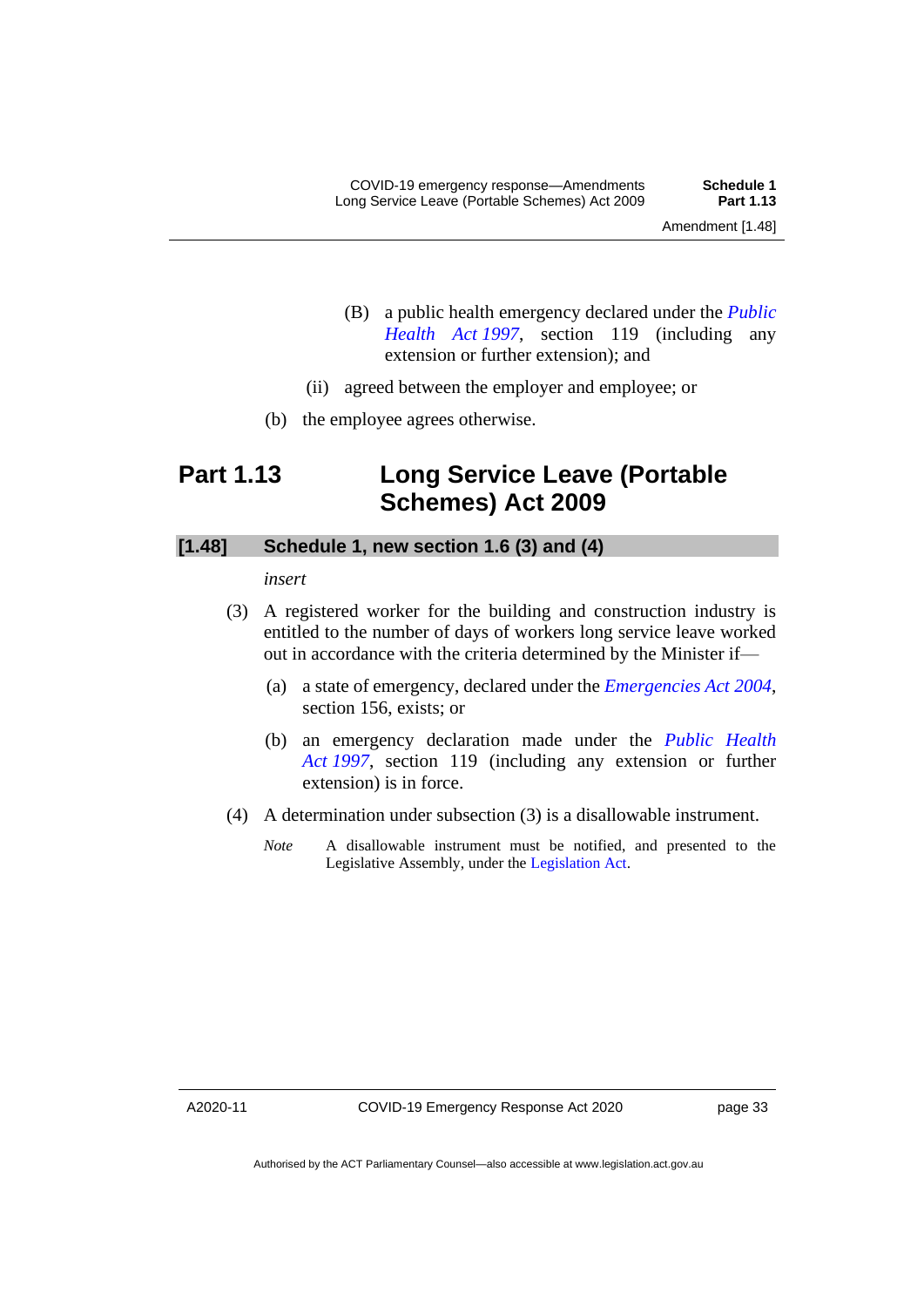#### **[1.49] Schedule 1, new section 1.8 (1A) and (1B)**

#### *insert*

- (1A) However, subsection (1) (b) and (c) does not apply to a registered worker if—
	- (a) the worker has permanently left the building and construction industry; and
	- (b) the worker has not been credited with service in the workers register for any of the days after the worker permanently left the building and construction industry; and
	- (c) either—
		- (i) a state of emergency, declared under the *[Emergencies](http://www.legislation.act.gov.au/a/2004-28)  Act [2004](http://www.legislation.act.gov.au/a/2004-28)*, section 156, exists; or
		- (ii) an emergency declaration made under the *[Public Health](http://www.legislation.act.gov.au/a/1997-69)  Act [1997](http://www.legislation.act.gov.au/a/1997-69)*, section 119 (including any extension or further extension) is in force.
- (1B) Also, this section applies to a registered worker for the building and construction industry if the worker—
	- (a) has left the industry during—
		- (i) a state of emergency declared under the *[Emergencies](http://www.legislation.act.gov.au/a/2004-28)  Act [2004](http://www.legislation.act.gov.au/a/2004-28)*, section 156; or
		- (ii) a public health emergency declared under the *[Public](http://www.legislation.act.gov.au/a/1997-69)  [Health Act](http://www.legislation.act.gov.au/a/1997-69) 1997*, section 119 (including any extension or further extension); and
	- (b) satisfies the criteria determined by the Minister.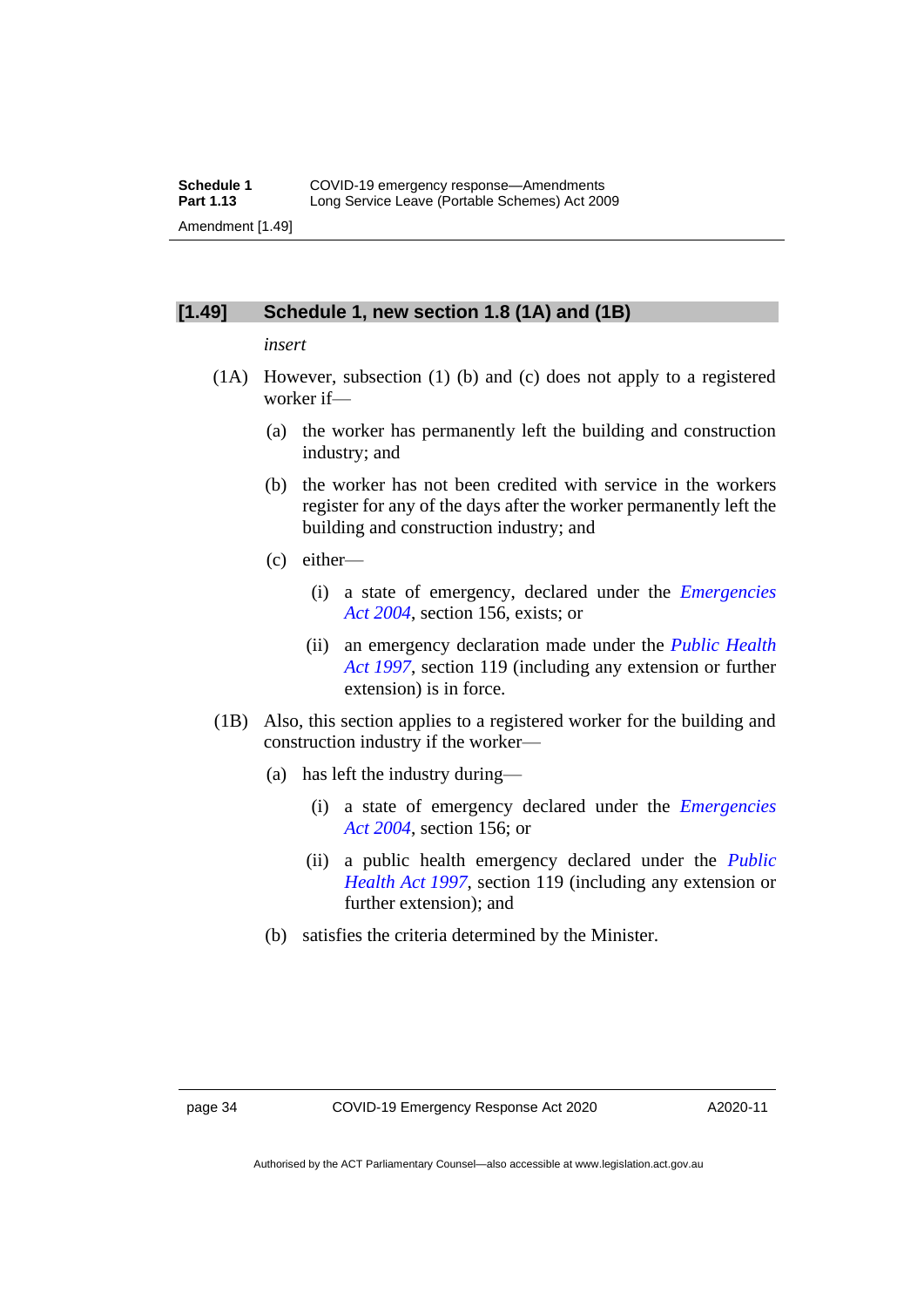#### **[1.50] Schedule 1, section 1.8 (3)**

#### *substitute*

- (3) If the governing board is satisfied that this section applies to the worker, the worker is entitled to payment instead of long service leave for—
	- (a) if subsection (1) or (2) applies to the worker—the amount of long service leave credited to the worker in the workers register; or
	- (b) if subsection (1B) applies to the worker—the amount of long service leave determined by the Minister.
- (3A) A determination under this section is a disallowable instrument.
	- *Note* A disallowable instrument must be notified, and presented to the Legislative Assembly, under the [Legislation Act.](http://www.legislation.act.gov.au/a/2001-14)

#### **[1.51] Schedule 2, new section 2.6 (3) and (4)**

#### *insert*

- (3) A registered worker for the contract cleaning industry is entitled to the number of days of workers long service leave worked out in accordance with the criteria determined by the Minister if—
	- (a) a state of emergency, declared under the *[Emergencies Act](http://www.legislation.act.gov.au/a/2004-28) 2004*, section 156, exists; or
	- (b) an emergency declaration made under the *[Public Health](http://www.legislation.act.gov.au/a/1997-69)  Act [1997](http://www.legislation.act.gov.au/a/1997-69)*, section 119 (including any extension or further extension) is in force.
- (4) A determination under subsection (3) is a disallowable instrument.
	- *Note* A disallowable instrument must be notified, and presented to the Legislative Assembly, under the [Legislation Act.](http://www.legislation.act.gov.au/a/2001-14)

A2020-11

Authorised by the ACT Parliamentary Counsel—also accessible at www.legislation.act.gov.au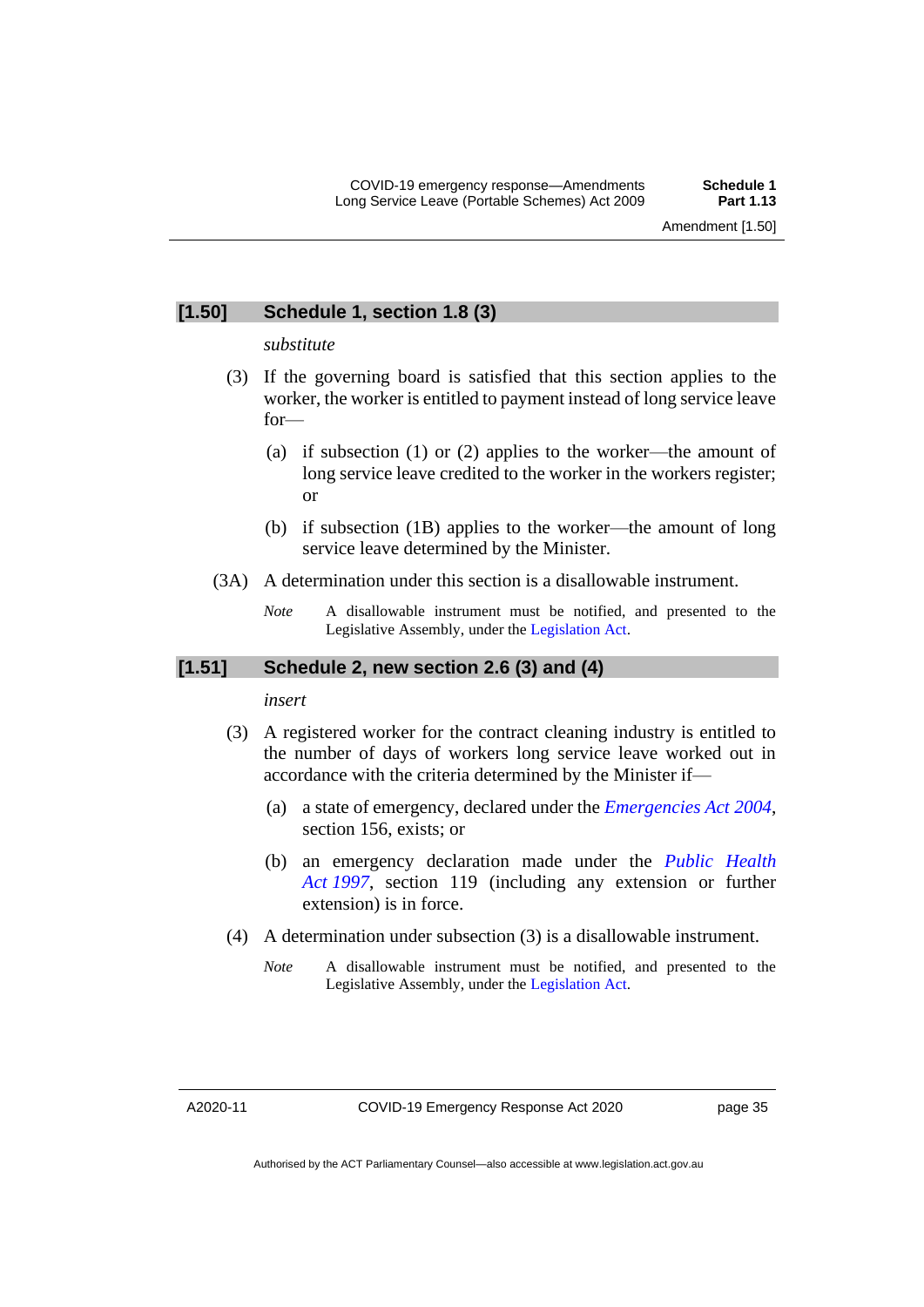#### **[1.52] Schedule 2, new section 2.8 (1A) and (1B)**

#### *insert*

- (1A) However, subsection (1) (b) and (c) does not apply to a registered worker if—
	- (a) the worker has permanently left the contract cleaning industry; and
	- (b) the worker has not been credited with service in the workers register for any of the days after the worker permanently left the contract cleaning industry; and
	- (c) either—
		- (i) a state of emergency, declared under the *[Emergencies](http://www.legislation.act.gov.au/a/2004-28)  Act [2004](http://www.legislation.act.gov.au/a/2004-28)*, section 156, exists; or
		- (ii) an emergency declaration made under the *[Public Health](http://www.legislation.act.gov.au/a/1997-69)  Act [1997](http://www.legislation.act.gov.au/a/1997-69)*, section 119 (including any extension or further extension) is in force.
- (1B) Also, this section applies to a registered worker for the contract cleaning industry if the worker—
	- (a) has left the industry during—
		- (i) a state of emergency declared under the *[Emergencies](http://www.legislation.act.gov.au/a/2004-28)  Act [2004](http://www.legislation.act.gov.au/a/2004-28)*, section 156; or
		- (ii) a public health emergency declared under the *[Public](http://www.legislation.act.gov.au/a/1997-69)  [Health Act](http://www.legislation.act.gov.au/a/1997-69) 1997*, section 119 (including any extension or further extension); and
	- (b) satisfies the criteria determined by the Minister.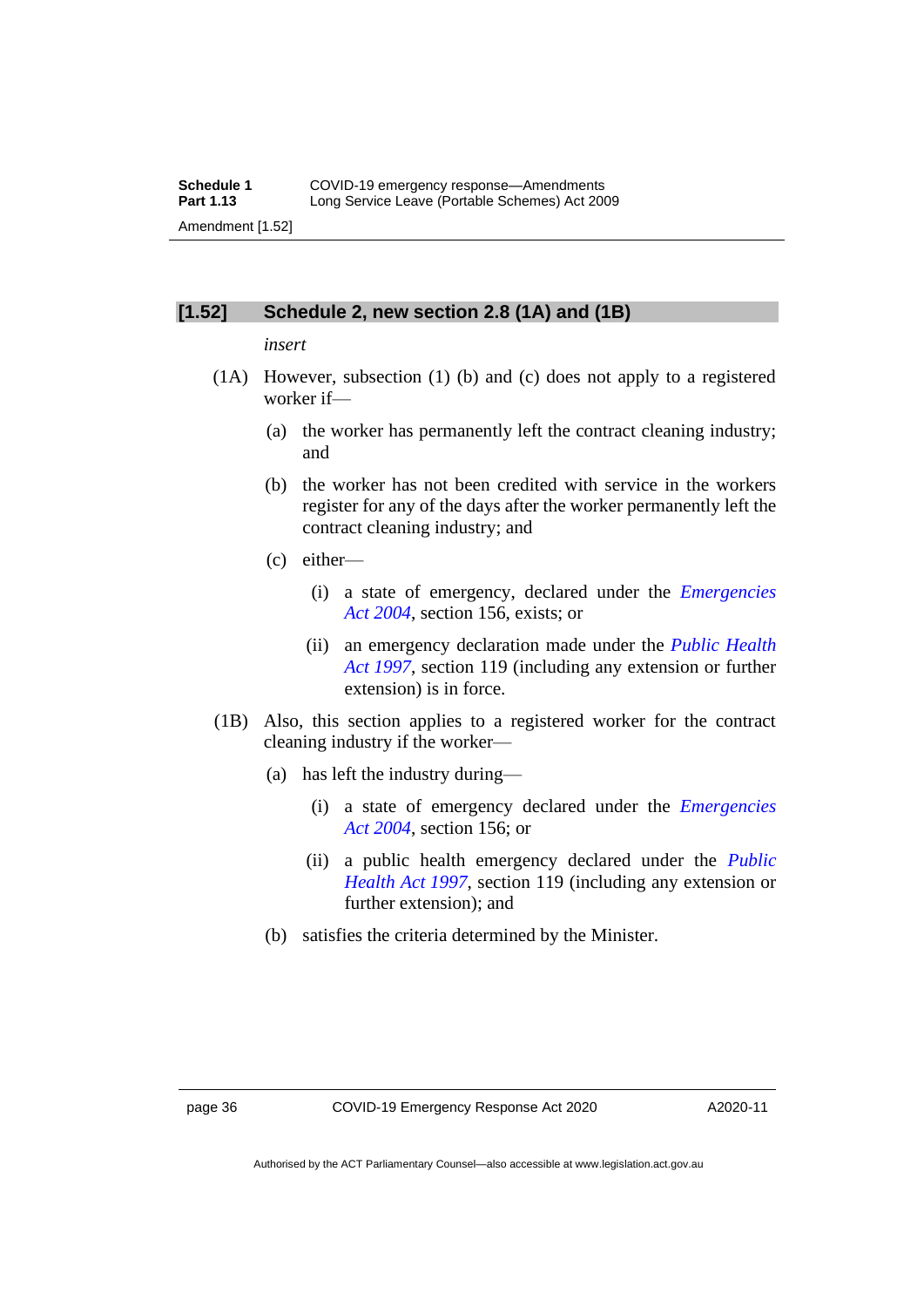#### **[1.53] Schedule 2, section 2.8 (3)**

#### *substitute*

- (3) If the governing board is satisfied that this section applies to the worker, the worker is entitled to payment instead of long service leave for—
	- (a) if subsection (1) or (2) applies to the worker—the number of weeks long service leave worked out in accordance with the long service leave formula; or
	- (b) if subsection (1B) applies to the worker—the amount of long service leave determined by the Minister.
- (3A) A determination under this section is a disallowable instrument.
	- *Note* A disallowable instrument must be notified, and presented to the Legislative Assembly, under the [Legislation Act.](http://www.legislation.act.gov.au/a/2001-14)

#### **[1.54] Schedule 3, new section 3.7 (3) and (4)**

#### *insert*

- (3) A registered worker for the community sector industry is entitled to the number of days of workers long service leave worked out in accordance with the criteria determined by the Minister if—
	- (a) a state of emergency, declared under the *[Emergencies Act](http://www.legislation.act.gov.au/a/2004-28) 2004*, section 156, exists; or
	- (b) an emergency declaration made under the *[Public Health](http://www.legislation.act.gov.au/a/1997-69)  Act [1997](http://www.legislation.act.gov.au/a/1997-69)*, section 119 (including any extension or further extension) is in force.
- (4) A determination under subsection (3) is a disallowable instrument.
	- *Note* A disallowable instrument must be notified, and presented to the Legislative Assembly, under the [Legislation Act.](http://www.legislation.act.gov.au/a/2001-14)

Authorised by the ACT Parliamentary Counsel—also accessible at www.legislation.act.gov.au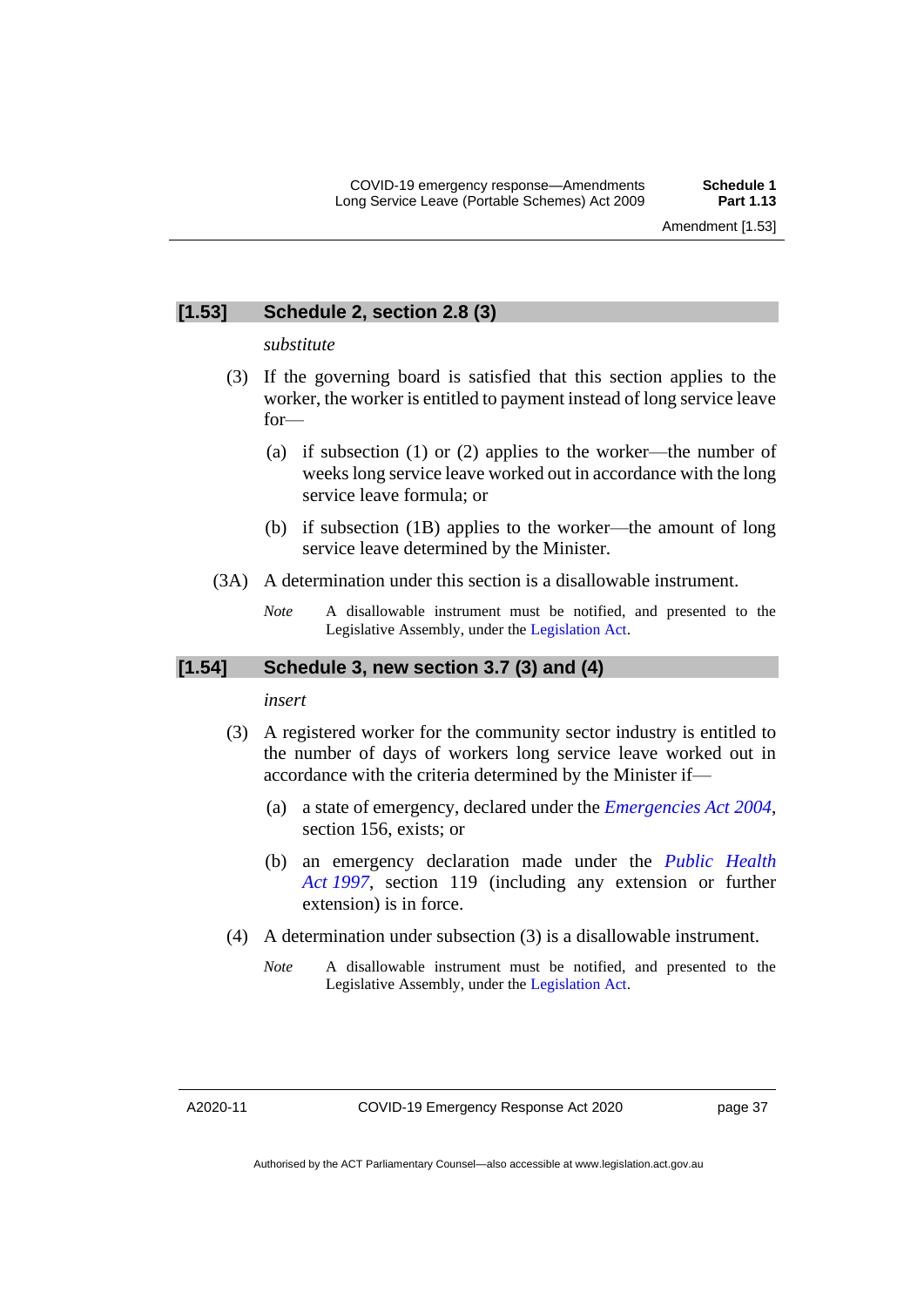#### **[1.55] Schedule 3, new section 3.9 (1A)**

#### *insert*

- (1A) Also, this section applies to a registered worker for the community sector industry if the worker—
	- (a) has left the industry during—
		- (i) a state of emergency declared under the *[Emergencies](http://www.legislation.act.gov.au/a/2004-28)  Act [2004](http://www.legislation.act.gov.au/a/2004-28)*, section 156; or
		- (ii) a public health emergency declared under the *[Public](http://www.legislation.act.gov.au/a/1997-69)  [Health Act](http://www.legislation.act.gov.au/a/1997-69) 1997*, section 119 (including any extension or further extension); and
	- (b) satisfies the criteria determined by the Minister.

#### **[1.56] Schedule 3, section 3.9 (2)**

#### *substitute*

- (2) If the governing board is satisfied that this section applies to the worker, the worker is entitled to payment instead of long service leave for—
	- (a) if subsection (1) applies to the worker—the number of weeks long service leave worked out in accordance with the long service leave formula; or
	- (b) if subsection (1A) applies to the worker—the amount of long service leave determined by the Minister.
- (2A) A determination under this section is a disallowable instrument.
	- *Note* A disallowable instrument must be notified, and presented to the Legislative Assembly, under the [Legislation Act.](http://www.legislation.act.gov.au/a/2001-14)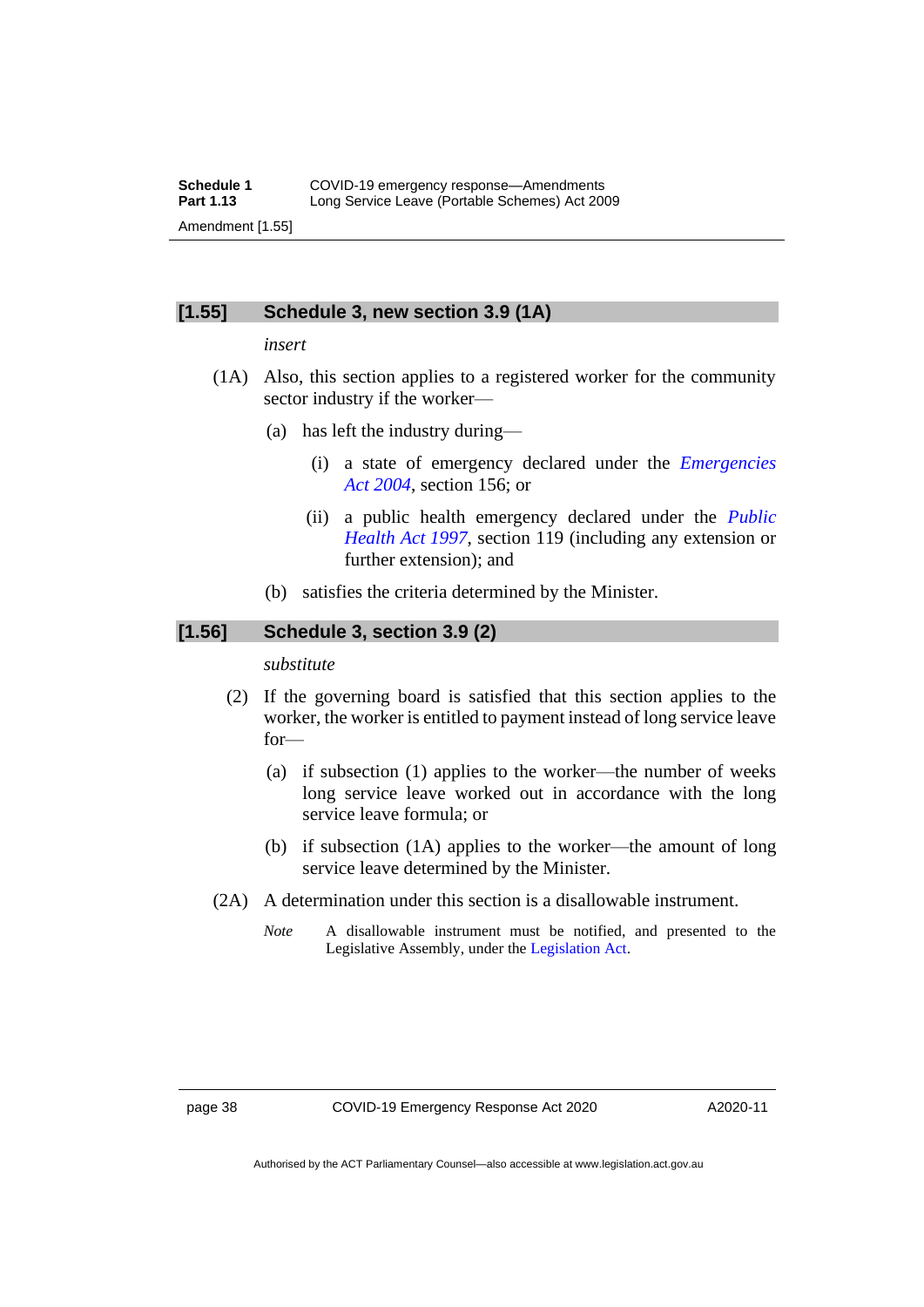#### **[1.57] Schedule 4, new section 4.7 (3) and (4)**

*insert*

- (3) A registered worker for the security industry is entitled to the number of days of workers long service leave worked out in accordance with the criteria determined by the Minister if—
	- (a) a state of emergency, declared under the *[Emergencies Act](http://www.legislation.act.gov.au/a/2004-28) 2004*, section 156, exists; or
	- (b) an emergency declaration made under the *[Public Health](http://www.legislation.act.gov.au/a/1997-69)  Act [1997](http://www.legislation.act.gov.au/a/1997-69)*, section 119 (including any extension or further extension) is in force.
- (4) A determination under subsection (3) is a disallowable instrument.
	- *Note* A disallowable instrument must be notified, and presented to the Legislative Assembly, under the [Legislation Act.](http://www.legislation.act.gov.au/a/2001-14)

#### **[1.58] Schedule 4, new section 4.9 (1A)**

*insert*

- (1A) Also, this section applies to a registered worker for the security industry if the worker—
	- (a) has left the industry during—
		- (i) a state of emergency declared under the *[Emergencies](http://www.legislation.act.gov.au/a/2004-28)  Act [2004](http://www.legislation.act.gov.au/a/2004-28)*, section 156; or
		- (ii) a public health emergency declared under the *[Public](http://www.legislation.act.gov.au/a/1997-69)  [Health Act](http://www.legislation.act.gov.au/a/1997-69) 1997*, section 119 (including any extension or further extension); and
	- (b) satisfies the criteria determined by the Minister.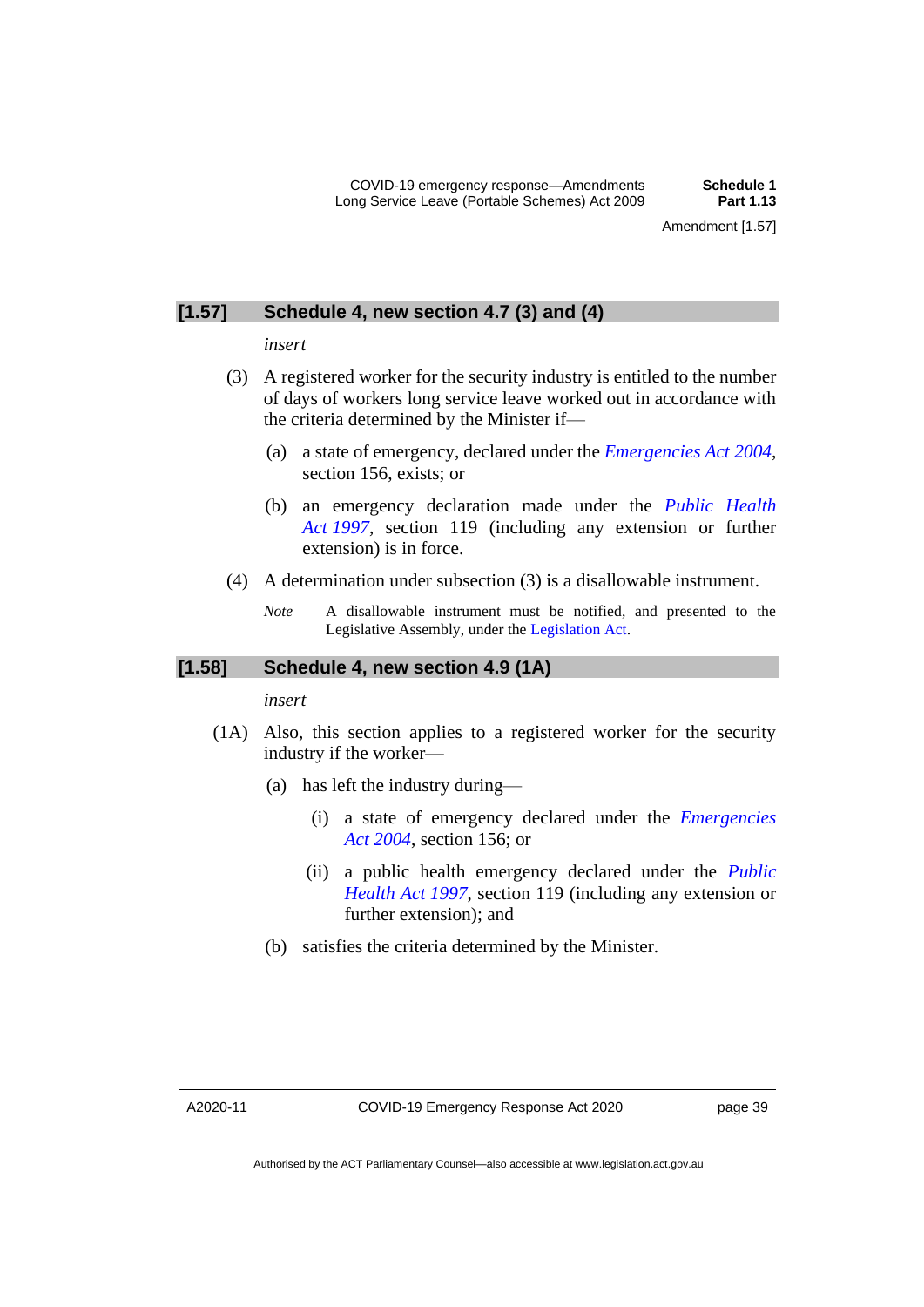#### **[1.59] Schedule 4, section 4.9 (2)**

#### *substitute*

- (2) If the governing board is satisfied that this section applies to the worker, the worker is entitled to payment instead of long service leave for—
	- (a) if subsection (1) applies to the worker—the amount of long service leave worked out in accordance with the long service leave formula; or
	- (b) if subsection (1A) applies to the worker—the amount of long service leave determined by the Minister.
- (2A) A determination under this section is a disallowable instrument.
	- *Note* A disallowable instrument must be notified, and presented to the Legislative Assembly, under the [Legislation Act.](http://www.legislation.act.gov.au/a/2001-14)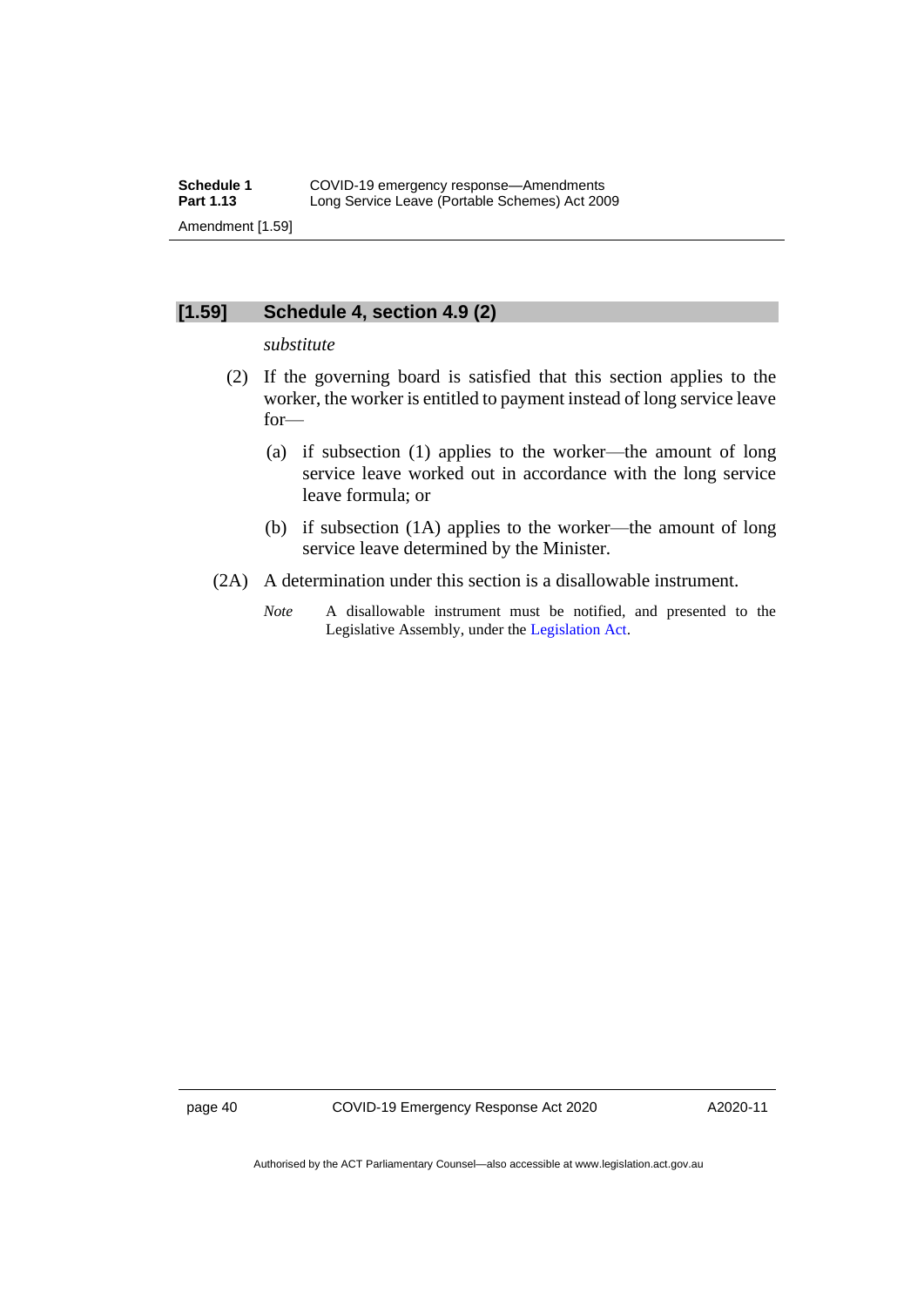# <span id="page-42-0"></span>**Part 1.14 Medicines, Poisons and Therapeutic Goods Regulation 2008**

#### **[1.60] Schedule 3, part 3.2, new items 5 and 6**

*insert*

| 5 | specialist practising<br>in specialist area of<br>dermatology,<br>intensive care<br>medicine,<br>paediatrics and<br>child health,<br>physician,<br>emergency<br>medicine | hydroxychloroquine |     | for initial treatment                                                                                                                                                                                |
|---|--------------------------------------------------------------------------------------------------------------------------------------------------------------------------|--------------------|-----|------------------------------------------------------------------------------------------------------------------------------------------------------------------------------------------------------|
| 6 | designated<br>prescriber                                                                                                                                                 | hydroxychloroquine | (a) | for treatment initiated<br>before<br>commencement of the<br><b>Poisons Standard</b><br>Amendment<br>(Hydroxychloroquine<br>and Salbutamol)<br><b>Instrument 2020</b><br>(Cwlth)<br>(F2020L00291); or |
|   |                                                                                                                                                                          |                    | (b) | for continuation of<br>treatment initiated by<br>a specialist under<br>item 5                                                                                                                        |

A2020-11

COVID-19 Emergency Response Act 2020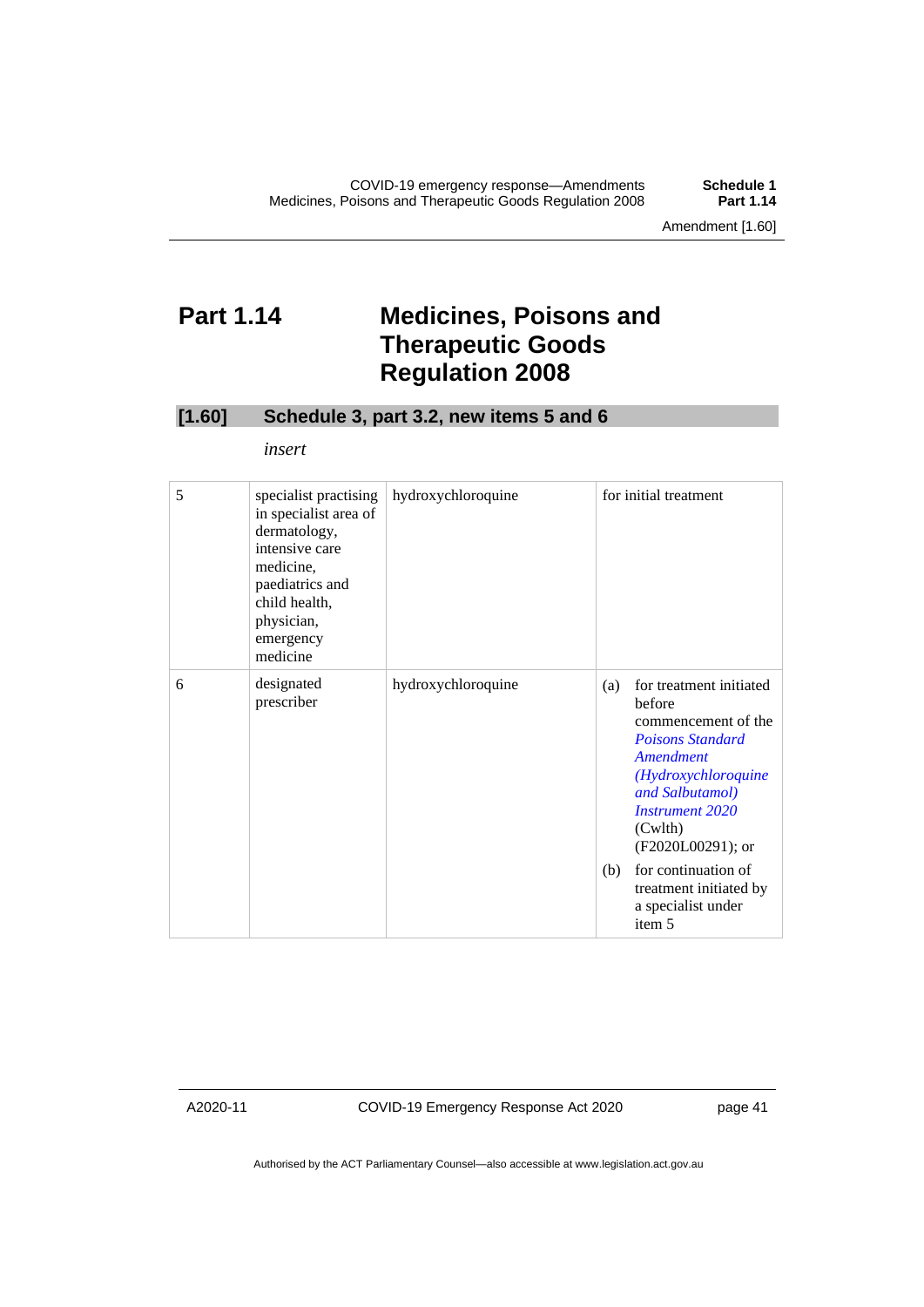# <span id="page-43-0"></span>**Part 1.15 Official Visitor Act 2012**

#### **[1.61] New section 23DA (3A) and (3B)**

*after the note, insert*

- (3A) The first annual report for the board must be given to the Minister within 3 months after the end of the financial year ending on 30 June 2021.
- (3B) This subsection and subsection (3A) expire 6 months after the day this subsection commences.
	- *Note* Transitional provisions are kept in the Act for a limited time. A transitional provision is repealed on its expiry but continues to have effect after its repeal (se[e Legislation Act,](http://www.legislation.act.gov.au/a/2001-14) s 88).

### <span id="page-43-1"></span>**Part 1.16 Personal Violence Act 2016**

#### **[1.62] New part 22**

*insert*

### **Part 22 COVID-19 emergency response**

#### **204 Meaning of** *COVID-19 emergency***—pt 22**

In this part:

*COVID-19 emergency* means—

- (a) a state of emergency declared under the *[Emergencies Act 2004,](http://www.legislation.act.gov.au/a/2004-28)*  section 156 because of the coronavirus disease 2019 (COVID-19); or
- (b) an emergency declared under the *[Public Health Act](http://www.legislation.act.gov.au/a/1997-69) 1997*, section 119 (including any extension or further extension) because of COVID-19.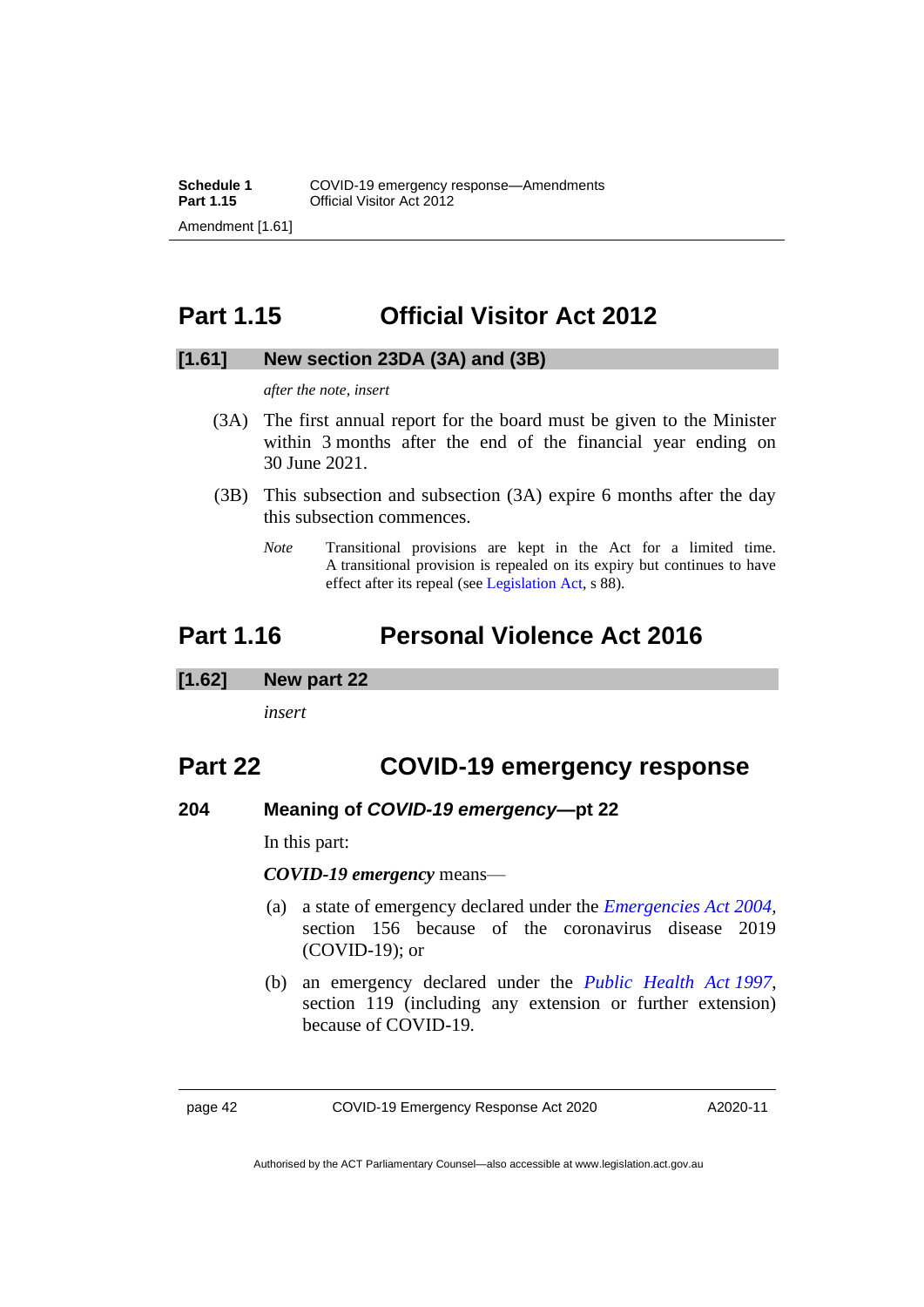#### **205 Extending interim orders**

- (1) This section applies if an interim order ends, will end or is likely to end during a COVID-19 emergency.
- (2) The court may extend the interim order for a stated period of not more than 6 months.

#### **206 Requirement for party to be present**

- (1) This section applies if a provision in this Act (other than section 35 (1) (a)
	- (a) requires a party to a proceeding, or the party's legal representative, to be present in court; or
	- (b) is conditional on the party, or the party's legal representative, being present in court.
- (2) Unless the court otherwise orders, during a COVID-19 emergency the party, or the party's legal representative, may be present by telephone or other electronic audio-visual means.
- (3) For section 35 (1) (a), unless the court otherwise orders, during a COVID-19 emergency it is sufficient for the person's legal representative to be present when the protection order was made.

#### **207 Requirement for party to give consent**

- (1) This section applies if a party's consent is required under a provision in this Act.
- (2) Unless the court otherwise orders, during a COVID-19 emergency the party, or the party's legal representative, may give consent by telephone or other electronic audio-visual means.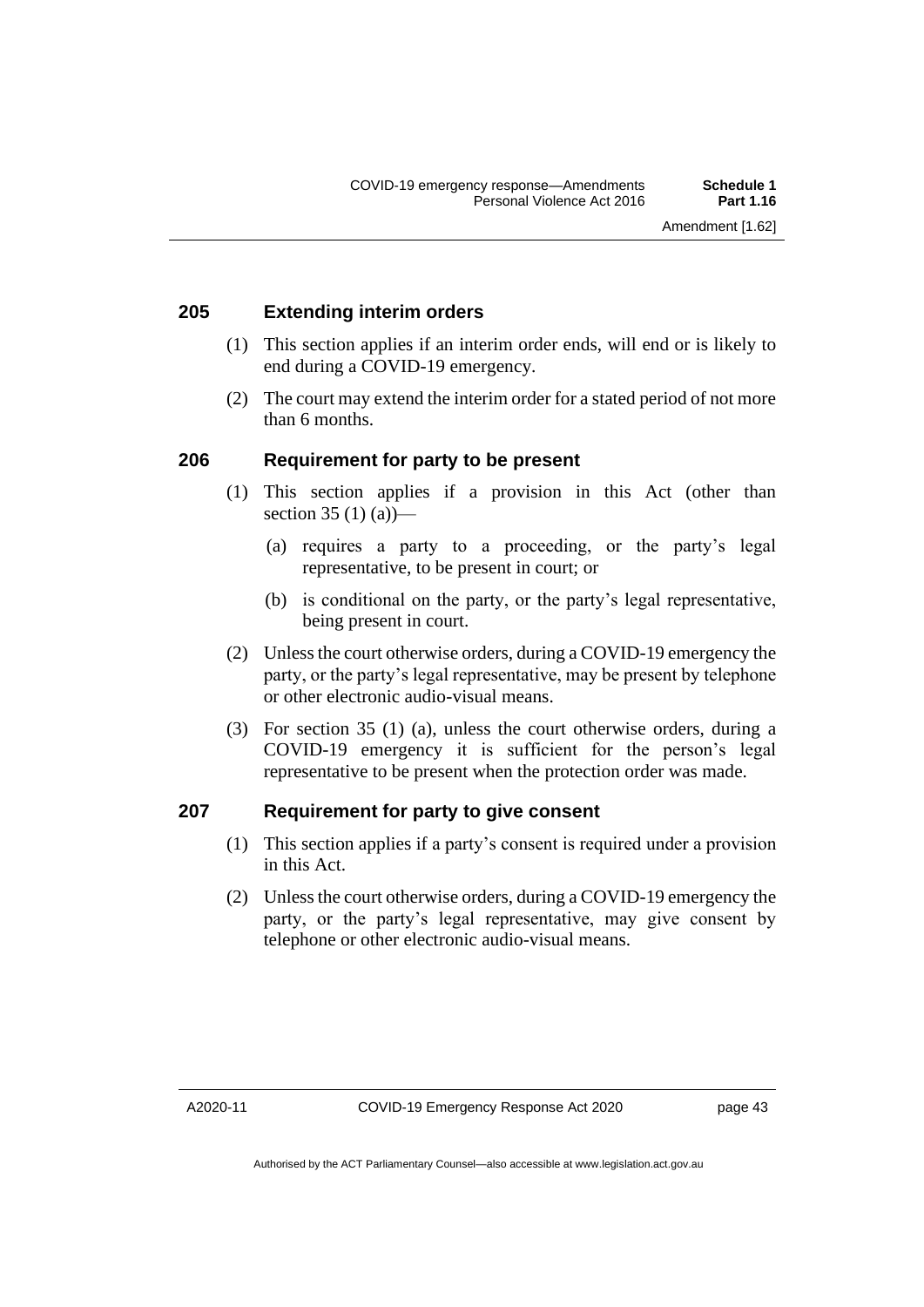#### **208 Acknowledgment of undertaking by respondent**

For section 58, during a COVID-19 emergency an acknowledgment—

- (a) may be given in writing or before the court; and
- (b) if given before the court, must be recorded by the court.

**209 Expiry—pt 22**

This part expires 12 months after the day it commences.

### <span id="page-45-0"></span>**Part 1.17 Prohibited Weapons Act 1996**

#### **[1.63] New part 6**

*insert*

### **Part 6 COVID-19 emergency response**

#### **55 Declaration—COVID-19 emergency response**

- (1) The Minister may, for the purpose of responding to the public health emergency caused by the COVID-19 pandemic, make a declaration prohibiting the registrar from issuing a permit under this Act.
	- *Note* Power to make a statutory instrument includes power to make different provision in relation to different matters or different classes of matters, and to make an instrument that applies differently by reference to stated exceptions or factors (see [Legislation Act,](http://www.legislation.act.gov.au/a/2001-14) s 48).
- (2) A declaration is a disallowable instrument.
	- *Note* A disallowable instrument must be notified, and presented to the Legislative Assembly, under the [Legislation Act.](http://www.legislation.act.gov.au/a/2001-14)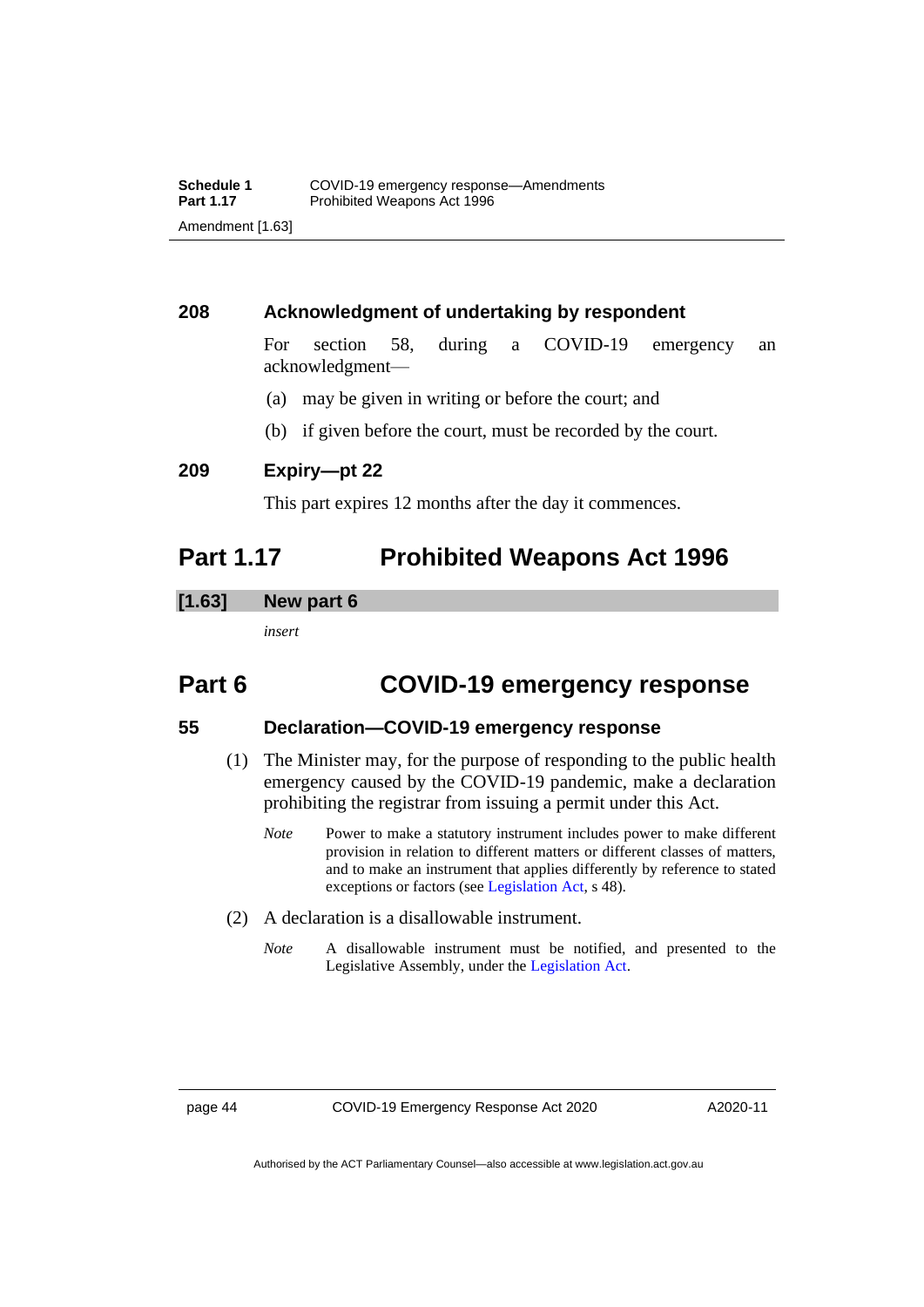- (3) A declaration expires on—
	- (a) the day the *[Public Health \(Emergency\) Declaration 2020 \(No](https://legislation.act.gov.au/ni/2020-153/) 1)* (NI2020-153), as extended or further extended, ends (the *declaration end date*); or
	- (b) if the Minister considers that the effect of the COVID-19 pandemic justifies a later day, being a day not later than 3 months after the declaration end date—a later day notified by the Minister before the declaration end date.
- (4) A notification under subsection (3) (b) is a notifiable instrument.

*Note* A notifiable instrument must be notified under the [Legislation Act.](http://www.legislation.act.gov.au/a/2001-14)

#### **56 Expiry—pt 6**

This part expires on the day the *[Public Health \(Emergency\)](https://legislation.act.gov.au/ni/2020-153/)  [Declaration 2020 \(No 1\)](https://legislation.act.gov.au/ni/2020-153/)* (NI2020-153), as extended or further extended, ends.

### <span id="page-46-0"></span>**Part 1.18 Residential Tenancies Act 1997**

#### **[1.64] New part 16**

*insert*

### **Part 16 COVID-19 emergency response**

#### **156 Declaration—COVID-19 emergency response**

- (1) The Minister may make a declaration in relation to the following matters for the purpose of responding to the public health emergency caused by the COVID-19 pandemic:
	- (a) prohibiting the termination of a residential tenancy agreement or an occupancy agreement by a lessor or grantor in stated circumstances;

A2020-11

COVID-19 Emergency Response Act 2020

Authorised by the ACT Parliamentary Counsel—also accessible at www.legislation.act.gov.au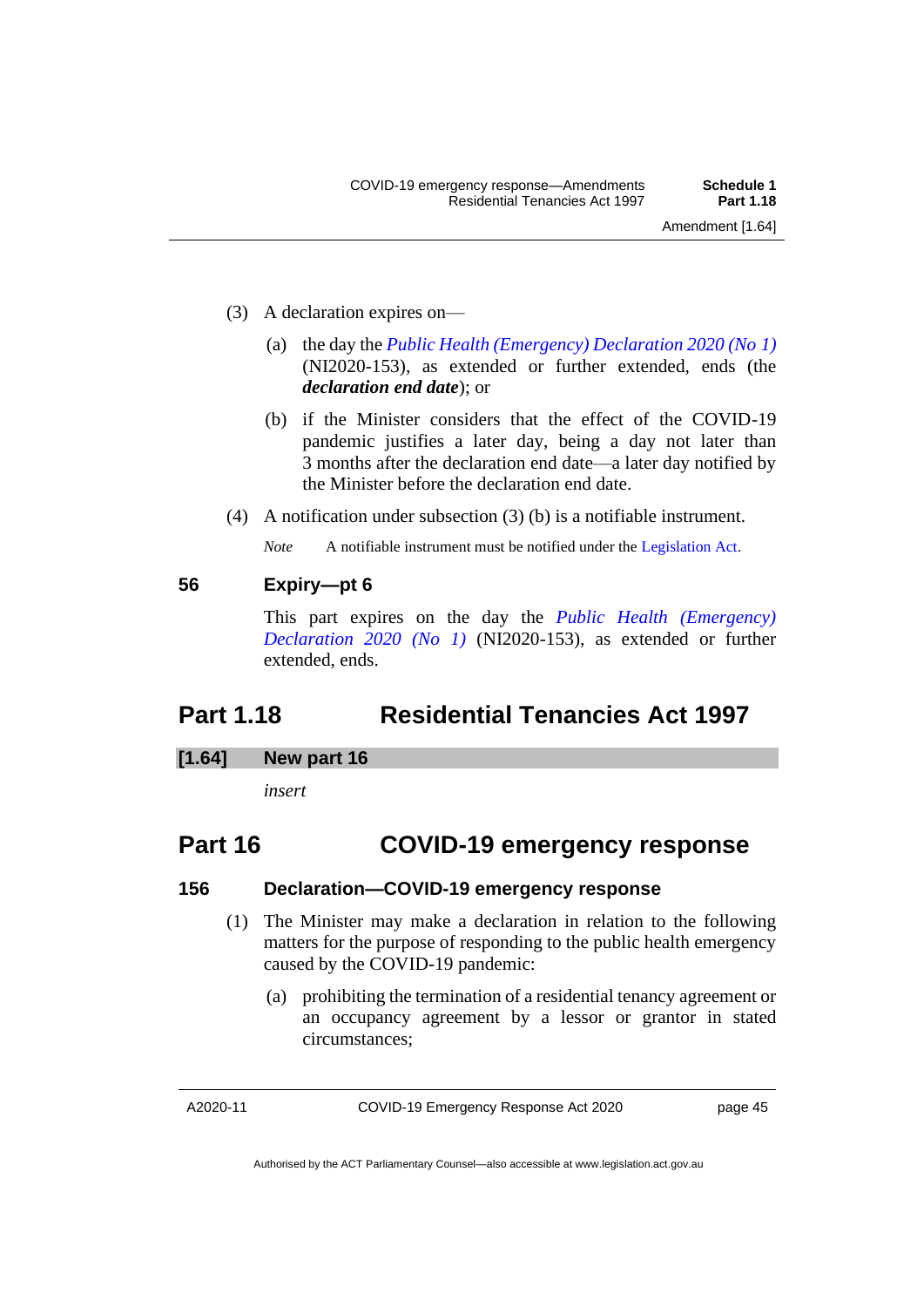- (b) prohibiting the recovery of possession of premises under a residential tenancy agreement or an occupancy agreement in stated circumstances;
- (c) changing any period under a residential tenancy agreement, an occupancy agreement or this Act in which someone must or may do something;
- (d) changing, limiting or preventing the exercise or enforcement of any other right of a lessor or grantor under a residential tenancy agreement, an occupancy agreement or this Act;
- (e) prohibiting or limiting the matters that may be included in a residential tenancy database;
- (f) exempting a party, or class of party, to a residential tenancy agreement or an occupancy agreement from the operation of a provision of this Act, the agreement or any other agreement relating to the premises;
- (g) modifying a provision of this Act (including a standard residential tenancy term) to allow parties to a residential tenancy agreement or an occupancy agreement to agree to temporary rent or fee reductions under the agreement.
- (2) A declaration is a disallowable instrument.
	- *Note* A disallowable instrument must be notified, and presented to the Legislative Assembly, under the [Legislation Act.](http://www.legislation.act.gov.au/a/2001-14)
- (3) A declaration expires on—
	- (a) the day the *[Public Health \(Emergency\) Declaration 2020 \(No](https://legislation.act.gov.au/ni/2020-153/) 1)* (NI2020-153), as extended or further extended, ends (the *declaration end date*); or
	- (b) if the Minister considers that the effect of the COVID-19 pandemic justifies a later day, being a day not later than 3 months after the declaration end date—a later day notified by the Minister before the declaration end date.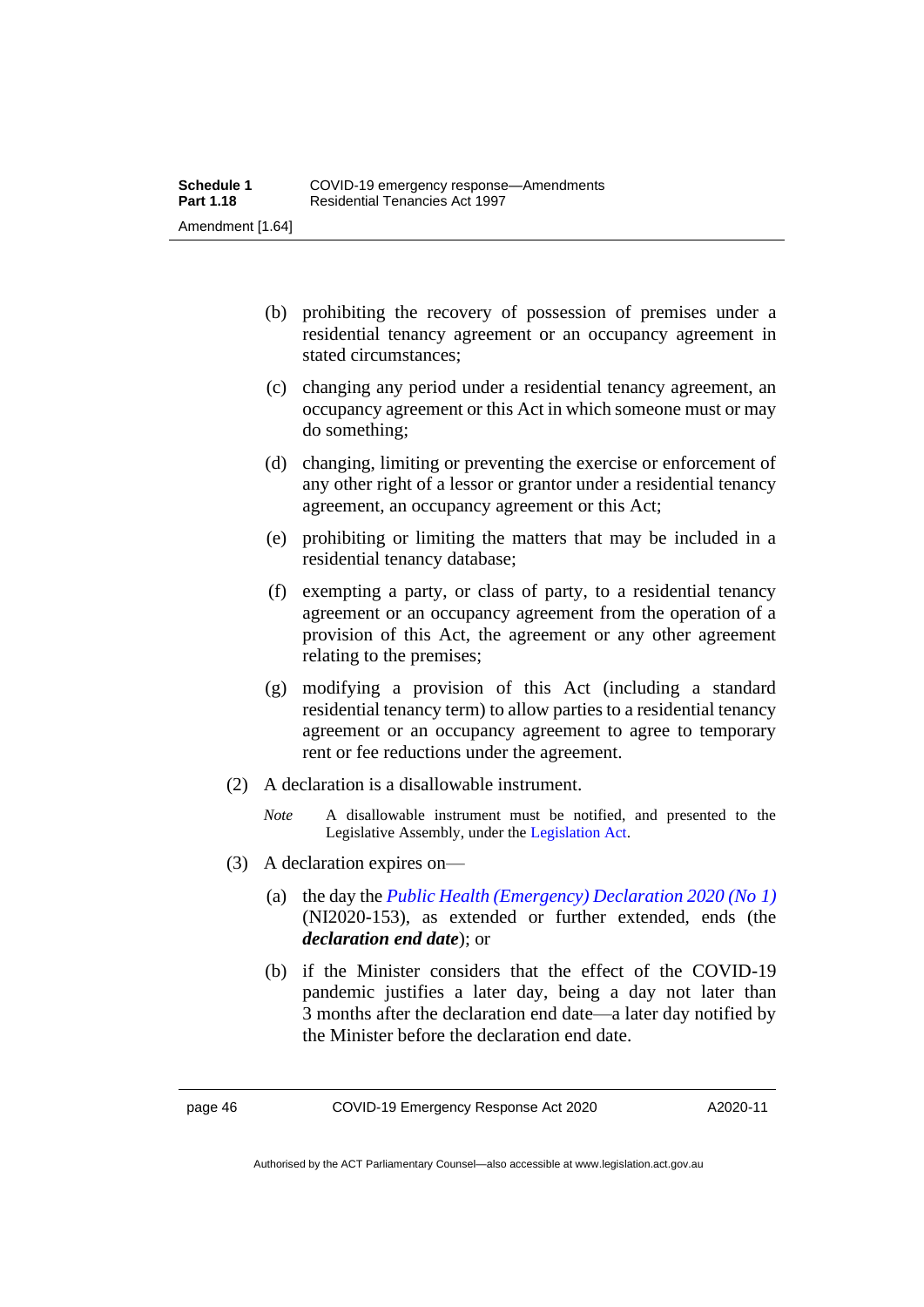(4) A notification under subsection (3) (b) is a notifiable instrument.

*Note* A notifiable instrument must be notified under the [Legislation Act.](http://www.legislation.act.gov.au/a/2001-14)

#### **157 Expiry—pt 16**

This part expires on the day the *[Public Health \(Emergency\)](https://legislation.act.gov.au/ni/2020-153/)  [Declaration 2020 \(No 1\)](https://legislation.act.gov.au/ni/2020-153/)* (NI2020-153), as extended or further extended, ends.

## <span id="page-48-0"></span>**Part 1.19 Supreme Court Act 1933**

#### **[1.65] New section 68B (3A)**

#### *insert*

- (3A) During the COVID-19 emergency period, this section also applies to a criminal proceeding—
	- (a) that begins before, on or after the commencement day; and
	- (b) for an excluded offence.

#### **[1.66] Section 68B (4), new definition of** *COVID-19 emergency period*

#### *insert*

*COVID-19 emergency period* means the period beginning on 16 March 2020 and ending on—

- (a) 31 December 2020; or
- (b) if another day is prescribed by regulation—the prescribed day.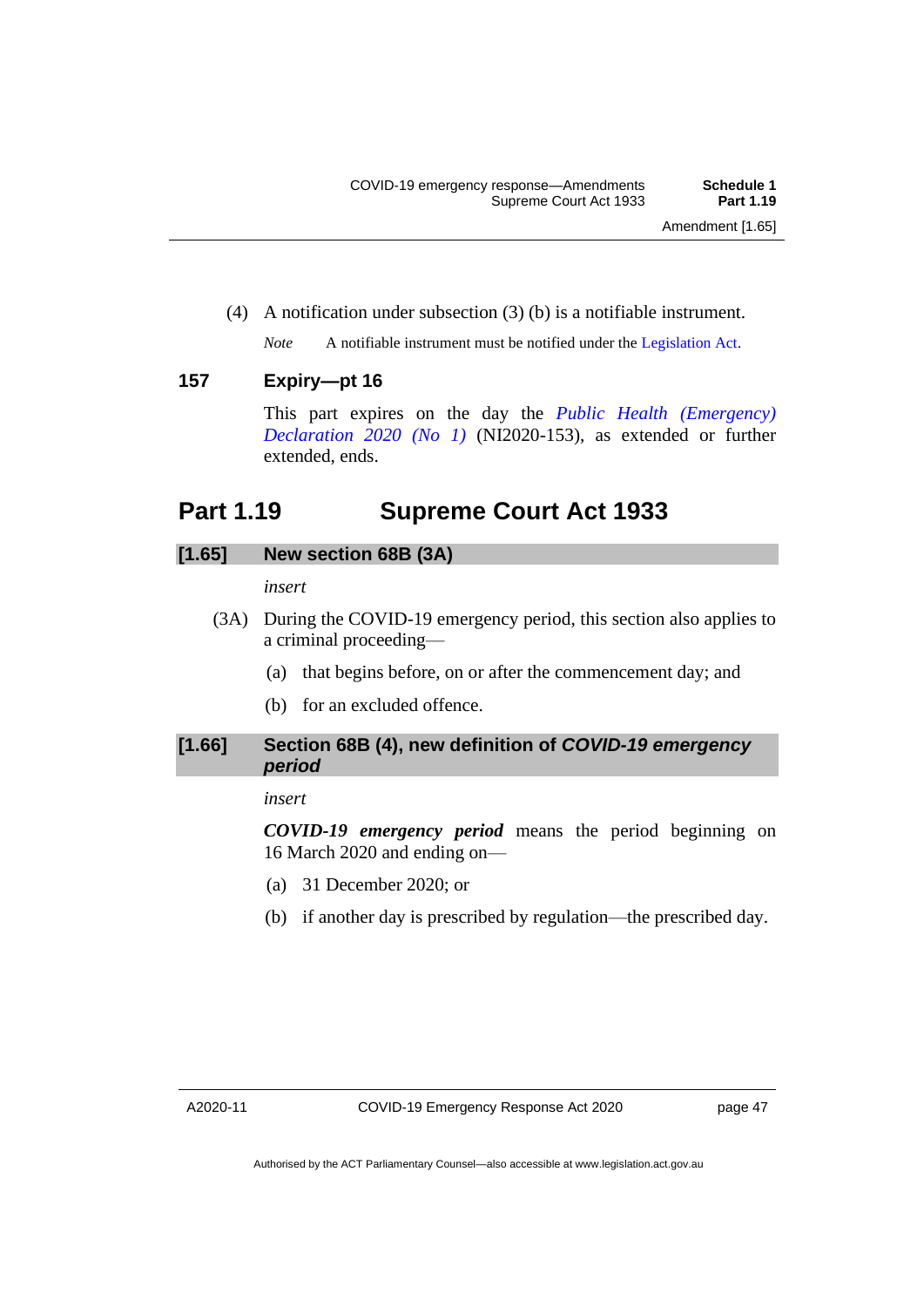#### **[1.67] New section 68B (5)**

*insert*

(5) This subsection, subsection (3A) and subsection (4), definition of *COVID-19 emergency period* expire 12 months after the day this subsection commences.

#### **[1.68] New section 68BA**

*insert*

#### **68BA Trial by judge alone in criminal proceedings—COVID-19 emergency period**

- (1) This section applies to a criminal proceeding against an accused person for an offence against a territory law if the trial is to be conducted, in whole or in part, during the COVID-19 emergency period.
- (2) To remove any doubt, this section applies—
	- (a) to a criminal proceeding—
		- (i) that begins before, on or after the commencement day; and
		- (ii) for an excluded offence within the meaning of section 68B (4); and
	- (b) whether or not an election has been made by the accused person under section 68B, including before the commencement day.
- (3) The court may order that the proceeding will be tried by judge alone if satisfied the order—
	- (a) will ensure the orderly and expeditious discharge of the business of the court; and
	- (b) is otherwise in the interests of justice.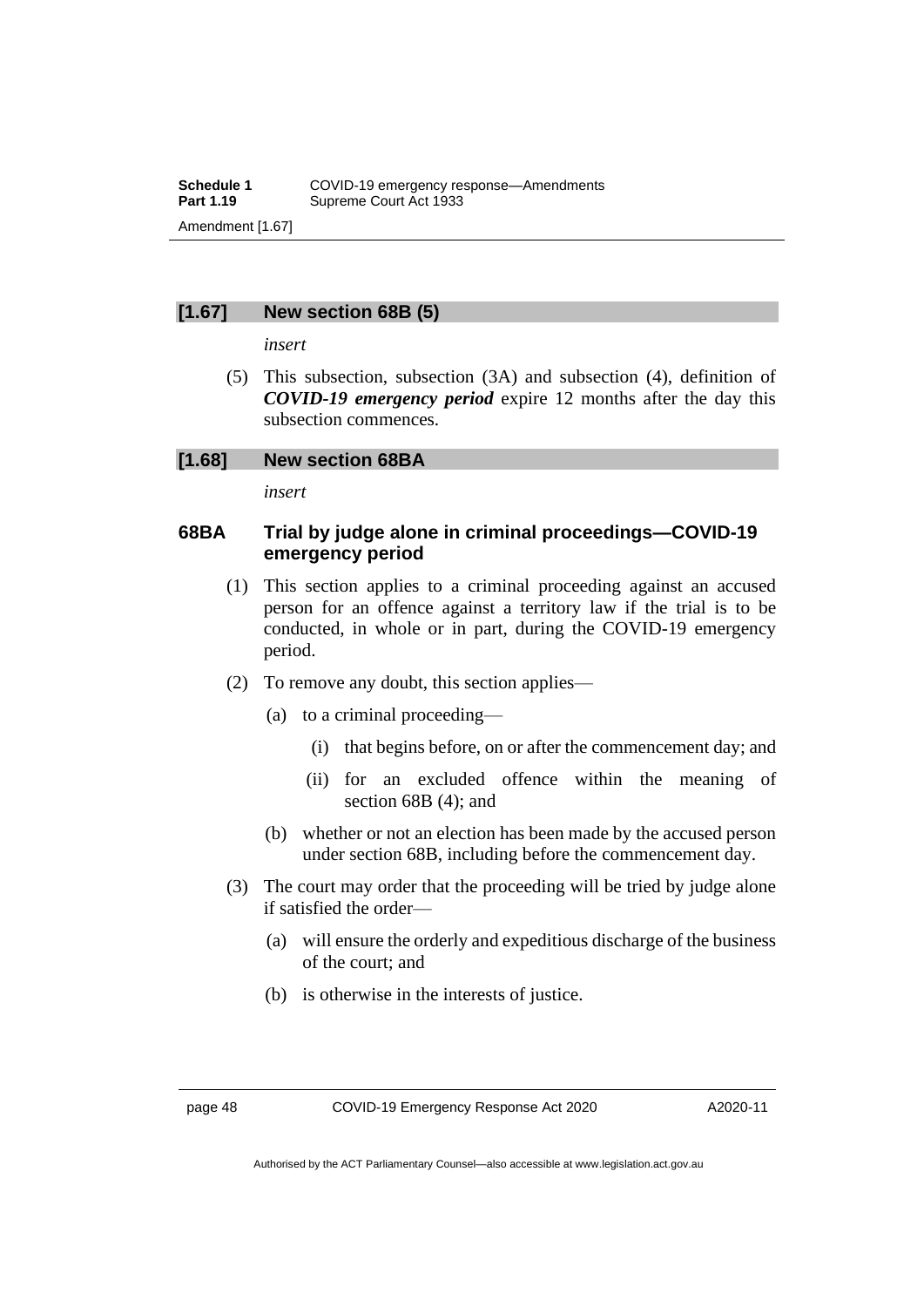- (4) Before making an order under subsection (3), the court must—
	- (a) give the parties to the proceeding written notice of the proposed order; and
	- (b) in the notice, invite the parties to make submissions about the proposed order within 7 days after receiving the notice.
- (5) In this section:

*commencement day* means the day the *COVID-19 Emergency Response Act 2020*, section 4 commences.

*COVID-19 emergency period* means the period beginning on 16 March 2020 and ending on—

- (a) 31 December 2020; or
- (b) if another day is prescribed by regulation—the prescribed day.
- (6) This section expires 12 months after the commencement day.

# <span id="page-50-0"></span>**Part 1.20 Working with Vulnerable People (Background Checking) Act 2011**

**[1.69] New division 6.6**

*insert*

#### **Division 6.6 COVID-19 emergency response**

**60A Meaning of** *COVID-19 emergency period***—div 6.6**

In this division:

*COVID-19 emergency period* means the period during which the *[Public Health \(Emergency\) Declaration 2020 \(No](https://legislation.act.gov.au/ni/2020-153/) 1)* (NI2020-153), as extended or further extended, is in force.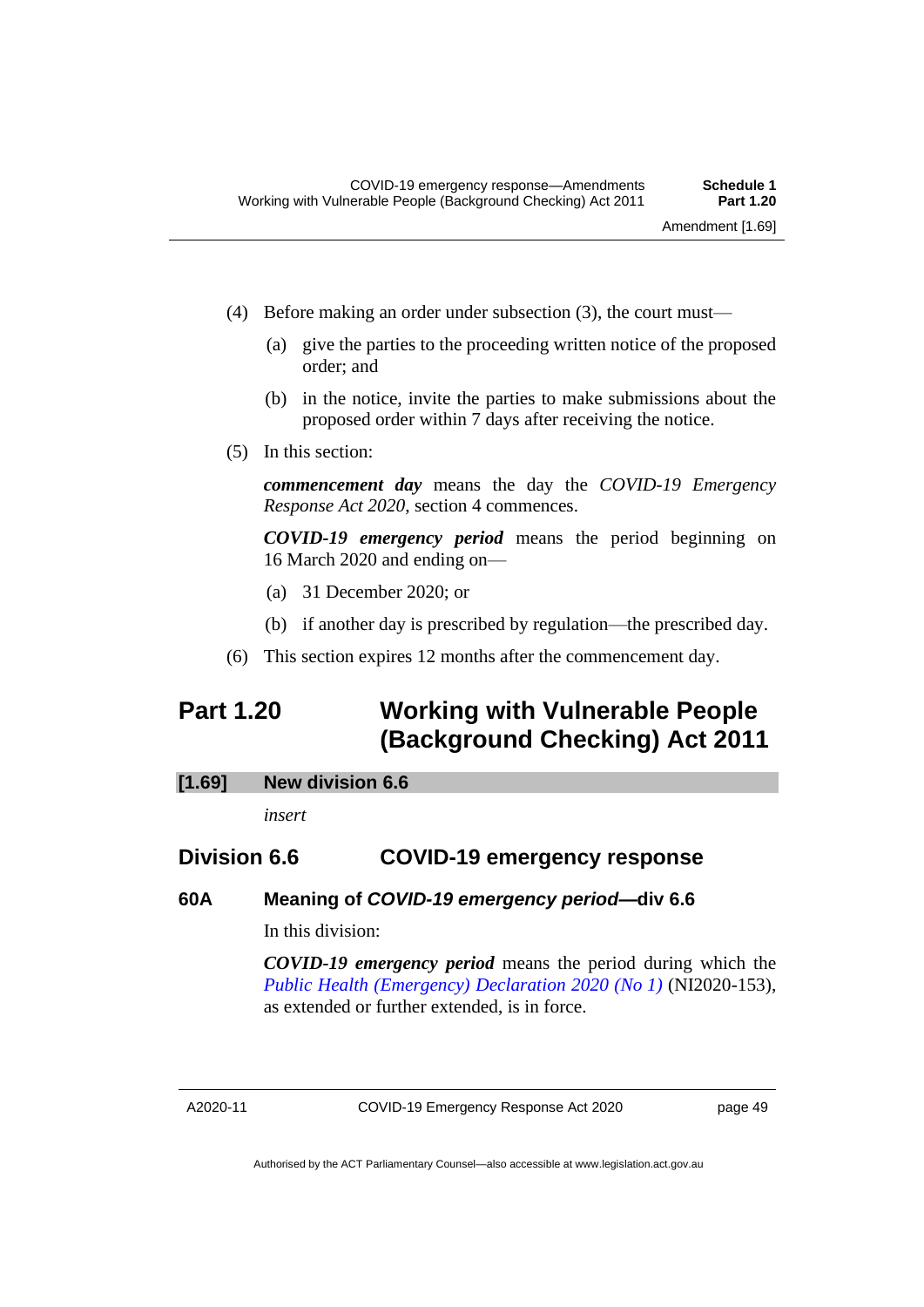#### **60B Extending registration—COVID-19 emergency period**

- (1) This section applies if a person's registration will, or is likely to, expire during—
	- (a) the COVID-19 emergency period; or
	- (b) the 6 months following the COVID-19 emergency period.
- (2) The registration is extended until 6 months after the day the COVID-19 emergency period ends.

#### **60C Renewing expired registration—COVID-19 emergency period**

- (1) The commissioner may, during the COVID-19 emergency period, renew a person's expired registration if—
	- (a) the registration expired during the 12 months before the COVID-19 emergency period; and
	- (b) the commissioner considers the renewal is appropriate because of the public health emergency caused by the COVID-19 emergency.
- (2) The renewal ends 6 months after the day the COVID-19 emergency period ends.
- (3) If the commissioner renews a person's registration, the commissioner must tell the person, in writing—
	- (a) that the person has been registered; and
	- (b) the person's unique identifying number; and
	- (c) the day the registration ends; and
	- (d) anything else prescribed by regulation.